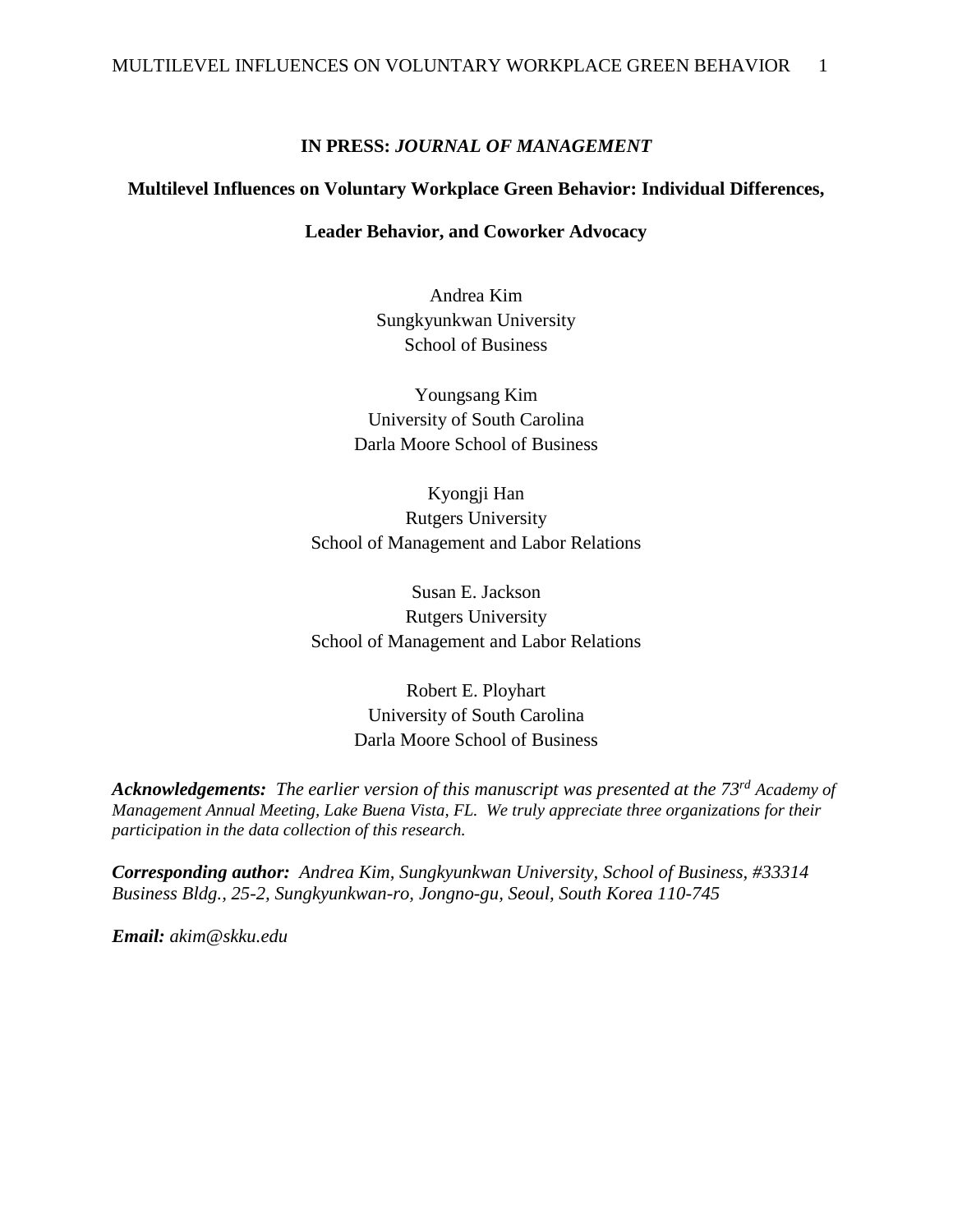#### **ABSTRACT**

Drawing on a multilevel model of motivation in work groups and a functionalist perspective of citizenship and socially responsible behaviors, we developed and tested a multilevel model of voluntary workplace green behavior that explicates some of the reasons why employees voluntarily engage in green behavior at work. For a sample of 325 office workers organized into 80 work groups in three firms, we found that conscientiousness and moral reflectiveness were associated with the voluntary workplace green behavior of group leaders and individual group members. Furthermore, we found a direct relationship between leader green behavior and the green behavior of individual subordinates as well as an indirect relationship mediated by green advocacy within workgroups. Our theory and findings shed new light on the psychological and social conditions and processes that shape voluntary workplace green behavior in organizational settings and suggest implications for organizations striving to improve their social responsibility and environmental sustainability.

*Keywords:* corporate social responsibility; environmental sustainability; green behavior; leadership; motivation; multilevel; organizational citizenship behavior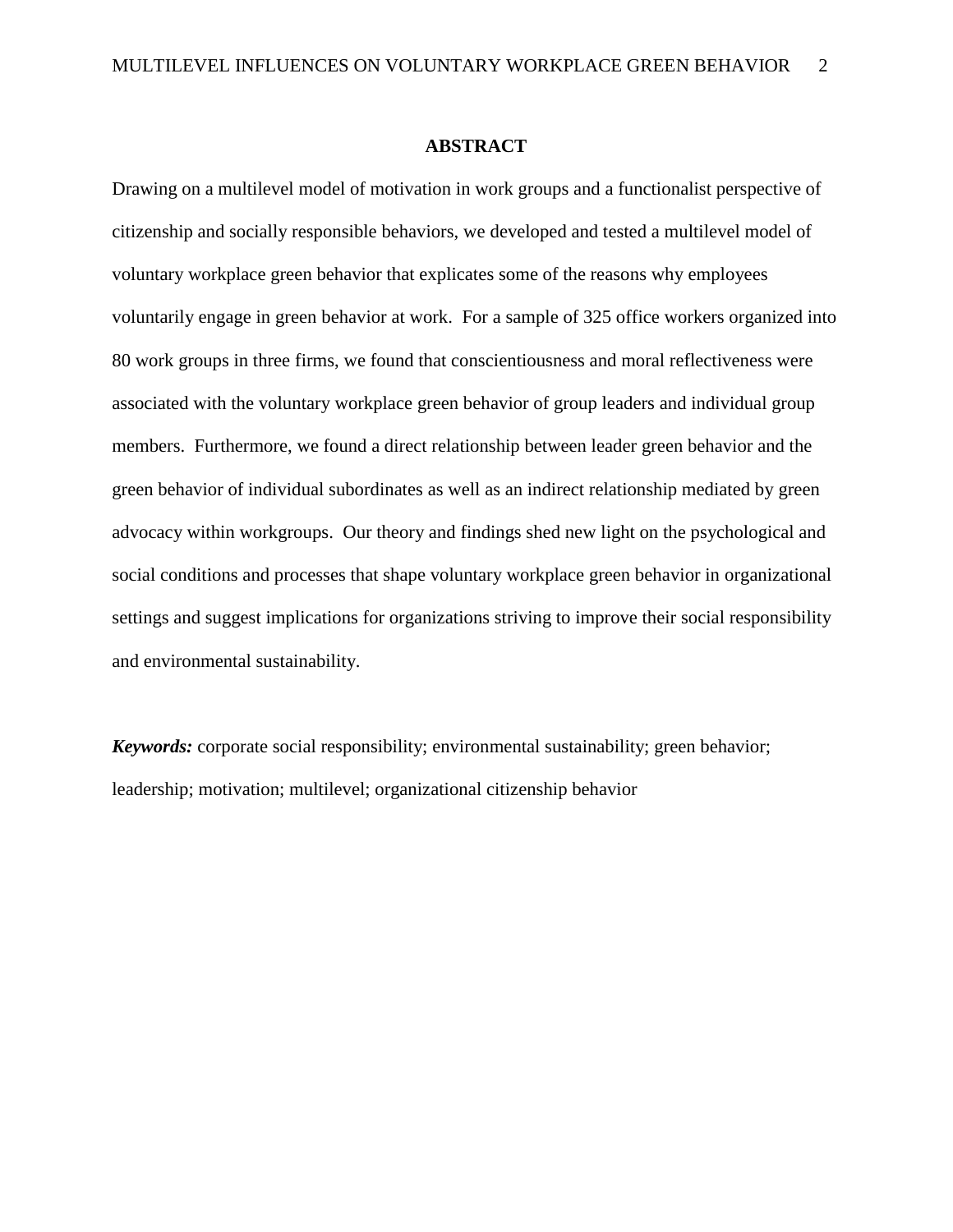# **MULTILEVEL INFLUENCES ON VOLUNTARY WORKPLACE GREEN BEHAVIOR: INDIVIDUAL DIFFERENCES, LEADER BEHAVIOR, AND COWORKER ADVOCACY**

Corresponding to a growing public concern about the long-term consequences of environmental degradation and climate change as well as the threats these pose to economic profitability and growth, companies around the world are proactively striving toward improved environmental responsibility and stewardship (Aguilera, Rupp, Williams, & Ganapathi, 2007; Aguinis & Glavas, 2012). Among organization and management scholars, activities that promote environmentally sustainable organizations are often referred to as "green" organizational practices (e.g., see Renwick, Redman, & Maguire, 2013) and individual behaviors that are consistent with environmental sustainability are often referred to as "green" behaviors (e.g., see Ones & Dilchert,  $2012$ [AK1]; Andersson[sJ2], Jackson, & Russell, 2013). According to a study of over six thousand greening initiatives in 635 firms in the *2009 Newsweek Top 500 Green Companies* and in the *Fortune 500* list, a vast majority of organizational greening efforts rely on "voluntary" employee participation (D'Mello, Ones, Klein, Wiernik, & Dilchert, 2011). While scholars in other disciplines have studied voluntary green behaviors in non-work settings, organizational scholars have only recently begun investigating the antecedents of voluntary green behaviors in the workplace.

In an effort to contribute to the nascent field of voluntary green behavior at work (Andersson et al., 2013) and more broadly to the realm of corporate social responsibility (CSR) where scholars have lamented a dearth of research at micro levels (Aguinis & Glavas, 2012), we theorized about several psychological and social conditions likely to be associated with the voluntary workplace green behavior (VWGB) of individual employees. Building on Boiral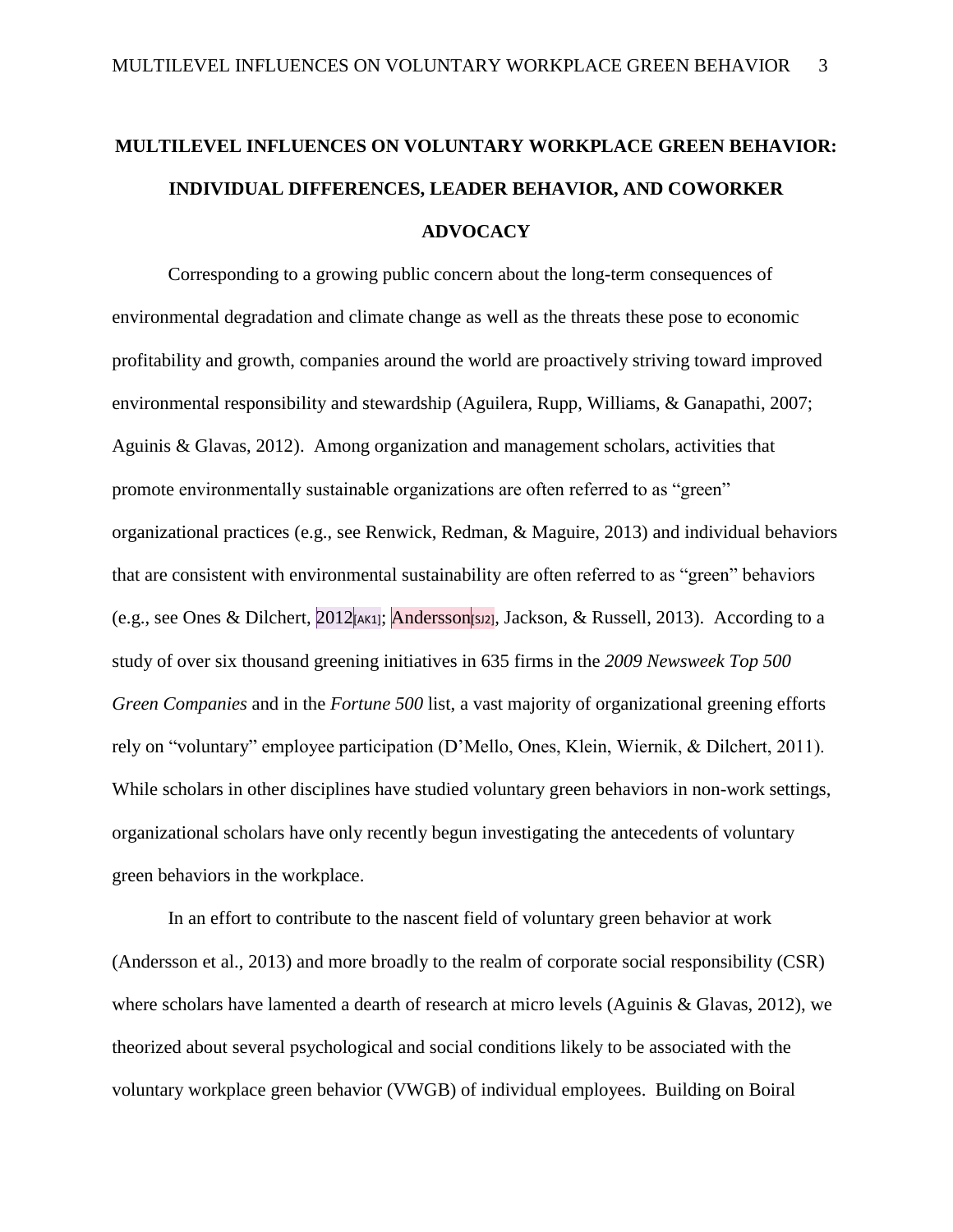(2009), we extend theory and research on organizational citizenship behavior (OCB) to view VWGB as a type of OCB and identify its antecedents. Our theoretical model of VWGB is grounded in a functional approach to OCB (Lavelle, 2010; Penner, Midili, & Kegelmeyer, 1997) and CSR engagement (Aguilera et al., 2007) wherein individual voluntary involvement in prosocial actions within organizations is presumed to reflect personal underlying motives to fulfill psychological needs. Inspired by the OCB literature where researchers have traditionally focused on the role of personality traits and increasingly identified specific mechanisms through which personality traits affect particular instances of OCB (e.g., Ilies, Fulmer, Spitzmuller, & Johnson, 2009), we contemplate that conscientiousness and moral reflectiveness, which refers to the extent to which an individual reflects his or her daily experiences with morality (Reynolds, 2008), are antecedents of VWGBs at the individual-level. Taking into account the multilevel nature of organizations, we further argue that individual VWGB is amplified through the interpersonal dynamics that occur within work groups, such that leaders' VWGBs and work group green advocacy (i.e., a work group's collective influence behavior that encourages individual members to conform to environmental responsibility) can be viewed as contextual forces in a top-down cross-level model. Our multilevel model of VWGB was tested with a sample of 325 office workers organized into 80 work groups within three companies.

Our investigation contributes to an improved understanding of behavior at work in general and prosocial behavior for environmental sustainability in particular. First, this study is one of very few to investigate the antecedents of voluntary green behaviors in work settings. Traditionally, such behaviors and their antecedents have been examined in non-work settings by environmental psychologists (Bamberg & [Möser,](http://scholar.google.com/citations?user=Kt6tCygAAAAJ&hl=en&oi=sra) 2007). However, it is worth studying voluntary green behavior in the workplace also (Stern, 2000), for differences between work and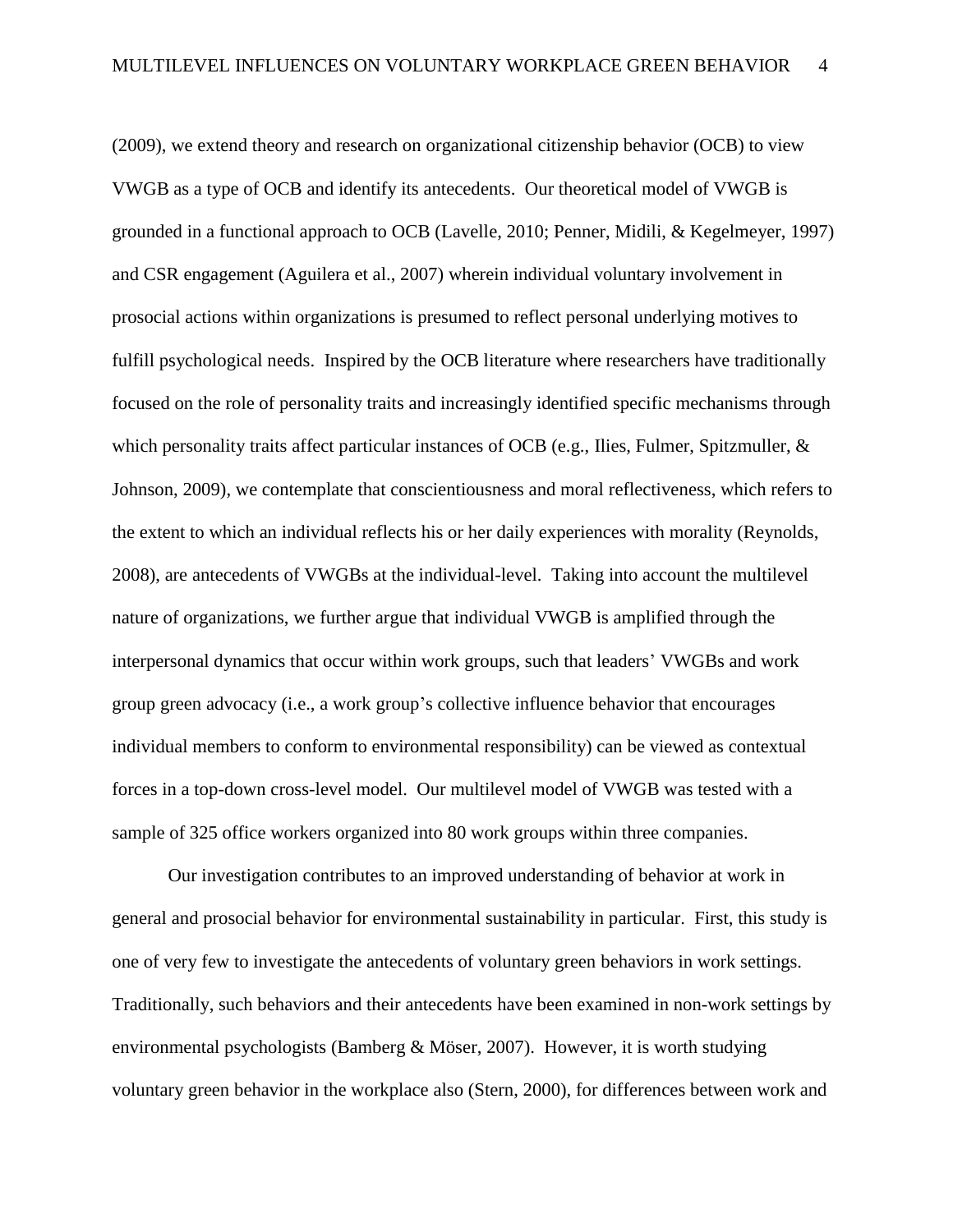non-work settings may limit the generalizability of findings from one setting to the other. Each behavioral domain presents different opportunities and choices for environmentally-friendly behavior. The types of voluntary green behaviors that occur in specific settings and the role relationships that guide behavior in those settings are likely to have implications for how individual differences and social dynamics influence voluntary green behavior. Thus, understanding VWGB requires examining such behavior *in situ*.

In addition, our research provides a multilevel theory and empirical test of the conditions that encourage employees to engage in VWGB. Previous studies of motivational processes within organizations have most often focused on either individual- *or* group-level processes (Chen & Kanfer, 2006). A similar pattern is found in the extant research on green behavior in organizations. That is, prior work has demonstrated employee workplace green behavior's positive relationships either with individual characteristics such as daily positive affect and proenvironmental attitudes (e.g., Bissing-Olson, Iyer, Fielding, & Zacher, 2013) or with contextual factors such as leaders' leadership styles (e.g., Robertson & Barling, 2013). However, as yet, little is known about how individual factors combine with contextual factors to shape VWGB (cf., Barrick, Mount, & Li, 2013). Our multilevel theoretical model incorporated the dual influences of individual differences and social dynamics as conditions for the blossoming of VWGB. Although interventions such as monitoring behavior and giving feedback have been found to promote green behaviors in non-work settings (Osbaldiston & Schott, 2012), few employers have instituted such structured interventions; thus, the workplace green behavior of employees is likely to reflect their own characteristics (including conscientiousness and moral reflectiveness) and the social context in which they are embedded (including the VWGB of leaders and green advocacy by their work group). Our work seeks to advance understanding of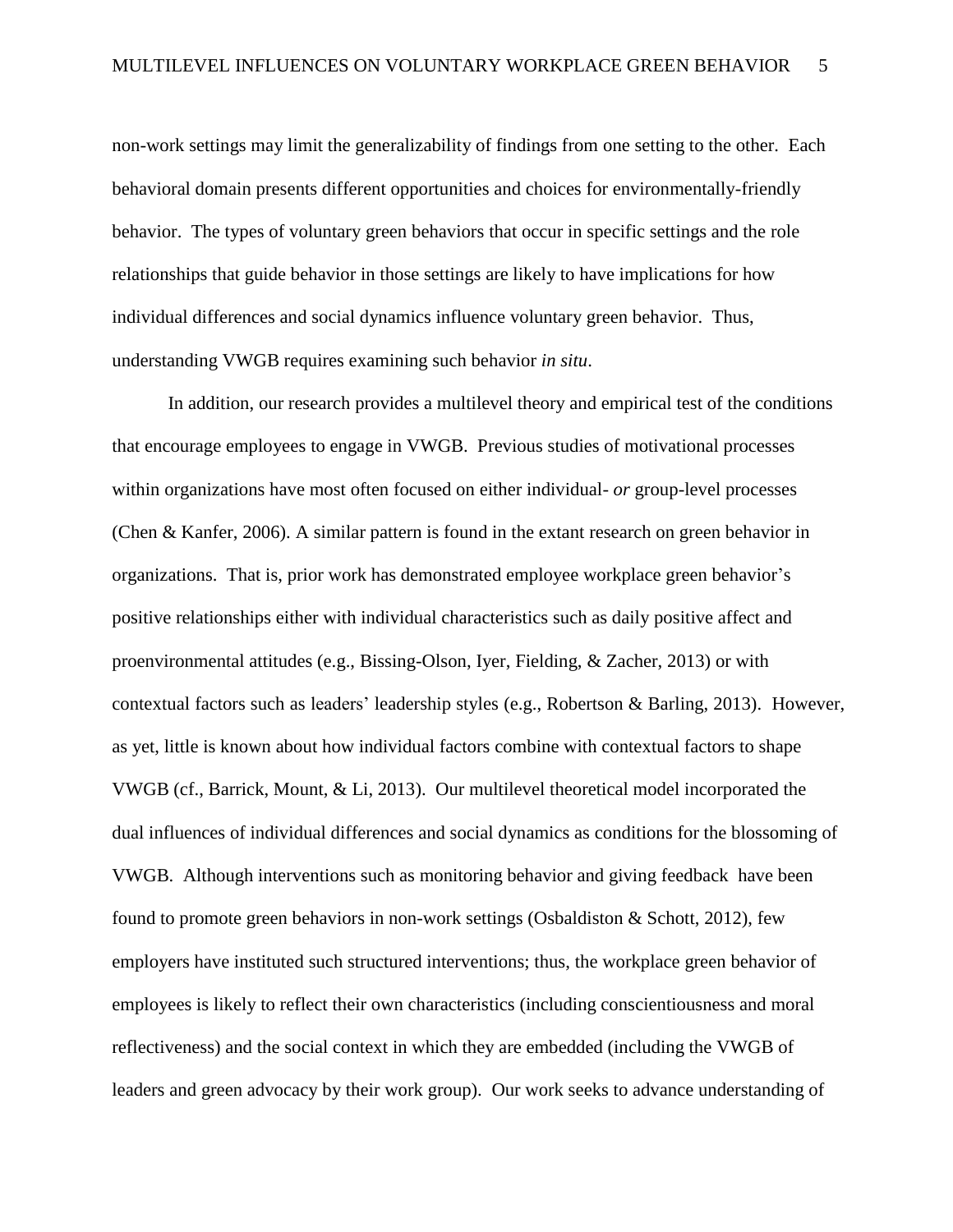these individual- and group-level phenomena by analyzing data collected from multiple sources and addressing some methodological concerns acknowledged by the earliest pioneers (e.g., Bissing-Olson et al., 2013; Robertson & Barling, 2013).

#### **THEORY AND HYPOTHESES**

Following Boiral's (2009) conceptualization, we use the term voluntary workplace green behavior to refer to discretionary employee actions that contribute to the environmental sustainability of the employer organization but are not under the control of any formal environmental management policies or system. Rather than some existing terms (e.g., environmental OCB and proenvironmental behavior at work), we prefer to incorporate the word "green" in our construct label, because use of the term "green" is increasingly evident in the management literature as well as within organizational settings perhaps for ease of communication. As suggested by this definition, VWGB is a type of prosocial or citizenship behavior that can occur in the workplace. It has benefits organizations directly by conserving resources and energy for cost reduction and indirectly by preserving the natural environment for organizational sustainability. Thus, it reflects the civic virtue dimension of citizenship behavior, which describes safeguarding organizational resources, including life and property (George & Jones, 1997). VWGBs are neither specified in job descriptions nor systematically monitored or rewarded. They are extra-role behaviors for the majority of employees, although perhaps not for environmental managers and staff (Ramus & Killmer, 2007). Furthermore, we posit that VWGB is the eco-friendly behavioral element of civic citizenship. As[AK4] Van Dyne, Graham, and Dienesch (1994: 766) noted, civic citizenship includes "all positive community-relevant behaviors of individual citizens." In line with this view, VWGB ultimately promotes the health and long-term sustainability of earth's ecosystem.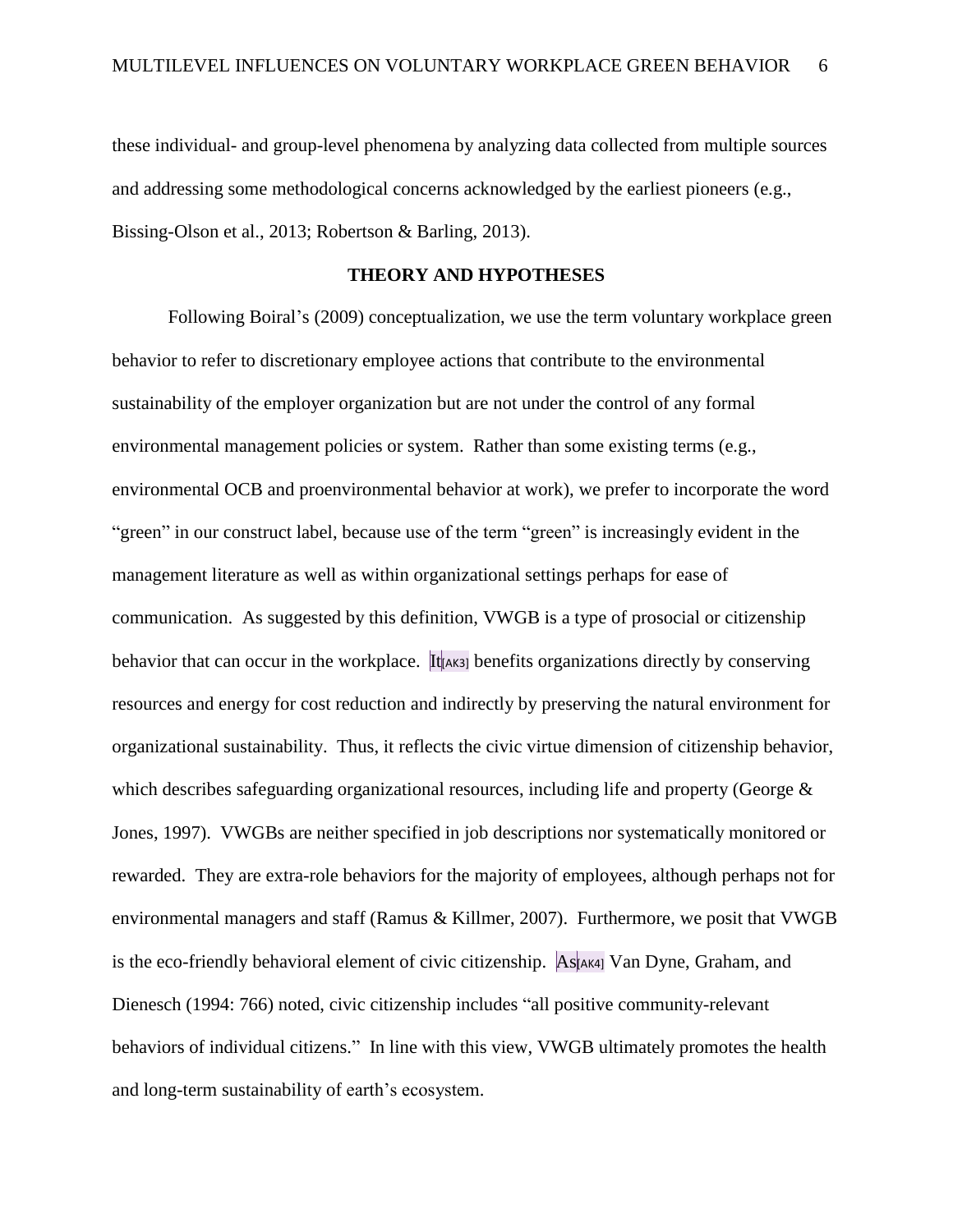During the past three decades, research on OCB has shed light on the personal (internal) characteristics and social (contextual) antecedents of prosocial workplace behavior. These antecedents include individual differences such as personality traits (e.g., Chiaburu, Oh, Berry, Li, & Gardner, 2011; Ilies et al. 2009; Organ & Ryan, 1995) as well as social relationships with leaders (e.g., Ilies, Nahrgang, & Moregeson, 2007) and colleagues (e.g., Kamdar & Van Dyne, 2007). In what follows, we describe a multilevel model that extends findings from research on organizational citizenship to consider the combined influences of individual differences and social contexts on VWGB.

### **A Multilevel Model of Voluntary Workplace Green Behavior**

As organizations are multilevel systems, explanations of workplace behavior require multilevel conceptual models (Hitt, Beamish, Jackson, & Mathieu, 2007). The behavior of individual employees is influenced by the employees' internal characteristics, but predicting a consistent pattern of individual behavior requires consideration of the person and the social context in tandem (Gibbons & Rupp, 2009). Building on Chen and Kanfer's (2006) cross-level model of motivational processes, we treat VWGB as employee responses that reflect the combined influences of individual dispositional inputs (conscientiousness and moral reflectiveness) and group-level ambient inputs (leadership behavior and coworker advocacy).

Following a functionalist perspective, we pay attention to some personal motives in order to explain the processes through which these individual and contextual influences shape VWGB. A group of functionalists have identified a variety of personal motives that may lead to environmentally-friendly behavior in non-work settings (Bamberg & [Möser,](http://scholar.google.com/citations?user=Kt6tCygAAAAJ&hl=en&oi=sra) 2007) and citizenship behavior in work settings (Lavelle, 2010; Penner et al., 1997). Likewise, CSR researchers have noted the roles of psychological needs as drivers of CSR engagement (e.g.,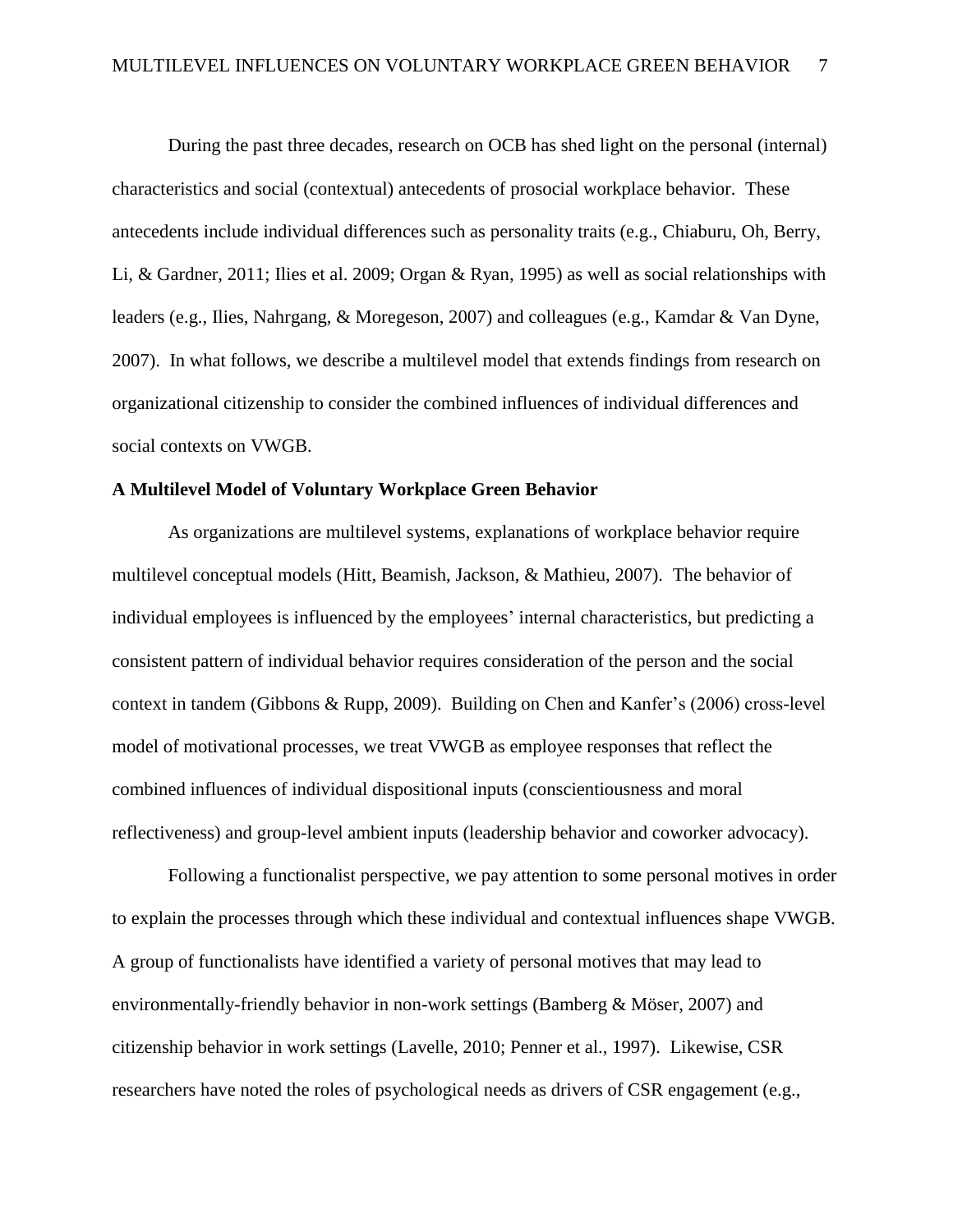Tuzzolino & Armandi, 1981), and especially Aguilera and colleagues (2007) developed the framework that describes instrumental, relational, and moral motives.

Next, we build on the most theoretically relevant motives to develop hypotheses about how individual differences and social context combine to shape VWGB. First, we explain why morally reflective individuals are likely to voluntarily engage in green behavior at work. Second, we argue that conscientious employees are likely to activate their inner process of moral reflection. Finally, we discuss how aspects of the social context of work can activate the individual-level processes that result in VWGB.

#### **Individual Influences and VWGB: Moral Reflectiveness and Conscientiousness**

Personality traits have long been acknowledged as a prominent type of individual difference that influences human behavior, with more recent work focusing on the psychological mechanisms that account for the interconnections among personality traits, other individual characteristics, and behavior (Funder, 2001). One stream of recent work in this area focuses particularly on individual motivational processes as the explanation for how personality traits shape behavior. Barrick, Stewart, and Piotrowski (2002) argued that personality traits shape individual behaviors through proximal motivational variables. We draw on this claim to treat conscientiousness as a distal dispositional antecedent of VWGB and moral reflectiveness as a proximal intention of VWGB. Moral reflectiveness is appropriately viewed as a proximal motivational determinant of VWGBs, because individual morality is one of the factors that underlie individual concern and commitment to environmental issues (Feinberg & Willer, 2013). In addition, conscientiousness may induce VWGB through moral reflectiveness, because it encompasses morally-laden attributes (Becker, 1998); its positive linkage with citizenship behaviors has been widely substantiated in meta-analytic reviews (e.g., Chiaburu et al., 2011).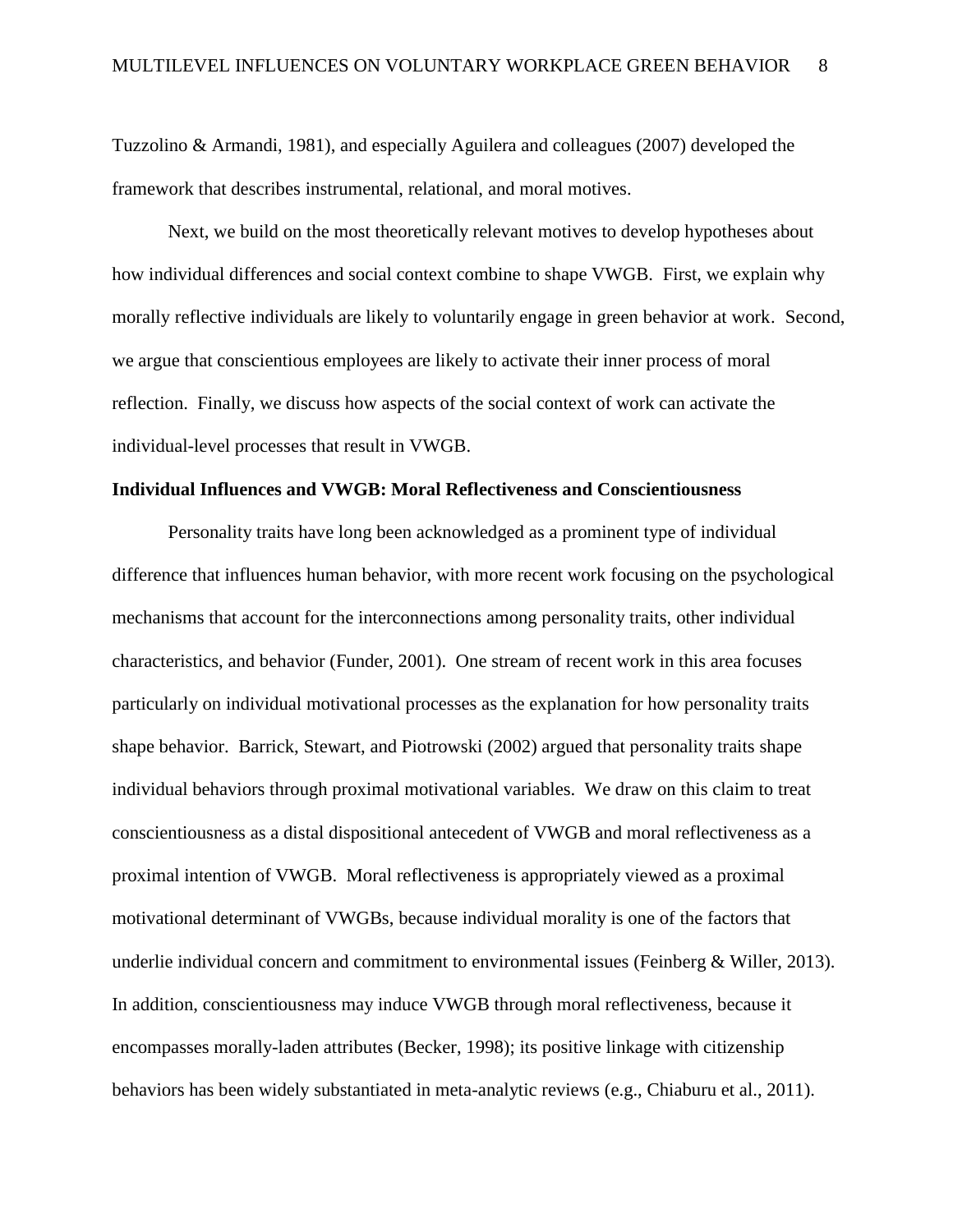**Moral reflectiveness.** Moral reflectiveness refers to an individual difference in the amount of morally-guided reflection people engage in concerning their daily experiences (Reynolds, 2008). Moral reflectiveness is variable, as morality *per se* may change within an individual over time (Walker, 2002). Morally judging what is right and wrong is most influential to the engagement of moral behavior (Kohlberg, 1981). Moral reflectiveness is the individual intentional process to regularly consider moral matters in their daily life and its positive linkage with moral behavior has been empirically demonstrated (Reynolds, 2008).

An individual's concerns pertaining to social and environmental issues have been attributed to moral motives, which reflect "a basic respect for human dignity and worth" (Aguilera et al., 2007: 842). Empirical studies have found that people who give considerable thought to morality and moral matters tend to be concerned with others' well-being (Reynolds, 2008) and engage in more prosocial behavior at work (Aquino & Reed, 2002). Consistent with our assertion that such processes may also influence VWGB, a study of managers in the U.S. metal-finishing industry (Flannery & May, 2000) found that managers' moral motives predicted the ethicality of their decisions related to wastewater treatment. As people who are concerned with moral matters tend to value the welfare of others, VWGB may be a way to fulfill their moral motives.

To summarize, prior research and theory suggest that heightened moral reflectiveness predisposes some employees to engage in eco-friendly behavior because it represents an opportunity to fulfill their moral motives for sustaining a desirable environment and society. Such dynamics are equally likely to influence the behaviors of nonsupervisory and supervisory employees, and thus we propose the following: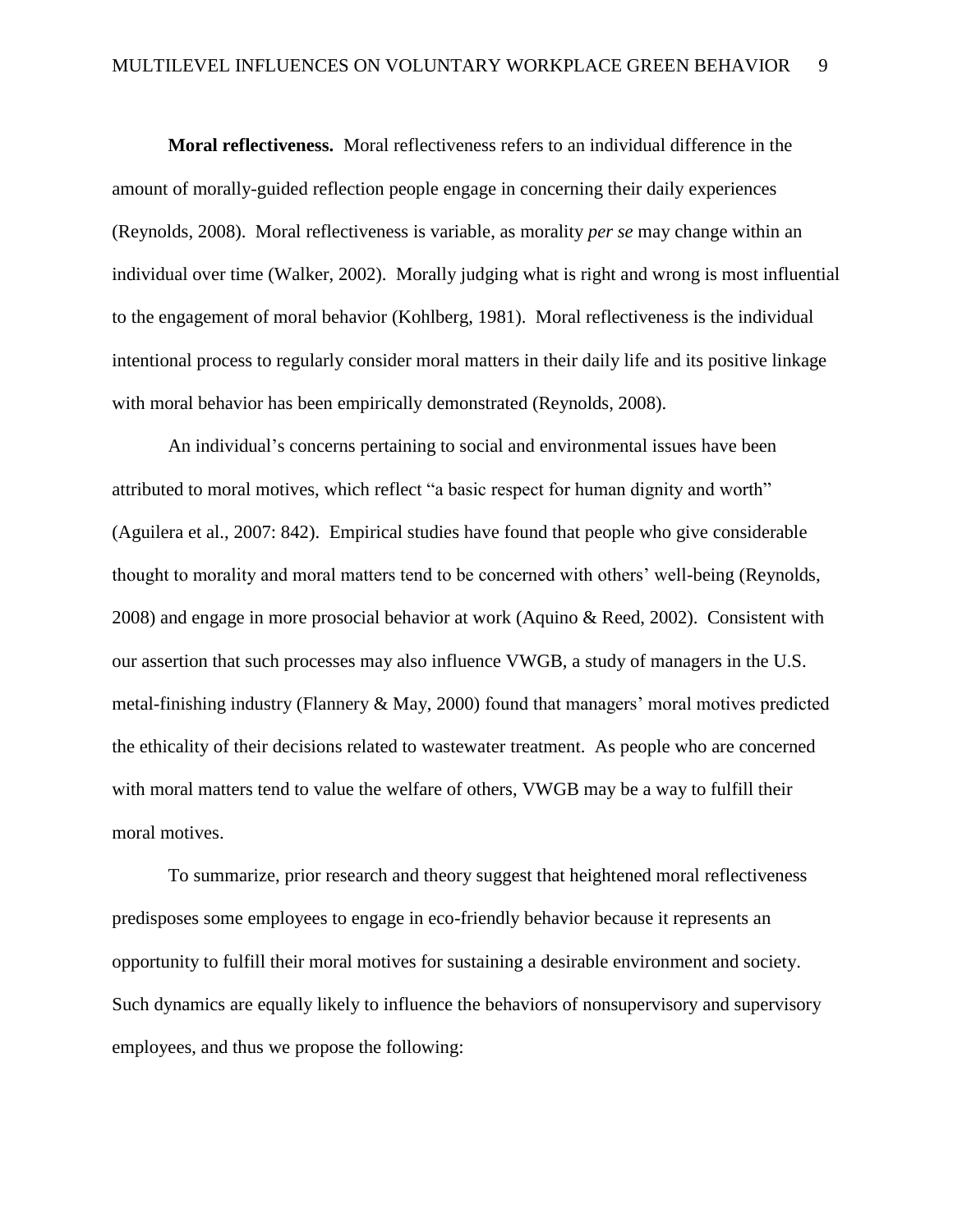*Hypothesis 1:* Moral reflectiveness is positively related to VWGB for (a) nonsupervisory employees and (b) work group leaders who supervise such employees.

**Conscientiousness.** In organizations, personality traits predispose employees to think and feel in certain ways and eventually influence their behaviors through such unique motivational processes (Barrick et al., 2013). The motivational process that connects personality traits and behaviors is applicable to both in-role and extra-role work behavior. Indeed, while OCB researchers have called for research on specific mechanisms through which a particular type of OCB occurs (Ilies et al., 2009; Organ & Ryan, 1995), CSR researchers have emphasized the need for research on individual-level mechanisms that lead to socially responsible behavior (Aguinis & Glavas, 2012). Hence, it is worth examining a unique emergence process for VWGB as a specific class of prosocial behavior at work.

We argue that moral reflectiveness and conscientiousness may be positively related (cf., Becker, 1998). The linguistic origin of conscientiousness is "conscience." which is a standard for a moral evaluation. As a corollary, "conscientious" is defined as "governed by or conforming to the dictates of conscience" according to the on-line Merriam-Webster dictionary. As Barrick and colleagues (2002: 45) noted, "at its root, conscientiousness relates to a desire to exercise self-control and thereby follow the dictates of one's conscience (Costa & McCrae, 1992)." Thus, conformity, dependability, responsibility, and self-regulation have been identified as core dimensions that characterize conscientious individuals (Fiske, 1949; Salvaggio, Schneider, Nishii, Mayer, Ramesh, & Lyon, 2007). Others have suggested that conscientiousness is a determinant of individual morality (Gössling, 2003) and conscientious individuals tend to pursue moral and social values (Collins & Schmidt, 1993). By their nature, conscientious individuals may need to reflect on whether their behavior is morally appropriate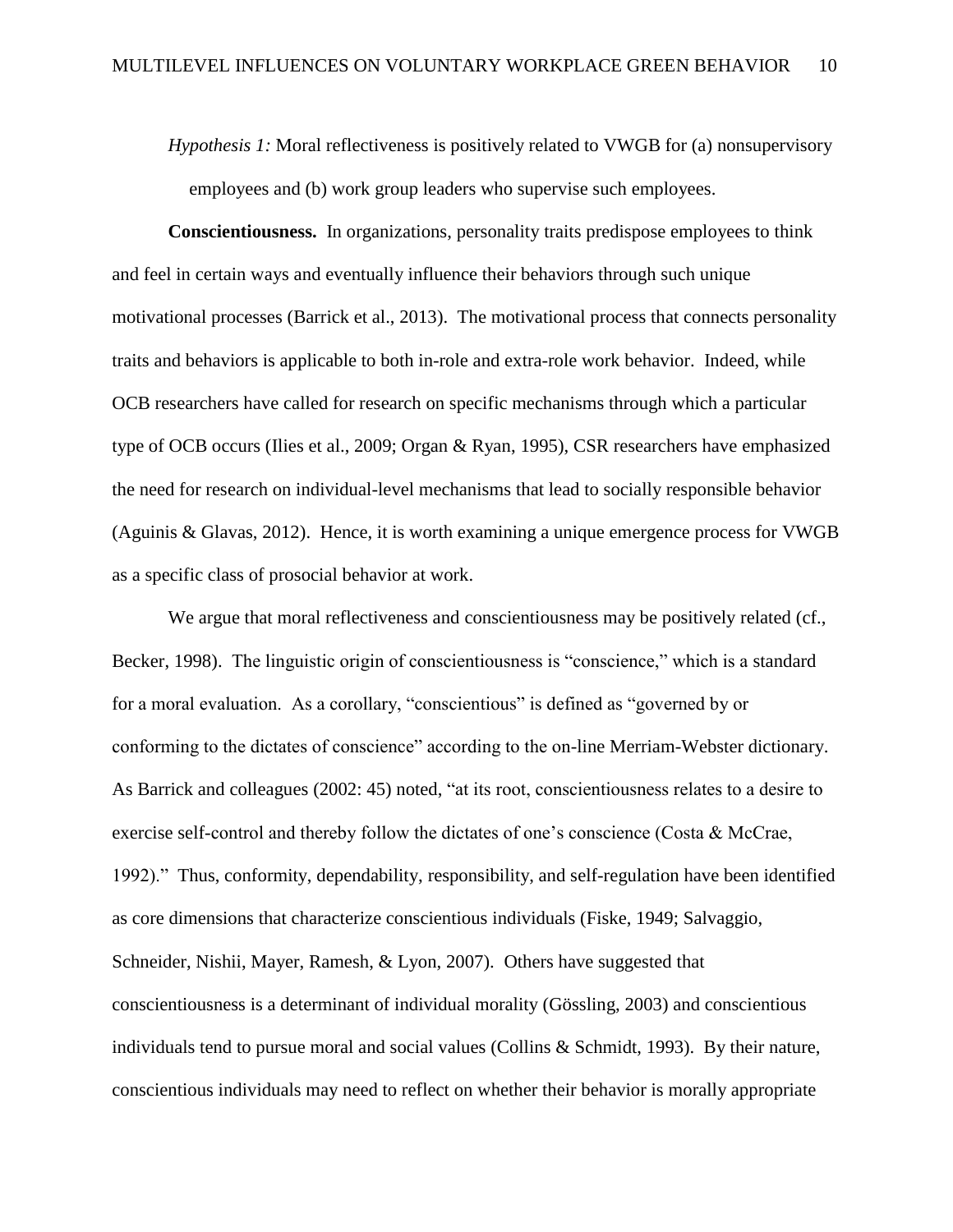and right. Since moral reflection is a conscious and self-controlled process (Haidt, 2001), it is likely to occur for those who are conscientious.

Further, moral reflectiveness may be the process through which conscientious individuals regulate their behaviors. At work, conscientious employees tend to fulfill their responsibilities by striving to meet the organization's expectations for in-role performance (Barrick et al., 2002). Beyond task accomplishment, however, conscientious employees engage and persist in multilateral efforts to do the right thing for organizations, so conscientiousness and OCB have been found to be correlated across several studies (Ilies, Scott, & Judge, 2006; Organ & Ryan, 1995). Conscientious employees also tend to be involved in extra-role behaviors that benefit the organization (Barrick & Mount, 2000; Chiaburu et al., 2011; Ilies et al., 2009).

Workplace green behavior generally promotes the environmental sustainability of organizations, and for now most such behavior is voluntary. VWGB, which includes such activities as powering down electric appliances during periods of inactivity and conserving office supplies, can be regarded as purposeful behaviors to protect and save organizational resources. In the awareness that organizations ultimately benefit from VWGB, conscientious employees may perceive that VWGB is vital for their organizations. Consequently, even when it is not expected or required for satisfactory task performance, conscientious employees may reflect on the implications of their workplace behavior for environmental sustainability and exert extra effort to engage in behavior they view as morally right.

On balance, if VWGB is regarded as outward expression of an individual prosocial value, moral reflectiveness can be conceived as an inner process that explicates the individual striving for achievement in moral or prosocial performance. That is, VWGB depends on the individual moral reflectiveness that emerges from individual conscientiousness. Thus, we propose: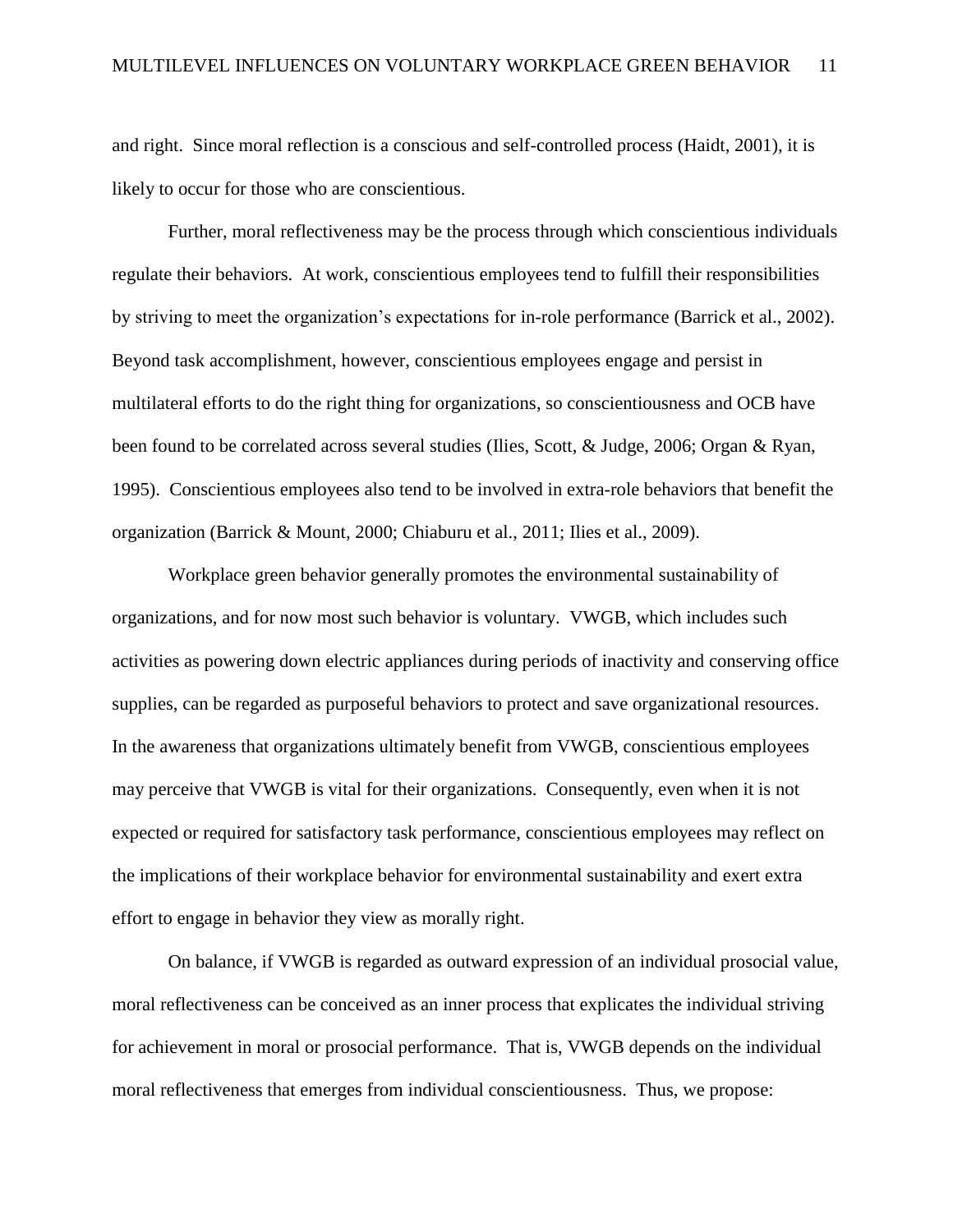*Hypothesis 2:* The relationship between conscientiousness and VWGB is partially [AK5] mediated by moral reflectiveness for (a) nonsupervisory employees and (b) work group leaders who supervise such employees.

### **Contextual Influences on VWGB: Leader VWGB and Work Group Green Advocacy**

In addition to individual motivational processes, social contexts also motivate behavior at work (Barrick et al., 2013; Chen & Kanfer, 2006). Leaders and coworkers influence employee behavior directly through personal interactions as well as indirectly (Kidwell, Mossholder, & Bennett, 1997). Leaders and other work group members can be influential referents, for people attend to referents based partly on their relevance and salience (Goodman, 1974; Kulik & Ambrose, 1992). When employees observe others around them engaging in particular patterns of behavior, they are likely to engage in such behaviors out of a desire to fit in, establish, and strengthen their social relationships according the aforementioned functionalist view. Thus, the relational motive is a primary psychological function that may motivate employees to respond to direct and indirect social cues indicating that voluntary green behavior is desirable and valued by others. To assess whether such social dynamics appear to contribute to VWGB, next we examine the social cues that employees receive from their leaders and other work group members.

**Leader's VWGB.** In a typical workplace, the person who supervises one's work (i.e., the work group leader) is likely to be a salient referent other. Having higher status and power, leaders serve as role models (Bass, 1985); for followers in the work group, they are essential sources of information pertaining to important and appropriate behavior (Mayer, Nishii, Schneider, & Goldstein, 2007). As such, the behavior of a leader can influence the motivation and behavior of followers (DeRue, Nahrgang, Wellman, & Humphrey, 2011), including the discretionary prosocial behaviors of followers (Ilies et al., 2007).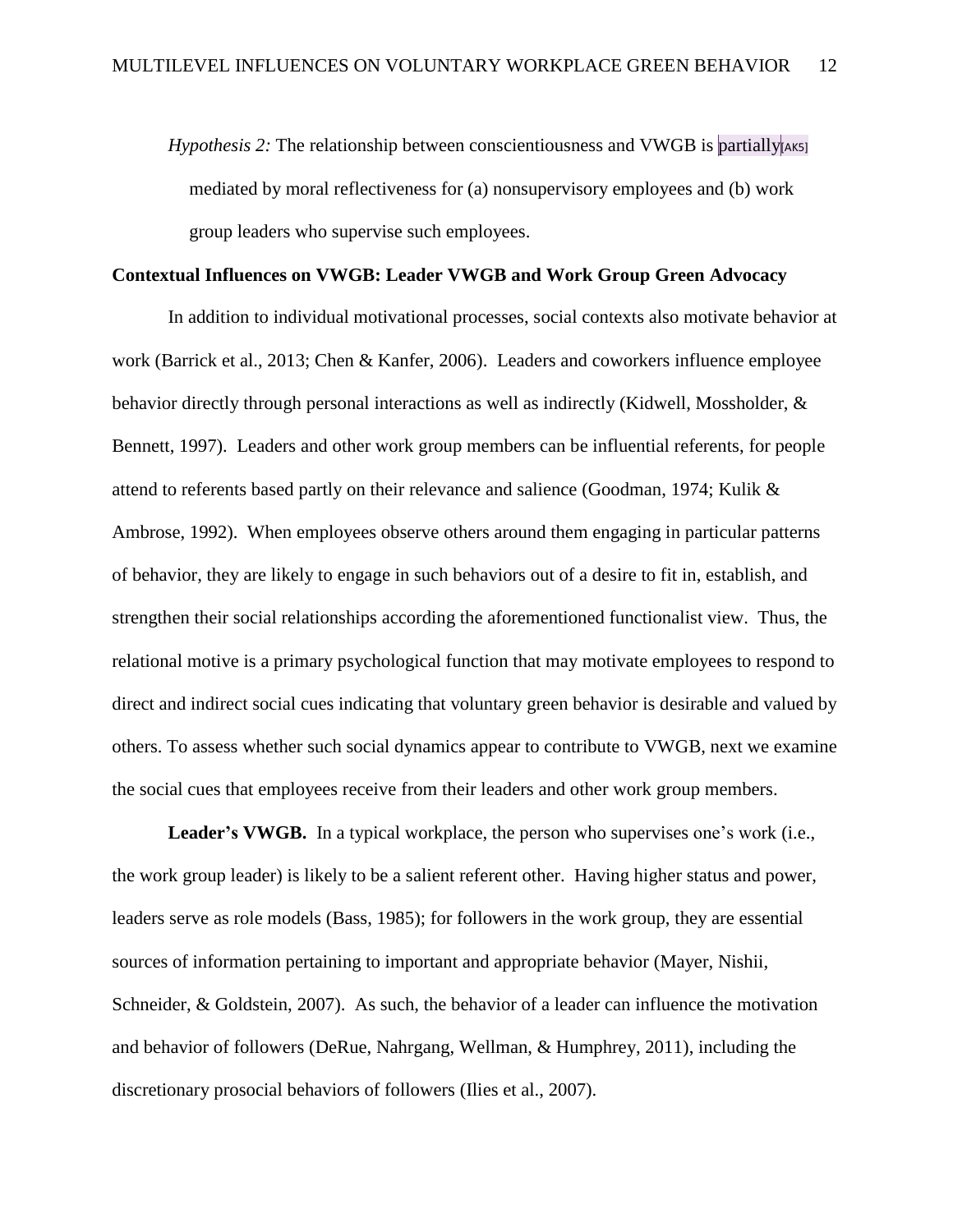Leaders embody their values in their behavior. Leading by example is a mechanism through which leaders transmit their values to their followers (Dragoni, 2005; Yaffe & Kark, 2011) and thereby elicit desirable behaviors from followers. In this regard, leaders' VWGB can be instrumental in eliciting the same behavior from their followers. When an organization introduces formal sustainability programs, leaders' green behaviors signal the importance of environmental stewardship (Russo & Harrison, 2005; Starik & Rands, 1995) and encourage employees to engage in activities such as environmentally ethical decision-making and ecoinnovation (Flannery & May, 2000; Ramus & Steger, 2000). Likewise, leaders' *voluntary* green behaviors signify their concerns with environmental sustainability, although they are likely to be interpreted by followers as expressions of the leader's personal values.

With the hope of establishing strong relationships with their leaders (Aguilera et al., 2007), employees may strive to express similar values, for leader-follower value congruence promotes higher-quality of leader-follower relationships (Krishnan, 2002). Evidence that this phenomenon may extend to VWGB is suggested by one recent study (Robertson & Barling, 2013) that reported a positive association between leader proenvironmental behavior and follower proenvironmental behavior. We note, however, that the existing evidence is based on a relatively small sample of leader-follower dyads. Additional research is needed to establish the robustness of this relationship across a wide range of settings and using alternative measures and analytic methods. Taking into account personal motives to establish strong relationships with leaders, we therefore propose the following hypothesis.

*Hypothesis 3:* Leader VWGB is positively associated with the VWGB of members of the leader's work group.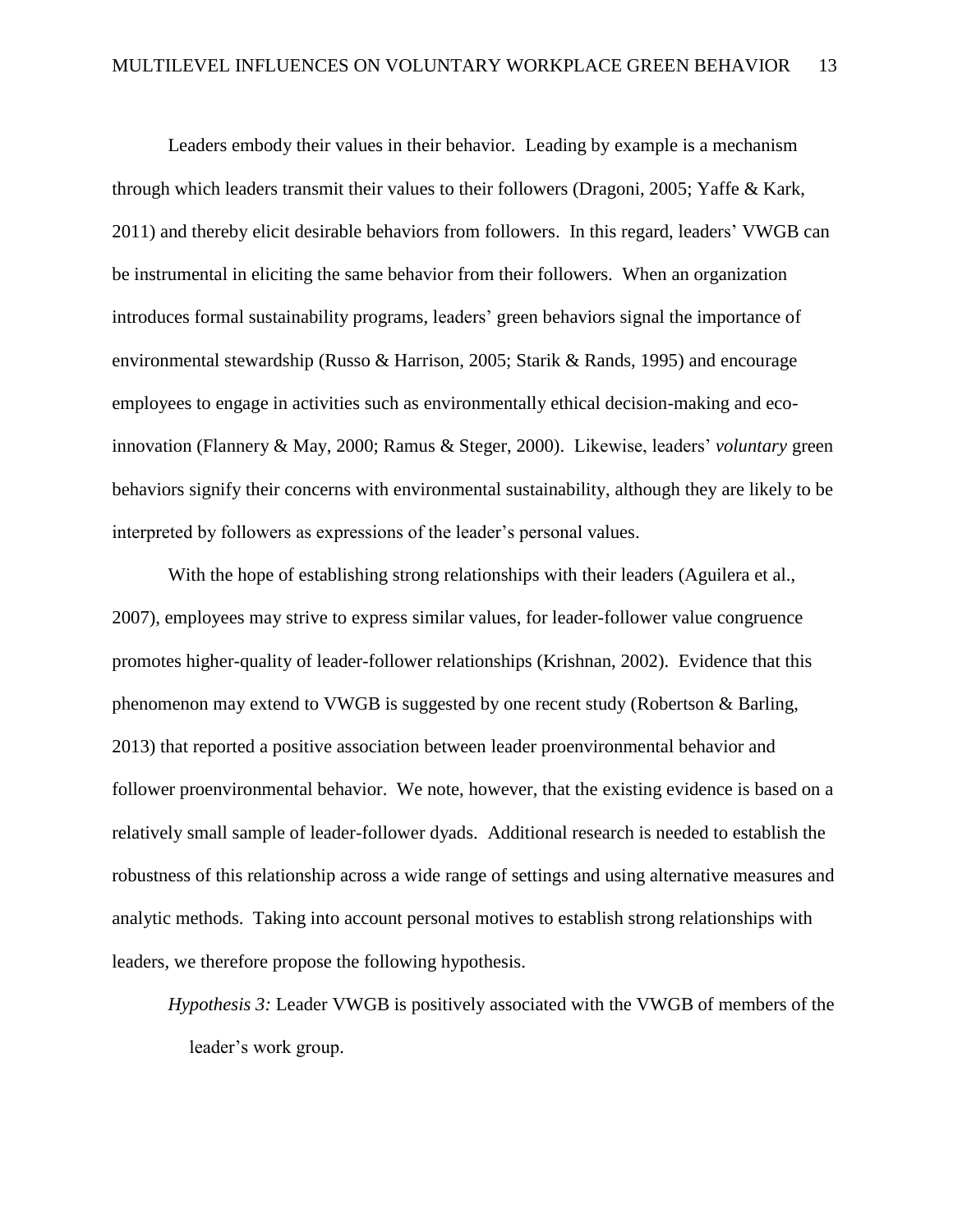**Work group green advocacy.** Finally, we consider the role of work group peers as social influencers who can shape the VWGB of an individual employee in [AK6] accordance with recent work (e.g., Homburg & Stolberg, 2006; Ones & Dilchert, 2012) that draws a conceptual distinction between direct and indirect green behavior. Using influence to persuade others is human nature (Cialdini & Goldstein, 2004). Influence attempts that target social issues are commonly referred to as advocacy. Therefore, we use the term work group green advocacy to describe the collective influence behavior of a work group and define it as the extent to which work group members openly discuss environmental sustainability, share relevant knowledge, and communicate their various views in order to encourage others to engage in eco-friendly behavior. Work group green advocacy reflects the proenvironmental ambience, which is shaped by employees' social interactions and is distinct from showing personal initiative while doing one's job (Frese & Fay, 2001).

We contend that a leader's VWGB may incite green advocacy among followers. Since leaders have responsibility for collective performance of their followers (Yammarino, Dansereau, & Kennedy, 2001), it is evident that leaders are supposed to influence overall collective processes and outcomes (Lim & Ployhart, 2004). Empirical studies have increasingly supported the positive impact of leaders on a host of collective outcomes (e.g., Gelfand, Leslie, Keller, & de Dreu, 2012; Lim & Ployhart, 2004). Among such outcomes, social atmosphere is one that leaders play a significant role in generating (Mayer et al., 2007). Leading by example is a primary means through which leaders shape the workplace atmosphere. Leaders can create a shared sense among followers on what is valued and encouraged in the work groups (Kark, Shamir, & Chen, 2003) by demonstrating desired behavior (Bass, 1985; Shamir et al., 1998). For example, the ethical orientation displayed by leaders can create a climate that encourages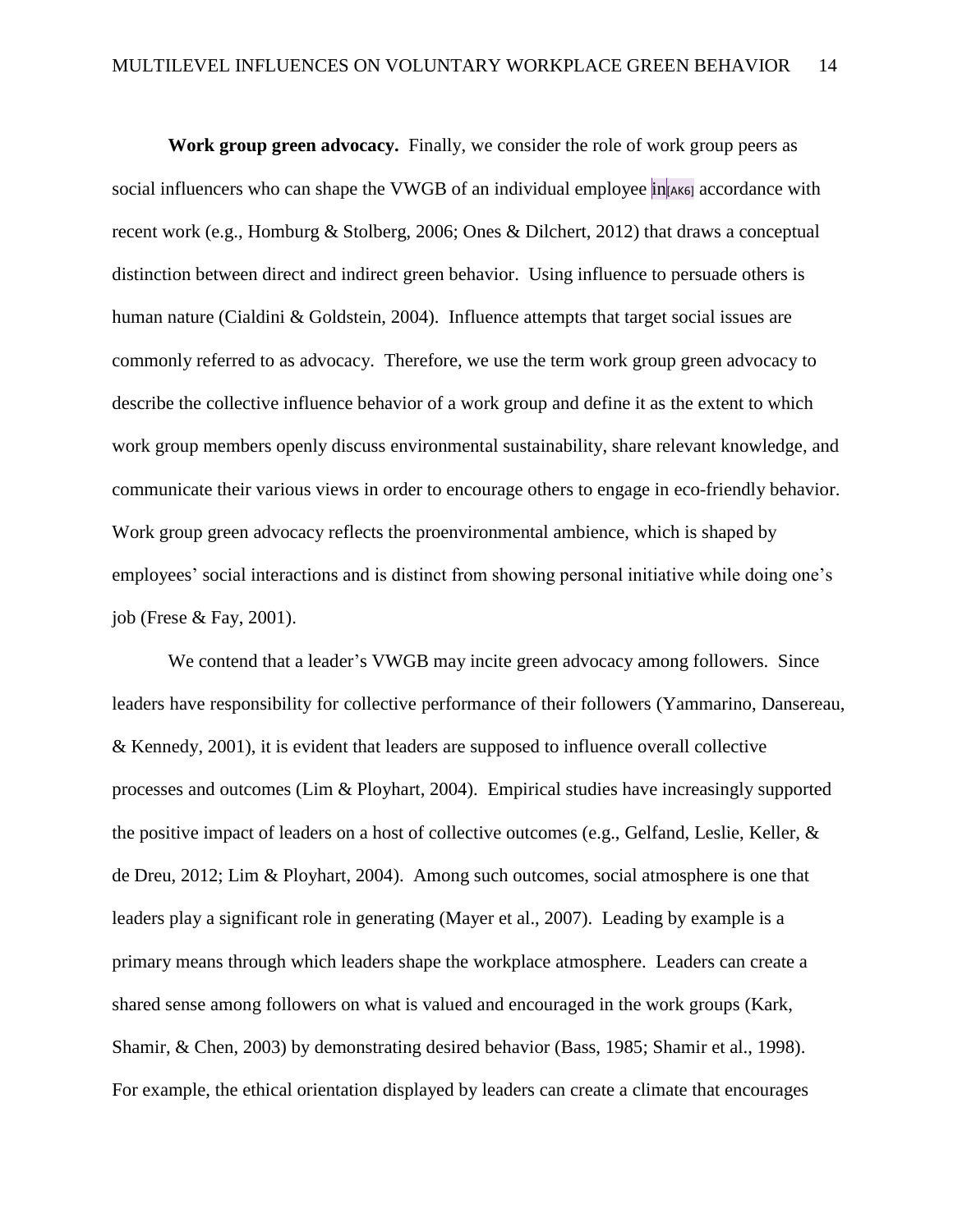ethical decision-making and behavior by the organization's employees (Treviño, 1986). Likewise, seeing the voluntary green behavior of their leader, members of the work group may be inclined to advocate that behavior as a way to express their shared concern and strengthen the work group's relationship with their leader, thereby yielding work group green advocacy as a collective consequence.

We further argue that a leader's VWGB influences the VWGB of individual members indirectly through work group green advocacy. Consistent with such reasoning, studies have found that individual employees engage in more citizenship behavior when colleagues engage in citizenship behavior (Bommer, Miles, & Grover, 2003) and when colleagues provide more support (Chiaburu & Harrison, 2008). Such effects are consistent with the functionalist perspective for understanding VWGB: through social interaction, work group members share perceptions about the work context (Klein, Conn, Smith, & Sorra, 2001) and form a shared view of the value of VWGB. Communication about environmental issues and sharing concrete information about green behavior support the development of informal norms that regulate the group members' behaviors (Feldman, 1984). The more vigorous and salient green advocacy becomes, the more likely group members will perceive VWGB to be morally approved and typically sensible conduct (Cialdini, Reno, & Kallgren, 1990). Conforming to such normative perceptions addresses the desire to view oneself as moral and helps maintain a positive selfimage (Ashforth & Kreiner, 1999; Monin, Sawyer, & Marquez, 2008). In addition, the social cues associated with green advocacy may activate an individual's personal goals for environmentally-friendly behavior and further motivate such behavior (Klein, Austin, & Cooper, 2008; Unsworth, Dmitrieva, & Andiasola, 2013). Thus, we propose the following: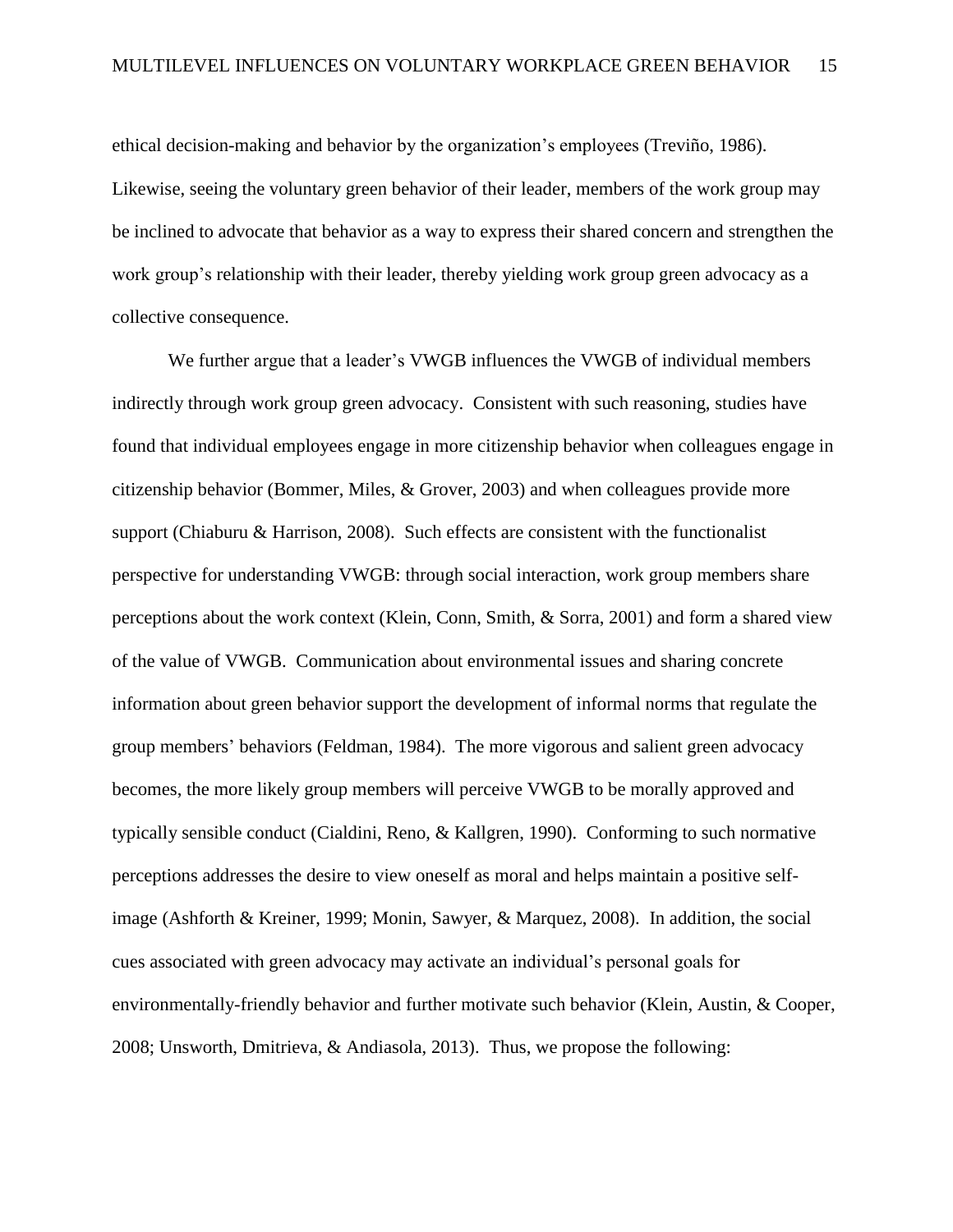*Hypothesis 4:* Work group green advocacy partially  $|A KZ|$  mediates the positive relationship between leaders' VWGB and the VWGB of individual group members.

### **METHOD**

#### **Sample and Procedure**

We analyzed data from 80 work group leaders and 325 members working for three South Korean companies in the construction (13 leaders and 86 members), information technology (22 leaders and 88 members), and financial (45 leaders and 151 members) industries. Before administering the surveys, we consulted the human resource (HR) managers about the selection of work groups and our measures of VWGB and green advocacy. Following the methods used in prior research (e.g., Kirkman, Rosen, Tesluk, & Gibson, 2006), we generated a sampling frame encompassing 119 work groups with 496 members in the three companies. The selected work groups (1) had formed more than one year earlier, (2) had more than three group members including leaders, and (3) in which the members had worked together for more than one year.

Data were collected from two sources (the group members and leaders) at two points in time. At Time 1, HR managers distributed surveys that asked work group leaders and members to provide demographic information and self-ratings of VWGB and green advocacy. At Time 2, approximately one week later, HR managers distributed a second survey that asked leaders to rate each group member's VWGB and green advocacy. A total of 420 (84.68%) group members and 107 leaders (89.92%) responded at Time 1. At Time 2, 80 (67.23%) leaders responded, resulting in a usable sample of 325 (65.52%) group members and their 80 leaders. On average, 4.06 employees per work group participated in this research. The average age of respondents was 46.68 years for leaders and 37.59 for members. Most respondents were male (97.5 % of leaders and 79.69 % of members). Finally, all leaders and 95.39% of the work group members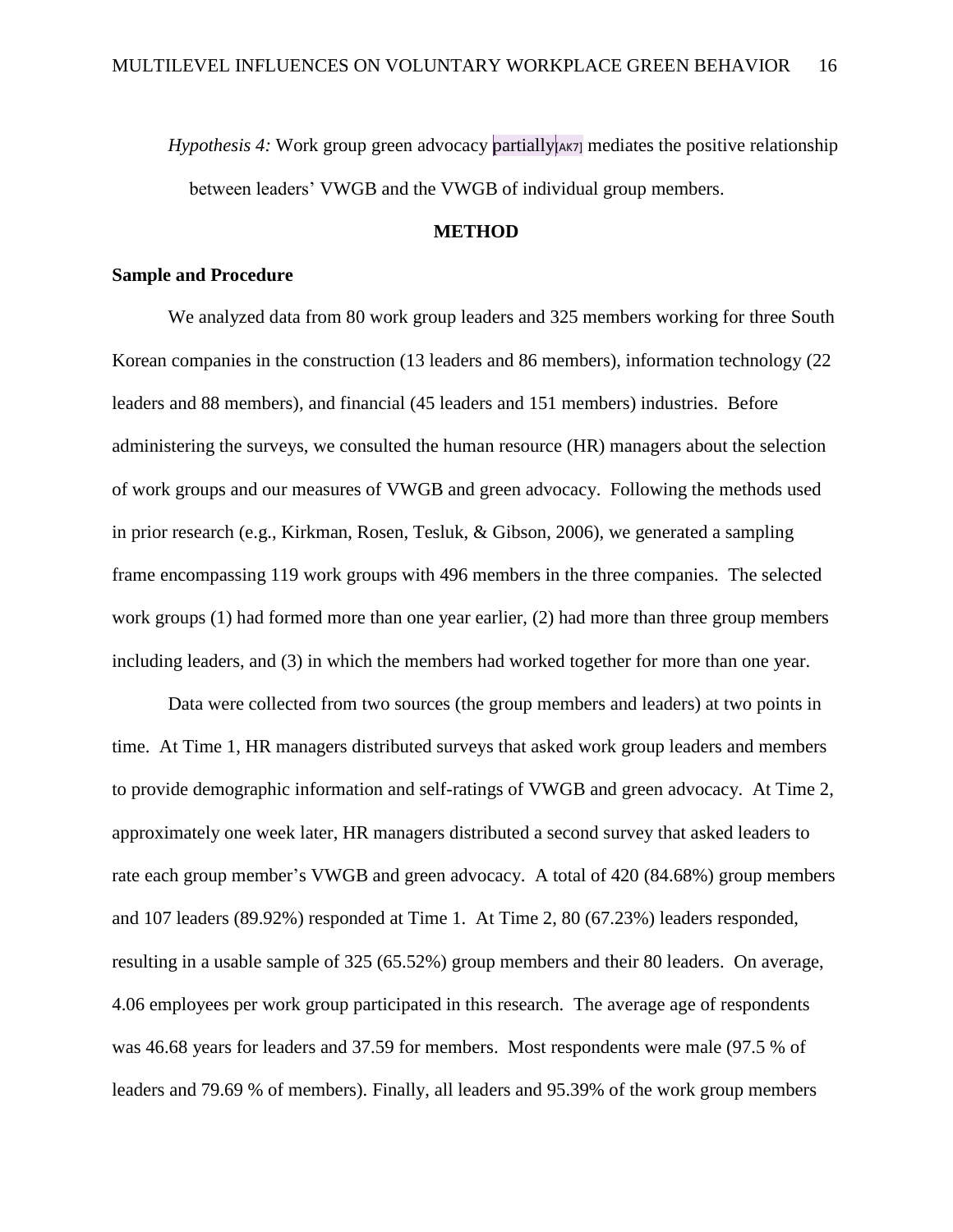were full-time employees.

#### **Item Generation and Validity Tests for VWGB and Green Advocacy**

No survey existed to measure VWGBs or green advocacy when this research was initiated. Therefore, to create such survey items, we followed a deductive approach based on Hinkin's (1995, 1998) scale development process. We created a preliminary list of 11 items to measure VWGB based on the Western management and environment literatures, particularly the Society for HR Management's (2008) green workplace survey as well as Stringer's (2009) rubric of three Rs (i.e., reducing, reusing, and recycling) and various descriptions of workplace behavior based on this rubric. We also added resource-conserving behaviors in accordance with prior research (e.g., Robertson & Barling, 2013). To create five items for assessing green advocacy, we drew from Boiral (2009) and Homburg and Stolberg (2006).

Following Brislin's (1990) back-translation procedures, we checked the compatibility between original English items and translated Korean items, and then collected data using the Korean survey. The first author, who is fluent in Korean and English, blindly translated the initial English survey into Korean. Next, the Korean survey was reviewed and discussed by five South Korean graduate students who were enrolled in a master-level degree program of HR management in a U.S. university and who also had work experience as managers in large South Korean companies. A focus group discussion with these five participants was used to ensure the readability of the Korean survey and served as a qualitative demonstration that our initial VWGB and green advocacy items referred to meaningful green behaviors that were likely to occur in the offices of South Korean companies. Finally, two other authors who are fluent in both English and Korean conducted the iterative process of detecting faults and discrepancies that could lead to differences in the meaning of the two versions of survey, and made further revisions to create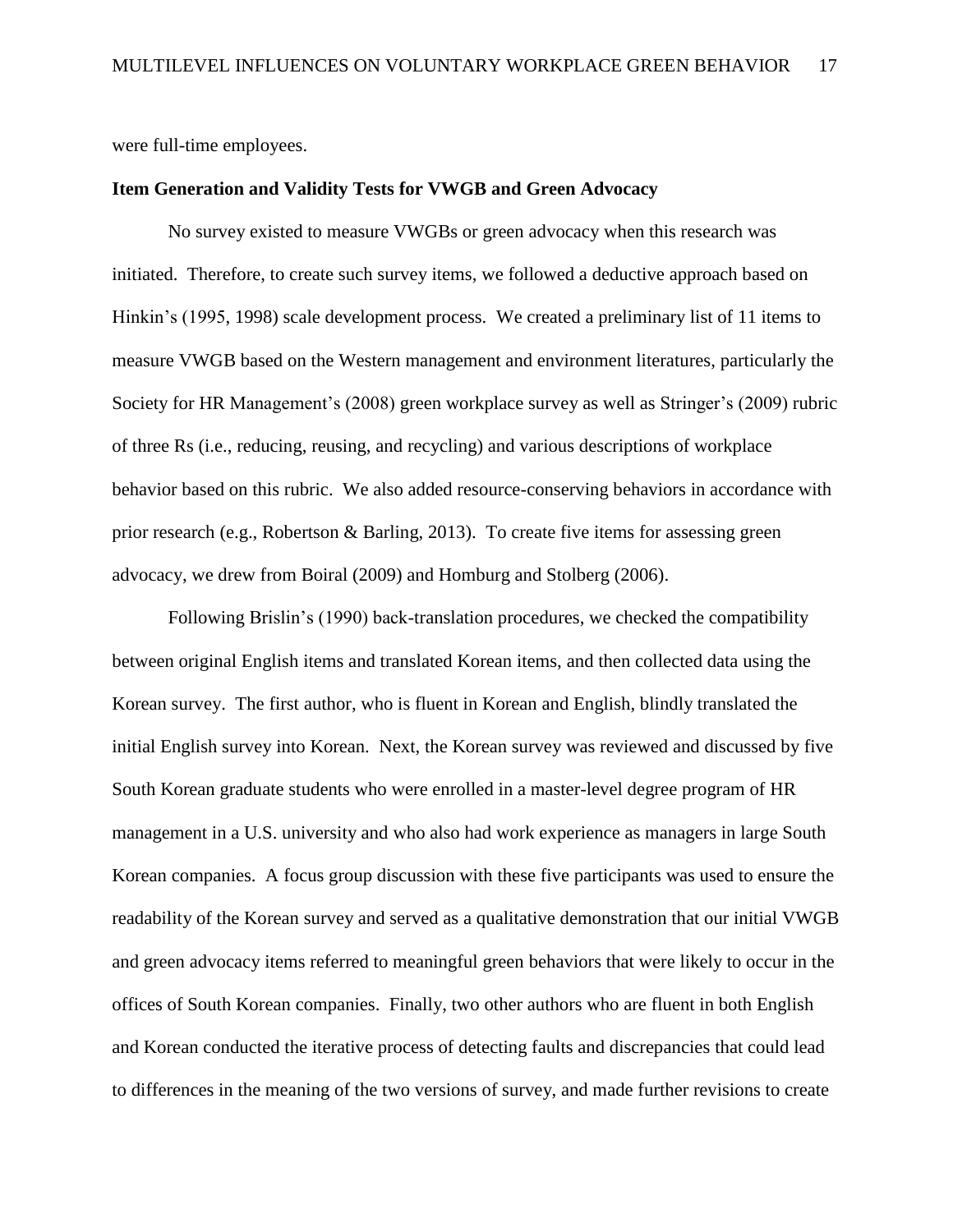two equivalent versions. A native English-speaking American who is fluent in Korean translated the Korean survey back into English to further check on the validity of the translation process.

The five members of the Korean focus group came mostly from the industries that were different from the three participating organizations (i.e., electronics, chemistry, mobile communication, information technology, and energy), so we carried out an additional check to ensure that the VWGB and green advocacy items were appropriate for the participating organizations by asking the HR managers to review these items. Based on their feedback, we removed three items from the original set. Subsequently, participants'  $(n = 325)$  Time 1 selfreported ratings of VWGB [9 items] and green advocacy [4 items] were submitted to principle component analysis with Varimax rotation; items with low factor loadings were removed. Last, we conducted confirmatory factor analysis (CFA), which established that the model with 9 items [6 items assessing VWGB and 3 items assessing green advocacy] yielded better model fit and stronger factor loadings ( $\chi^2$  = 50.48,  $df = 26$ ,  $p < .05$ ; confirmatory fit index [CFI] = .97; rootmean-square error of approximation [RMSEA] = .05; standardized root-mean-square residual  $[SRMR] = .04$ ) than the model with 13 items [9 items assessing VWGB and 4 items assessing green advocacy] ( $\chi^2$  = 170.09,  $df$  = 64,  $p$  < .05; CFI = .89; RMSEA = .07; SRMR = .06). Cronbach's alphas for the final measures were .75 for the 6-item measure of VWGB and .80 for the 3-item measure of green advocacy at the individual-level.

Using the same data, we also performed CFA to verify that VWGB and green advocacy are distinguishable. The results showed that the fit indices of a two-factor model ( $\chi^2$  = 50.48, *df*  $= 26$ ,  $p < .05$ ; CFI = .97; RMSEA = .05; SRMR = .04) produced acceptable fit, whereas the absolute fit indexes of a one-factor model ( $\chi^2$  = 370.94,  $df$  = 27,  $p$  < .05; CFI = .53; RMSEA = .20; SRMR = .13) did not ( $\Delta_{\chi^2}$  = 320.46,  $\Delta_{df}$  = 1, *p* < .05). The correlation between VWGB and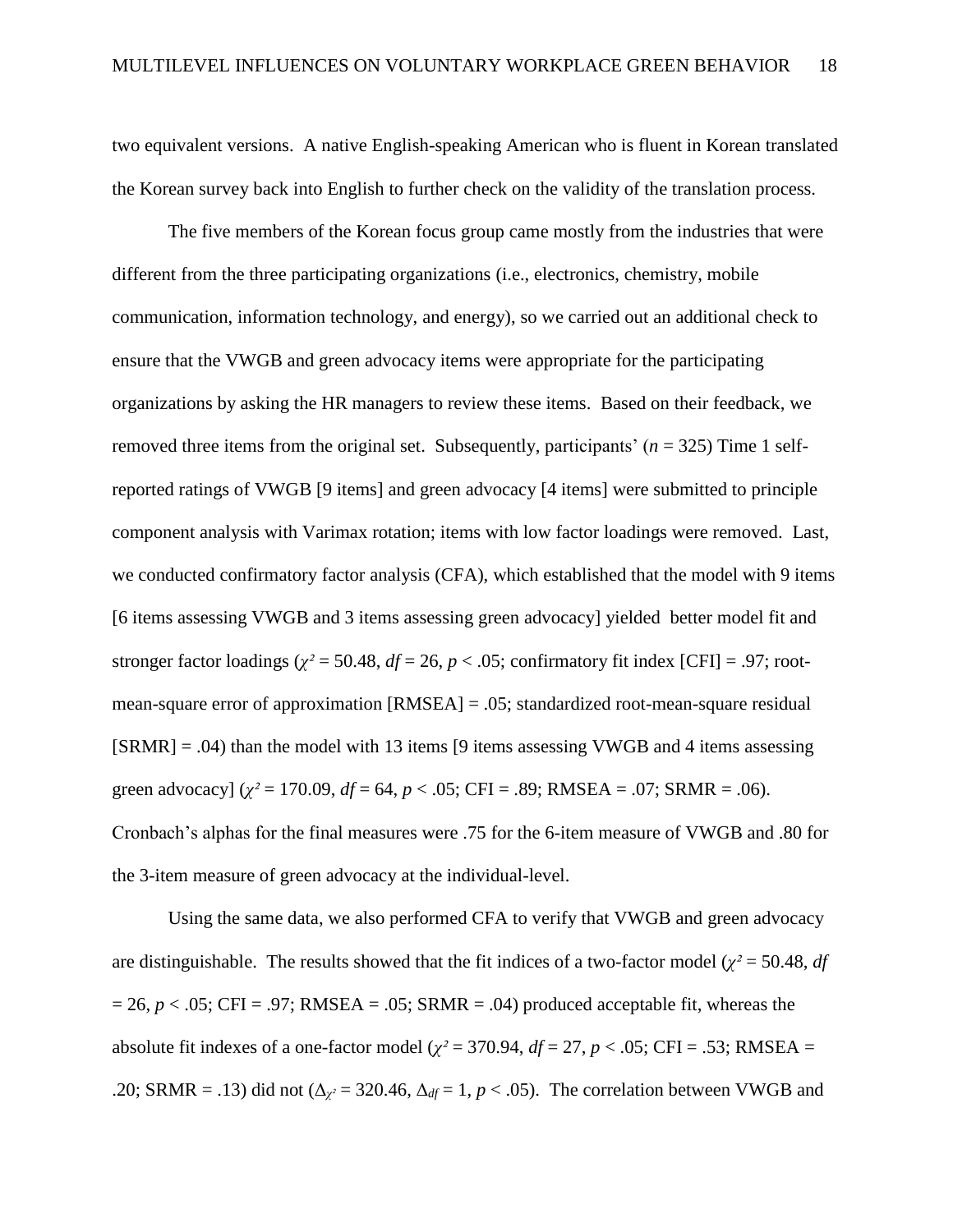green advocacy at the individual-level was .26 ( $p < .05$ ).

In order to further examine the convergent and discriminant validity of our measures (Campbell & Fiske, 1959), we collected and analyzed data from 64 employed MBA students at a large U.S. university. Positive correlations were found between OCB for the environment (OCBE; Boiral & Paillé, 2012) and both VWGB ( $r = .69$ ,  $p < .05$ ) and green advocacy ( $r = .87$ ,  $p$ ) < .05). Likewise, we observed significant positive correlations between OCB for the organization (Lee & Allen, 2002) and both VWGB ( $r = .33$ ,  $p < .05$ ) and green advocacy ( $r =$ .45,  $p < .05$ ). These results confirm the convergent validity of our green behavior measure. In contrast, self-reported job performance (Lam, Chen, & Schaubroeck, 2002), which is not theoretically associated with proenvironmental behavior, was not significantly correlated with VWGB ( $r = -0.02$ , *n.s.*) or green advocacy ( $r = 0.04$ , *n.s.*), providing evidence of the discriminant validity of our measures.

An additional analysis for the validity of our VWGB and green advocacy measures was performed following Fornell and Larcker (1981). The average variance extracted (AVE) was considered for convergent validity. We found that the AVEs of VWGB (.51), green advocacy (.88), OCB (.70), OCBE (.68), and job performance (.88) all exceed .50. These findings demonstrated adequate convergent validity. Discriminant validity was tested by comparing each AVE for VWGB or green advocacy and self-reported job performance and their shared variances. The AVEs for VWGB (.51), green advocacy (.88), and self-reported job performance (.88) are greater than the squared correlation (.000) between VWGB and job performance and the squared correlation (.002) between green advocacy and job performance. In addition, the AVEs for VWGB and green advocacy are greater than the squared correlation (.37) between VWGB and green advocacy, suggesting that both constructs are distinguishable. Taken together, these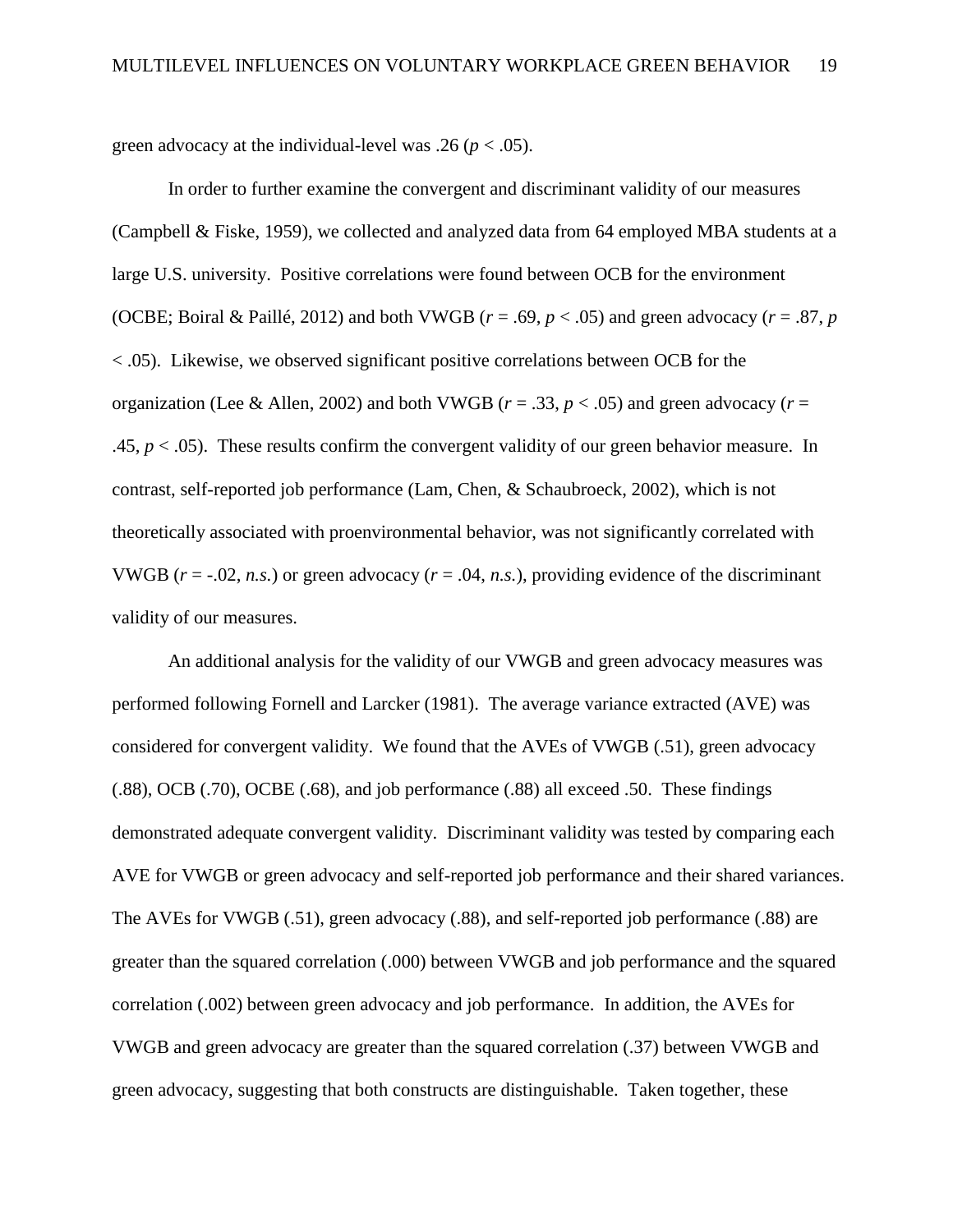results provide reasonable support for the distinction between VWGB and green advocacy. **Measures**

**Conscientiousness.** At Time 1, work group leaders and members completed the fouritem conscientiousness measure of the Mini International Personality Item Pool (Mini-IPIP; Donnellan, Oswald, Baird, & Lucas, 2006). The Mini-IPIP was used to satisfy the companies' desires to minimize the length of the survey and has already demonstrated construct validity evidence (Donnellan et al., 2006). A five-point Likert scale (1 = rarely accurate to  $5 = \text{very}$ ) accurate) was used for the following items: (1) "I get chores done right away," (2) "I often forget to put things back in their proper place," (3) "I like order," and (4) "I make a mess of things." The second and fourth items were reversely coded. Cronbach's alphas were .70 and .73 for leaders and members, respectively. In order to validate the four-item conscientiousness measure, its convergent validity was examined with the established 10-item conscientiousness measure of Goldberg (1999). We analyzed data collected from 38 graduate students at a large university in the U.S. We found a highly positive and significant correlation between these two measures ( $r =$ .81,  $p < .05$ ), confirming the validity of the four-item measure.

**Moral reflectiveness.** At Time 1, work group leaders and members rated their own moral reflectiveness on a five-point Likert scale  $(1 =$  strongly disagree to  $5 =$  strongly agree) using five items developed by Reynolds (2008), including: (1) "I regularly think about the ethical implications of my decision," (2) "I think about the morality of my actions almost every day," (3) "I often find myself pondering about ethical issues," (4) "I often reflect on the moral aspects of my decisions," and (5) "I like to think about ethics." Cronbach's alphas were .86 and .88 for leaders and members, respectively.

**VWGB for leaders and group members.** At Time 1, leaders rated their own VWGB,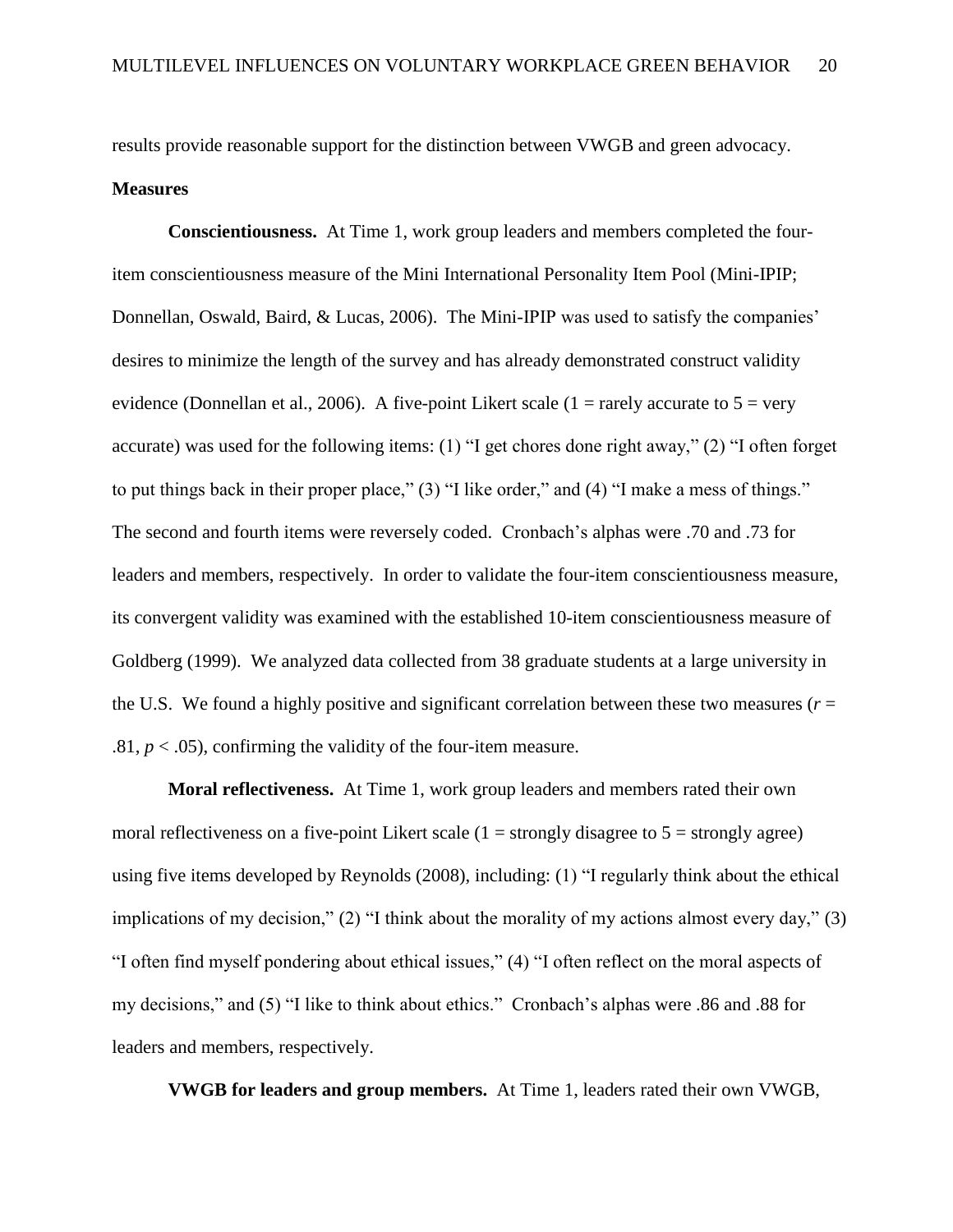and at Time 2, leaders rated the VWGB of each member of their work group, using six items worded to refer to the relevant actor. The behaviors measured were: (1) avoiding unnecessary printing to save papers, (2) using own cups instead of disposable cups, (3) using stairs instead of elevators when going from floor to floor in the building, (4) reusing papers to take notes in the office, (5) recycling reusable things in the workplace, and (6) sorting recyclable materials into their appropriate bins when other group members do not recycle them. Although leaders rated both themselves and members of their workgroup, rating self-described behavior and the behavior of others at two different points in time helps mitigate the concern about common method variance when linking leader VWGB and individual group member VWGB. Using temporal separation when measuring predictor and criterion variables is a primary procedural remedy that should help to lower method bias (Podsakoff, MacKenzie, Lee, & Podsakoff, 2003). A time lag of one week used in this study should help reduce the likelihood of temporary or transient effects (e.g., mood and response set) which would cause inflated correlations. Indeed, other studies have used one or two weeks for reducing the potential bias (e.g., Ilies, Peng, Savani, & Dimotakis, 2013). In addition, although we have group members' self-rated VWGB, we did not use the measure because using group member self-rated VWGB introduces a common source concern with the work group green advocacy measure. No matter which dependent variables we use, there is a potential common source issue. Thus, we focused on the leader ratings of group members' VWGB in this study.<sup>1</sup> VWGBs were rated on a 6-point Likert scale  $(1 =$  never to 6 = always). Cronbach's alphas were .79 for both self-reported VWGBs of leaders and leader-reported VWGBs of individual group members.

 $\overline{a}$ 

<sup>&</sup>lt;sup>1</sup> There was a modest correlation ( $r = .12$ ,  $p < .05$ ) between leaders' and group members' selfrated VWGB.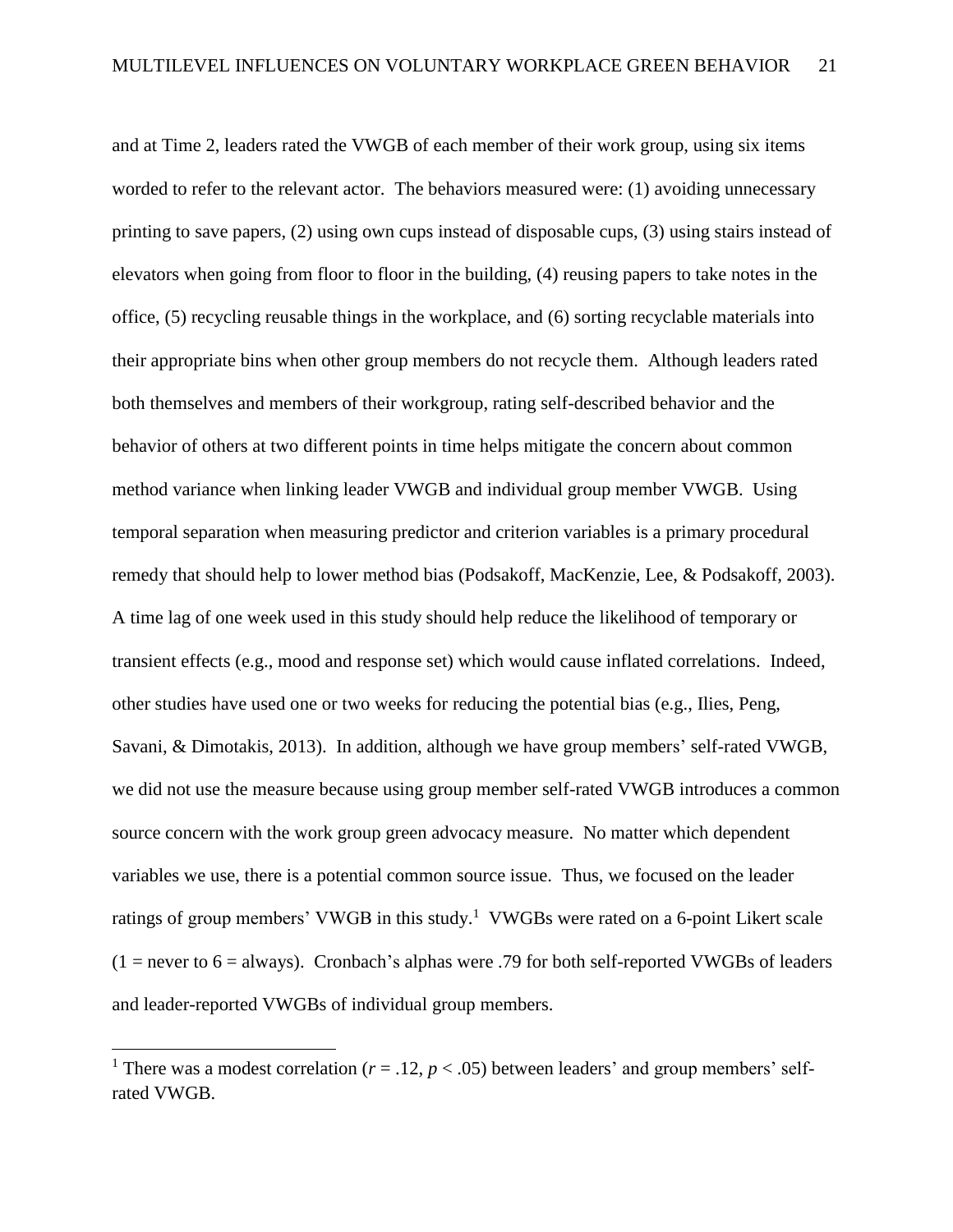**Work group green advocacy.** At Time 1, work group members used a six-point Likert scale (1 = never to 6 = always) to describe their own green advocacy using three items: (1) "I try to convince my group members to reduce, reuse, and recycle office supplies in the workplace," (2) "I work with my group members to create a more environmentally-friendly workplace," and (3) "I share knowledge, information, and suggestions on workplace pollution prevention with other group members." Work group green advocacy was created by aggregating individual members' self-reported own green advocacy. In this aggregation, we used green advocacy measured at the individual-level, not at the group-level. It is possible to operationalize the mean score of within-group green advocacy as the group green advocacy, because sufficient withingroup consensus at the individual-level can justify the aggregation of individual-level scores at the group-level (Chan, 1998). With random coefficient modeling (RCM) and analysis of variance (ANOVA), we calculated intra-class correlations –  $ICC(1)$  and  $ICC(2)$  and  $r_{wg(i)}$ . ICC(1), ICC(2), and  $r_{wg(i)}$  for work group green advocacy turned out to be .21, .53, and .83, respectively. ICC(1) is quite high and  $r_{\text{wg(i)}}$  surpasses a general cuttoff, whereas ICC(2) is slightly below the general acceptable level.  $ICC(2)$  tends to be low when the number of individual-level cases aggregated into the group-level constructs is small (Bliese, 2000), which is true in this study where the average number of work group members participated in the survey was 4.06. Although slightly low, this ICC(2) is comparable to previous multilevel studies (e.g., Chen, Sharma, Edinger, Shapiro, & Farh, 2011). Cronbach's alpha for work group green advocacy was .84.

**Controls.** We controlled for organizational tenure (years worked in the organization) and work group size (the actual number of employees in the work group). Employees with longer tenure have had great opportunities for social interactions that increase their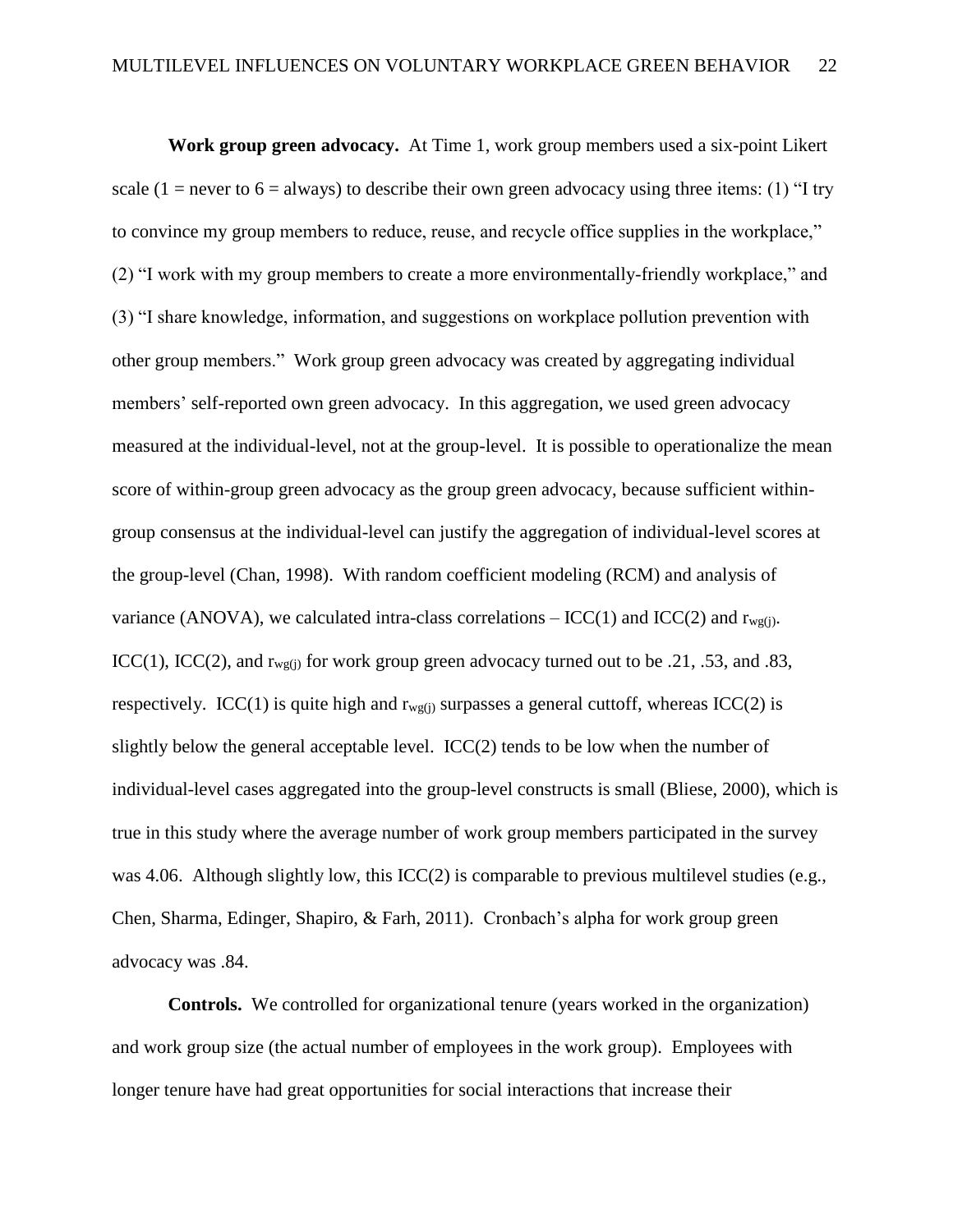organizational embeddedness and influence patterns of loyalty (e.g., Mathieu & Zajac, 1990), which in turn may influence how leaders describe their group members' behaviors and how leaders' behaviors influence the work group. Therefore, we controlled for the potential influence of the organizational tenure of leaders and their group members. In addition, we controlled for work group size when analyzing cross-level effects, because it may amplify or constrain individual VWGB and/or green advocacy (e.g., Wagner, 1995).

Some evidence suggests that gender, age, and education are weakly associated with environmental concerns and green behavior (e.g., see Klein, D'Mello, & Wiernick, 2012), so we assessed these attributes, but we did not include them in the analyses reported here. In our sample, age and organizational tenure are highly correlated ( $r = .79$  for members and  $r = .48$  for leaders,  $p < .05$ ), so we chose to include only tenure, which is conceptually more central to the logic of our functionalist perspective. In our sample, there was very little variance in gender and education, which restricted their potential effects. The leaders and members in our sample were predominantly males, so gender was uncorrelated with VWGB of members  $(r = -0.01, n.s.)$  and leaders  $(r = -0.01, n.s.)$ . Education showed the same pattern: almost all respondents (i.e., 98.8 %) of leaders and 92.9 % of members) had earned an undergraduate degree, and education has not significantly correlated with the VWGB of members ( $r = .04$ ,  $n.s$ .) or leaders ( $r = .01$ ,  $n.s$ .), nor were there any significant path coefficients for the relationships between education and VWGB (members:  $r = -0.00$ , *n.s.*; leaders:  $r = -0.01$ , *n.s.*). Thus, although evidence suggests that education is positively related to OCB (e.g., Ng & Feldman, 2009) and proenvironmental behavior (e.g., D'Mello, Klein, Ones, & Dilchert, 2011), lack of variance in the educational levels of our respondents served as a natural control for education.

### **A Common Method Variance Check**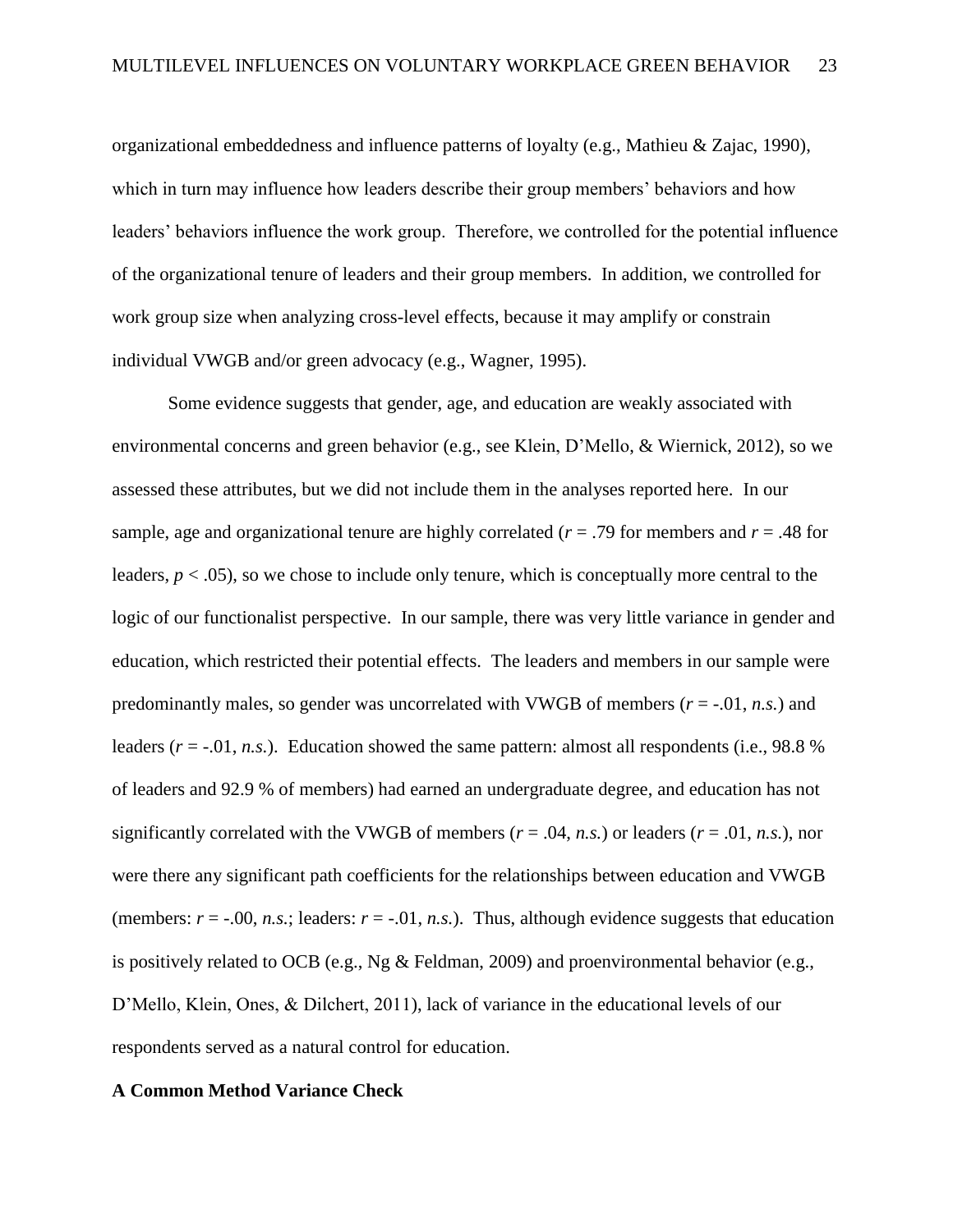Our data collection strategy of measuring constructs at different points in time and the multilevel nature of our model mitigate some concerns that arise in studies that rely on survey data. Nonetheless, potential common method biases exist in the relationship between individual conscientiousness and individual moral reflectiveness at the individual-level as well as in the relationship among leader conscientiousness, leader moral reflectiveness, and leader VWGB at the group-level. We attempted to address potential problems of common method bias in two ways. First, we followed the recommendation of Podsakoff and colleagues (2003) and conducted CFAs (a) to compare the model fit of one- and two-factor models (i.e., members' conscientiousness and moral reflectiveness) at the individual-level and (b) to compare the model fit of one-, two- (i.e., leaders' conscientiousness and moral reflectiveness as one factor and their VWGB as the other factor), and three-factor models (i.e., leaders' conscientiousness, moral reflectiveness, and VWGB) at the group-level. For the individual-level models, the two-factor solution produced better fit ( $\chi^2$  = 61.59, *df* = 26, *p* < .05; CFI = .97; RMSEA = .07; SRMR = .04) than the one-factor solution ( $\chi^2$  = 307.15, *df* = 27, *p* < .05; CFI = .75; RMSEA = .18; SRMR = .13;  $\Delta_{\gamma^2} = 245.56$ ,  $\Delta_{df} = 1$ ,  $p < .05$ ). For the group-level models, the three-factor solution produced better fit (*χ²* = 103.45, *df* = 87, *p* < .05; CFI = .96; RMSEA = .05; SRMR = .08) than the one-factor solution ( $\chi^2 = 289.53$ ,  $df = 90$ ,  $p < .05$ ; CFI = .51; RMSEA = .17; SRMR = .16;  $\Delta_{\chi^2}$ = 186.08,  $\Delta_{df}$  = 3, *p* < .05) and the two-factor solution<sup>2</sup> ( $\chi^2$  = 148.35, *df* = 89, *p* < .05; CFI = .86; RMSEA = .09; SRMR = .10;  $\Delta_{\gamma}$  = 44.90,  $\Delta_{df}$  = 2, *p* < .05). The two-factor model also showed better fit than the one-factor model ( $\Delta_{\chi^2}$  = 141.18,  $\Delta_{df}$  = 1, *p* < .05). These results lessen concerns for common method variance.

 $\overline{a}$ 

<sup>&</sup>lt;sup>2</sup> One factor is with conscientiousness and moral reflectiveness of leaders, and the second factor is with only leaders' VWGB.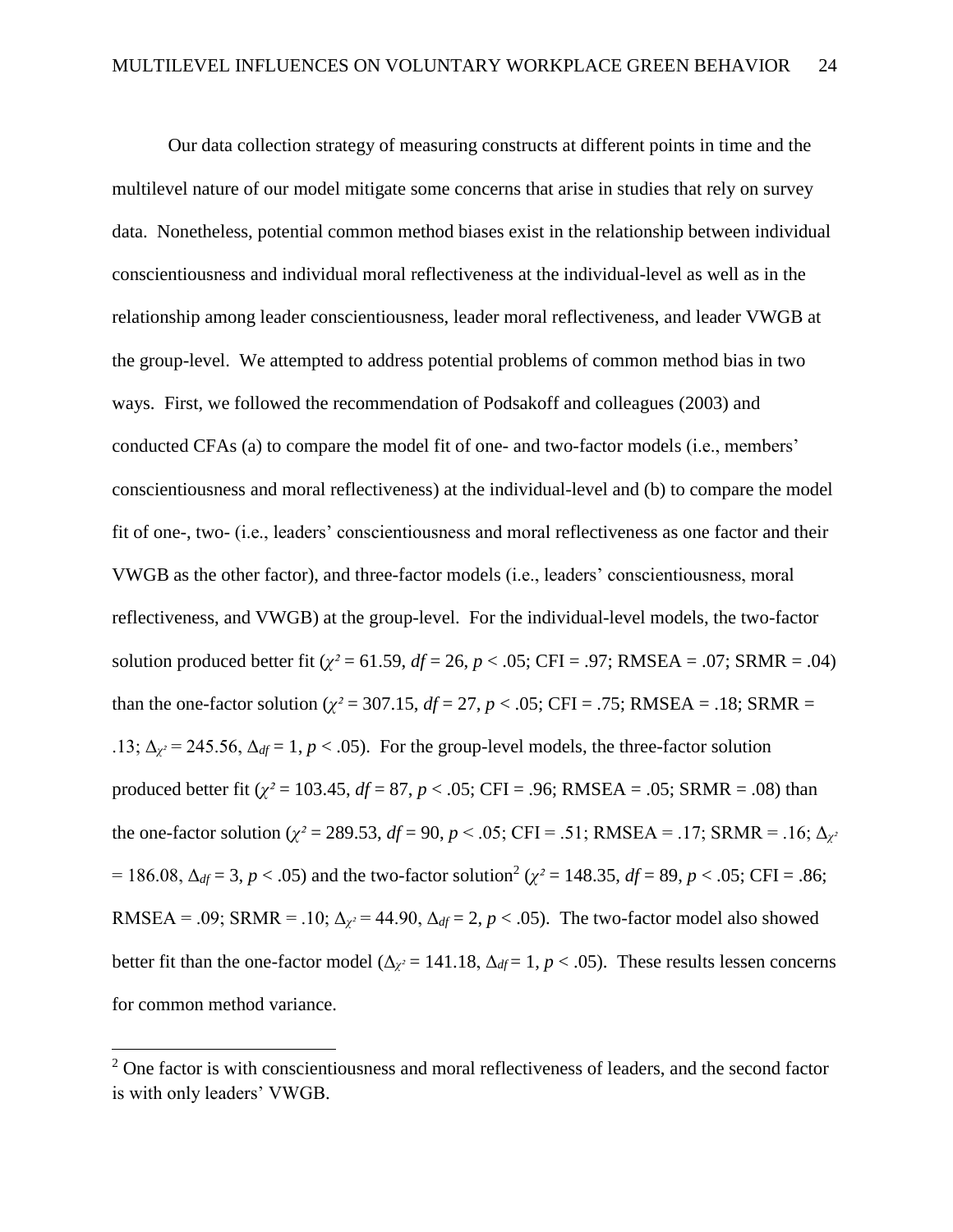Second, we conducted a marker variable analysis to check whether the reliability and correlations are inflated by common method variance. Following Lindell and Whiteney's (2001) correlational marker technique, we used the place of birth  $(1 =$  the capital area;  $0 =$  other areas) as a marker variable, which is not theoretically associated with other variables in our study. We found low and non-significant correlations between the marker variable (i.e., the place of birth) and other individual-level (a range of correlations with the marker variable: .02 to .05) and group-level (a range of correlations with the marker variable: -.07 to .08) variables with potential common method variances. These results support the discriminant validity between the study variables and the marker variable. Further, when controlling for the marker variable, the correlations between individual conscientiousness and moral reflectiveness or among leader conscientiousness, moral reflectiveness, and VWGB still remain statistically significant using *p* < .05. Overall, the results of these analyses, our strategy of collecting data at different points in time, and the cross-level nature of our model help minimize the likelihood that common method variance accounts for the substantive findings or the observed relationships among the variables.

#### **Analytic Method**

We employed M-Plus 6.11 (Muthén & Muthén, 2010) to conduct multilevel path analysis. At the individual-level, we specified the intercept of individual group member's conscientiousness  $\rightarrow$  moral reflectiveness linkage and moral reflectiveness  $\rightarrow$  green behavior linkage to be random (Krull & MacKinnon, 2001; Pituch, Stapleton, & Kang, 2006). In addition, we specified not only the group-level relationships among leader conscientiousness, leader moral reflectiveness, leader VWGB, and work group green advocacy, but also the cross-level relationships among leader VWGB, work group green advocacy, and group member VWGB. Leaders' and members' organizational tenure and group size were included as control variables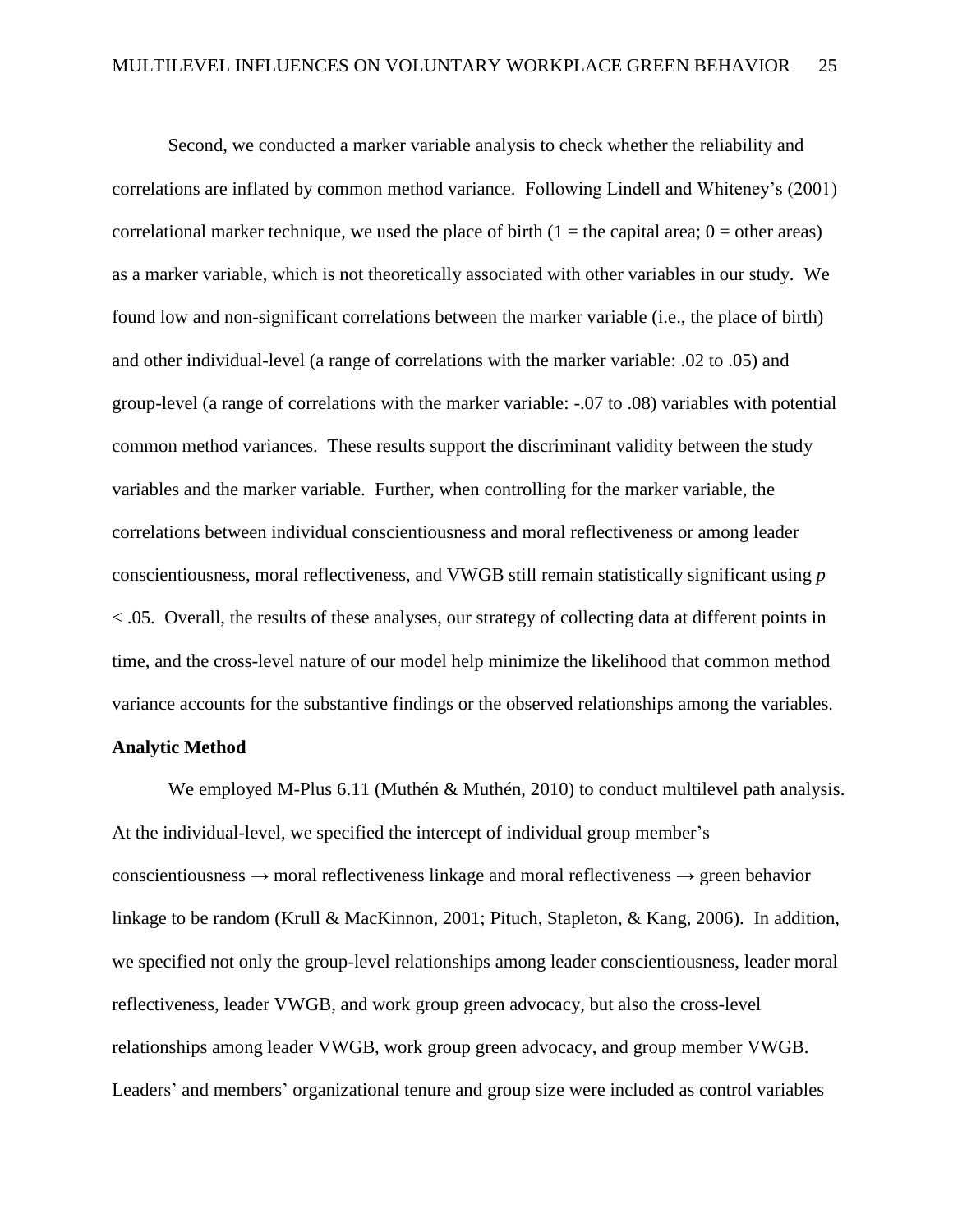with fixed effects on leaders' and members' VWGBs and work group green advocacy, respectively. Following Hu and Bentler's (1999) suggestion, we evaluated model fit using CFI, RMSEA, and SRMR: the cutoff for CFI is .90 or more, and the cutoff for RMSEA and SRMR is .08 or less. As Singer (1998) recommended, we group-mean centered the individual-level independent and control variables, and grand-mean centered the group-level independent and control variables. Because our theoretical model consists of multilevel and mediation relationships, we performed bootstrap analysis based on the Monte Carlo method recommended by Preacher, Zyphur, and Zhang (2010), in order to provide the most robust evidence pertaining to significance and confidence interval of the indirect effects.

#### **RESULTS**

Table 1 presents the means, standard deviations, and correlations of the study variables.

----------------------------------- Insert Table 1 about here

The hypothesized model [AK8] using multilevel path analysis exhibited a good fit to the data  $(\chi^2 = 16.01, df = 14, p < .05; CFI = .96; RMSEA = .02; SRMR = .01$  [within], .06 [between]). However, we found non-significant direct effects of conscientiousness on the VWGB for both group leaders and members. Accordingly, we tested for full mediation by analyzing an alternative model that did not allow direct effects of individual group member's and leader's conscientiousness on their VWGB. Using the same analytical procedure, this alternative model exhibited a good fit to the data ( $\chi^2$  = 18.99, *df* = 16, *p* < .05; CFI = .94; RMSEA = .02; SRMR = .01 [within], .07 [between]). Further, there is no significant difference between the two models  $(\Delta \chi^2 = 2.98, \Delta df = 2, n.s.).$  Hence, we reported the results of hypotheses test based on this more parsimonious full mediation model, illustrated in Figure 1. [m9]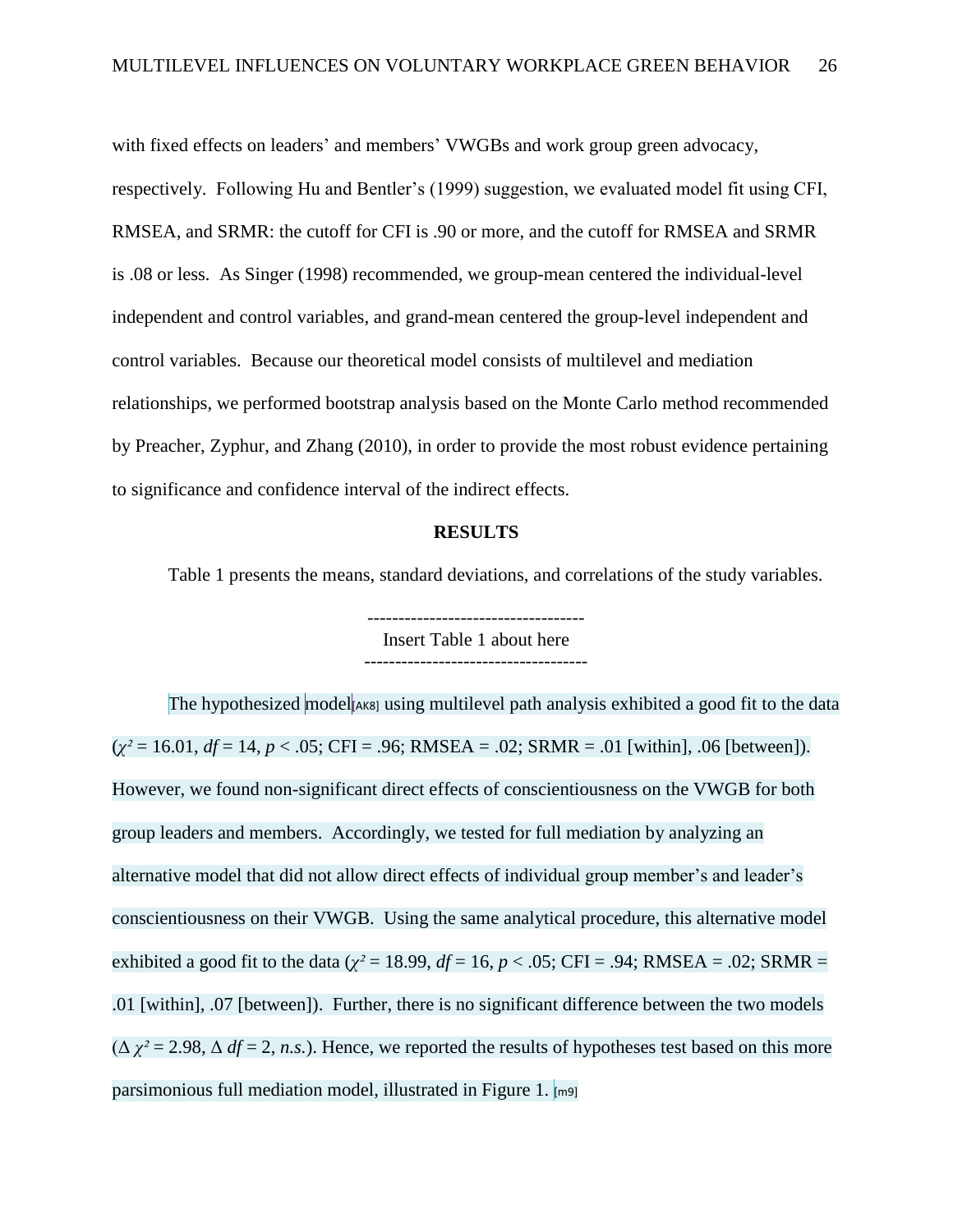----------------------------------- Insert Figure 1 about here -----------------------------------

We predicted that moral reflectiveness would be associated with the VWGB of both nonsupervisory employees (Hypothesis 1a) and work group leaders (Hypothesis 1b). As shown in Figure 1, the results support both predictions (H1a;  $\beta = .13$ ,  $p < .05$ ; H1b;  $\beta = .27$ ,  $p < .05$ ).

Further, we expected that moral reflectiveness would partially mediate the relationships between conscientiousness and VWGB for work group members (Hypothesis 2a) and leaders (Hypothesis 2b). As noted above, we found support for the fully mediated relationships, so we report those results here. For individual members, conscientiousness was positively related to moral reflectiveness (H2a;  $\beta$  = .20,  $p$  < .05). Likewise, leader conscientiousness was positively related to the leader's moral reflectiveness (H2b;  $\beta = .40$ ,  $p < .05$ ). To ascertain the significance of indirect effects of the fully mediated relationships, a parametric bootstrap procedure was performed with 20,000 Monte Carlo replications (Preacher et al., 2010), using estimates in the entire model including individual and group-level variables with the controls. As viewed in Table 2, the result confirmed the significant positive indirect effect of individual moral reflectiveness on the positive relationship between individual conscientiousness and individual VWGB (H2a; indirect effect =  $.03, p < .05, 95$  % confidence interval [ $.003, .058$ ]). In addition, it confirmed the significant positive indirect effect of leader moral reflectiveness on the positive relationship between the leader conscientiousness and leader VWGB (H2b; indirect effect = .11,  $p < .05$ , 95% confidence interval [.003, .262]). While the effect size for the individual-level indirect effect may seem small, it should be recognized that this effect is conditional on two additional cross-level effects that are not present for the leader's indirect effect. In conclusion, Hypotheses 2a and 2b were partially supported.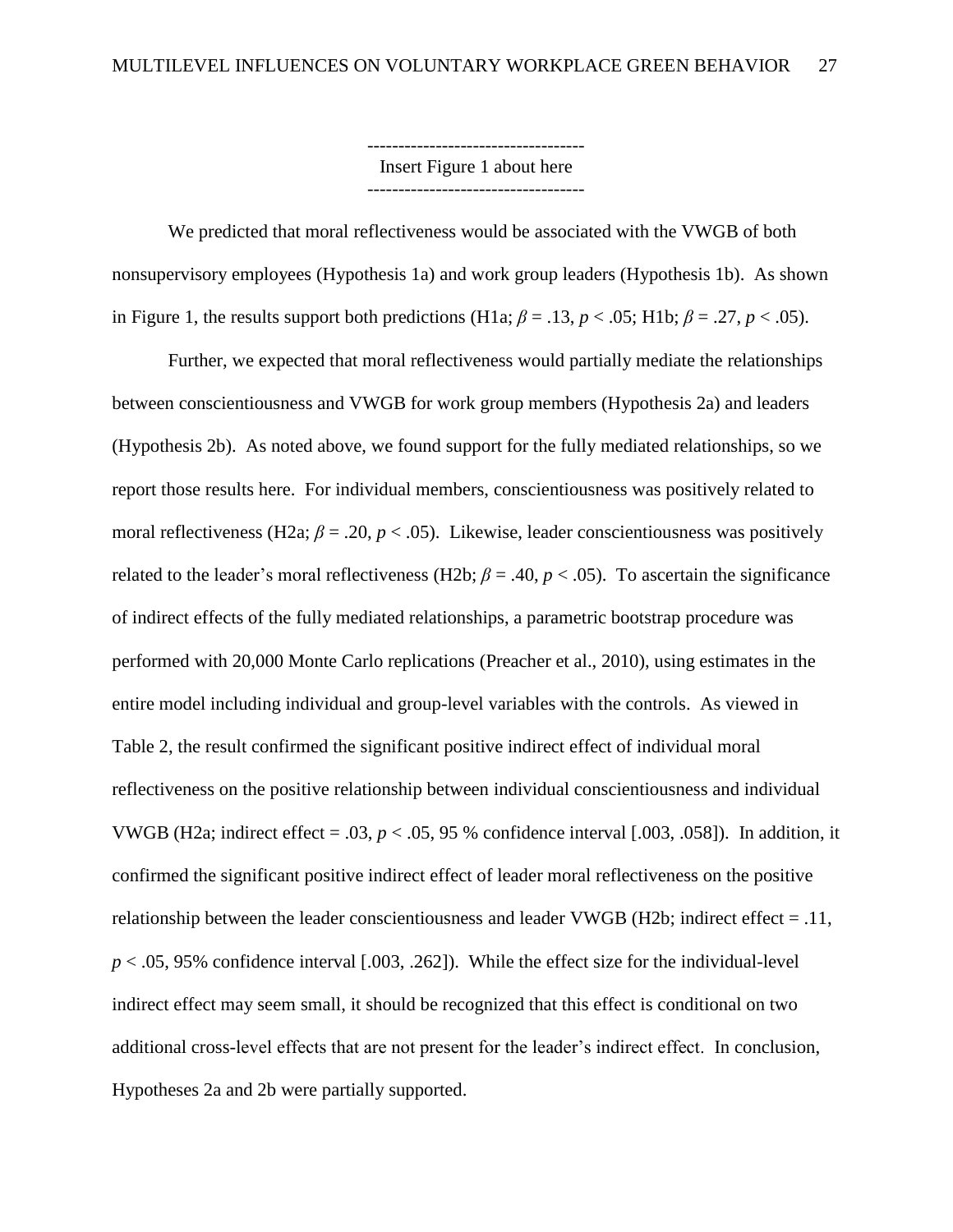----------------------------------- Insert Table 2 about here ------------------------------------

Hypothesis 3 predicted that the VWGB of work group leaders would be positively associated with the VWGB of their work group members. The significant positive cross-level relationship between both ( $\beta = .35$ ,  $p < .05$ ) supports Hypothesis 3.<sup>3</sup>

Last, Hypothesis 4 anticipated that work group green advocacy would partially mediate the positive cross-level relationship between leader VWGB and individual member VWGB. As expected, the results showed that leader green behavior was positively related to work group green advocacy ( $\beta$  = .21,  $p$  < .05), which in turn was positively related to the VWGB of individual group members ( $\beta = 0.32$ ,  $p < 0.05$ ). The bootstrapping result confirmed the significant positive indirect effect of work group green advocacy on the positive relationship between leaders' and members' VWGB (H4; indirect effect = .07, *p* < .05, 95% confidence interval [.001, .166]). Accordingly, Hypothesis 4 was supported.

### **Supplemental Analyses (Available Online)**

 $\overline{\phantom{a}}$ 

To further examine our hypothesized model, we conducted several additional analyses, the details of which appear in the Online Appendix for Supplemental Material. The supplemental analyses suggest the following conclusions: First, our finding that group members and leaders with higher conscientiousness are more likely to perceive moral issues and behave environmentally in the workplace is robust; including other personality traits in the analyses does not alter this finding. Second, our conclusion that leaders' or members' moral reflectiveness

<sup>&</sup>lt;sup>3</sup> Using group members' self-rated VWGB as a dependent variable, we tested whether leader VWGB is related to group member VWGB. We found no significant relationship between them  $(\beta = .01, n.s.)$ , perhaps because some of the VWGBs are not observable from the leaders.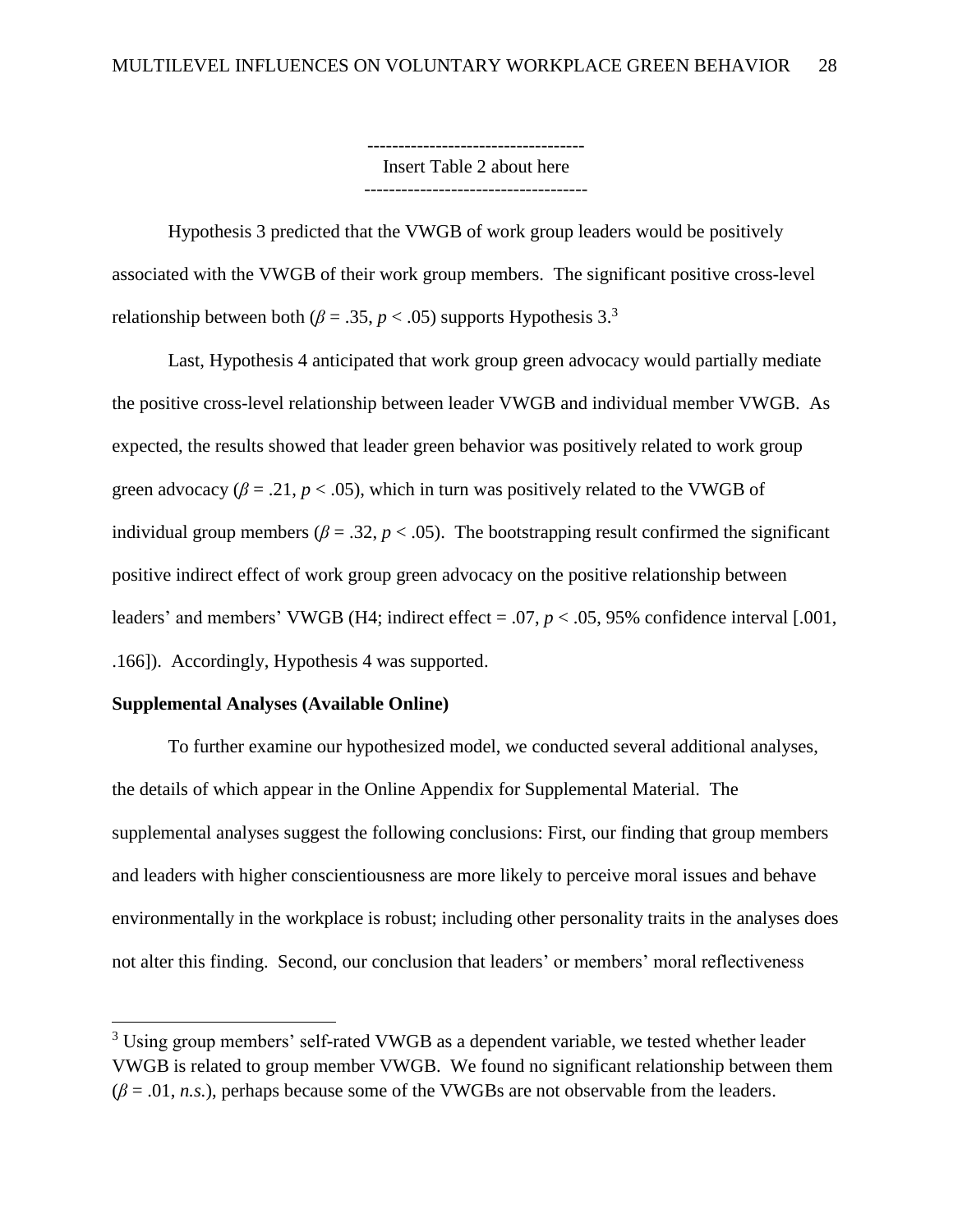mediates the relationship between conscientiousness and VWGB is generalizable across group members and leaders. Third, the results modeling a three-level model or controlling organizational or industry controls show that our hypothesized model is generalizable across the three organizations or industries. Finally, we modeled the possibility of reverse causation between leader VWGB and work group green advocacy. This "reverse-causality" model fits similarly to the hypothesized model, which means that we cannot empirically rule out a reverse causal direction (although if nothing else, the results suggest there is a robust relationship between leader VWGB and group green advocacy).

### **DISCUSSION**

Recognizing that organizational responses to concerns about environmental issues often are not governed by formal institutional policies, programs, and environmental management systems, we developed and tested a multilevel model to explain why some employees voluntarily engage in eco-friendly behaviors at work, which we dubbed voluntary workplace green behaviors. Our findings show that conscientiousness is positively related to employee reflections about the moral implications of environmental degradation at work, which in turn has implications for green work behaviors that are morally valued but not explicitly sanctioned.  $\lbrack \text{m10} \rbrack$ 

In the companies we studied, where employees were organized into small work groups supervised by a leader, we found that individual motivational dynamics have cumulative and amplifying consequences. Seeing their leader engage in VWGBs, work group members appear to increase their own advocacy of such behavior, perhaps in an effort to realize prosocial value and fulfill relational motive. The leader's behavioral cues and the work group's green advocacy together create additional social pressure to engage in VWGB. All in all, our theory and evidence indicated multilevel influences that may stimulate some of individual underlying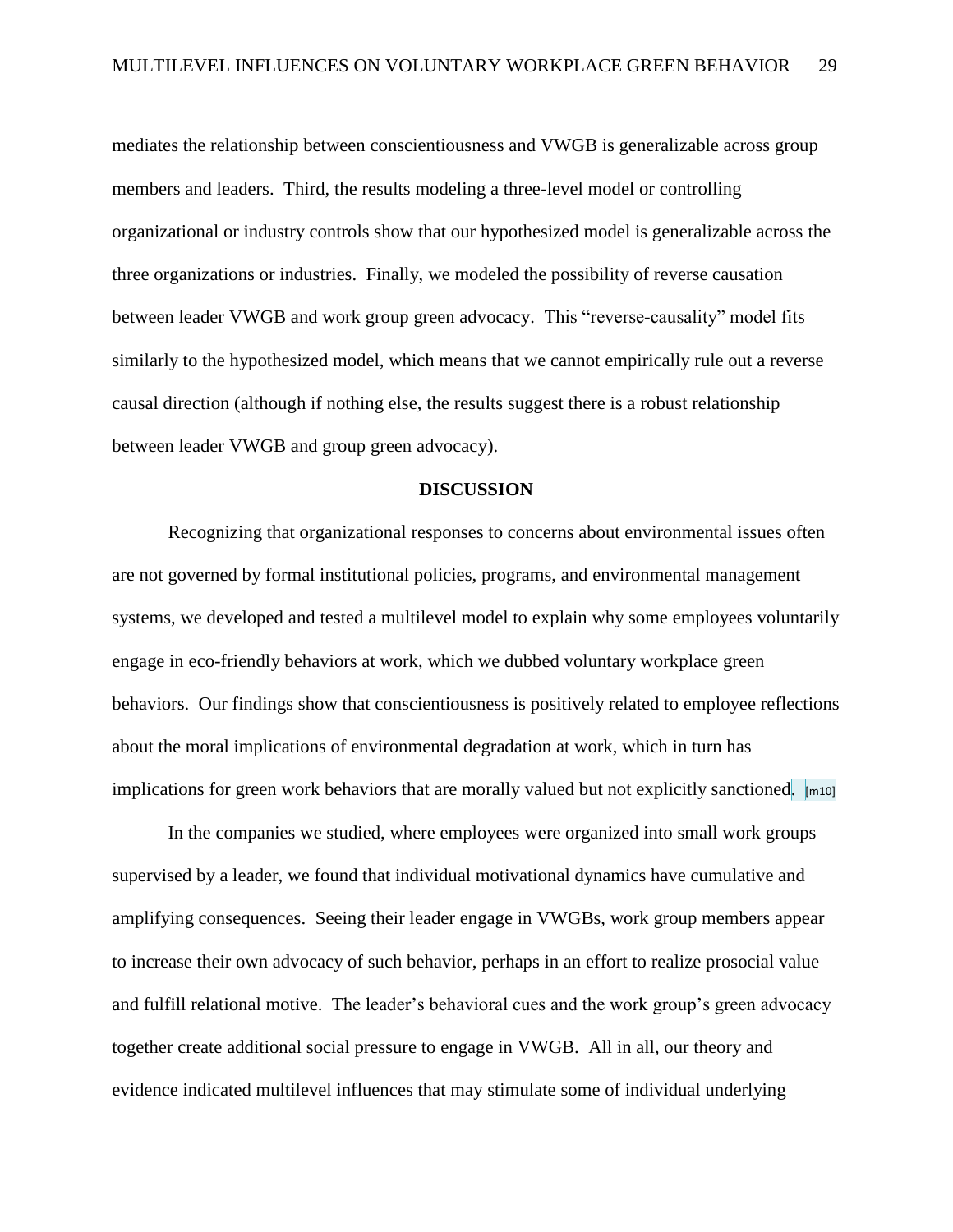motives for achievement in VWGB.

Our multilevel study of 80 leaders and their 325 followers complements and extends the findings of Robertson and Barling (2013), which showed a positive linkage between green behaviors of leaders and those of followers for 139 leader-follower dyads. Together, these two studies demonstrate the important role supervisors can play in eliciting or discouraging their subordinates' voluntary efforts to green an organization. Going one step forward, our study extends the finding of Robertson and Barling by further investigating the role of work group green advocacy, which is a top-down cross-level social influence process through which leaders' VWGBs affect members' VWGBs in small work groups. In such settings, leader behavior is positively associated with the complex social dynamics that characterize the dyadic relationships between leaders and members as well as the dynamics of the work group as a whole.

Our research contributes to an emerging understanding of environmental sustainability in the context of organizations by shedding light on the role of individual differences in personality characteristics and moral reflectiveness. For nonsupervisory participants in this study, moral reflectiveness may act as a proximal determinant of discretionary green behavior at work. Further, conscientiousness is positively related to moral reflectiveness, suggesting that this intentional process may explain why personality and VWGB are related. To date, individual traits have received very little research attention from organizational scholars interested in environmental sustainability. In studies that have included individual differences as predictors of socially and environmentally responsible work behavior, environment-specific values, concerns, attitudes, and beliefs have received much more attention (Aguinis & Glavas, 2012) than more generic traits that are known to also be associated with a broader array of other workplace outcomes. By identifying generic personality and moral traits that may stimulate employees'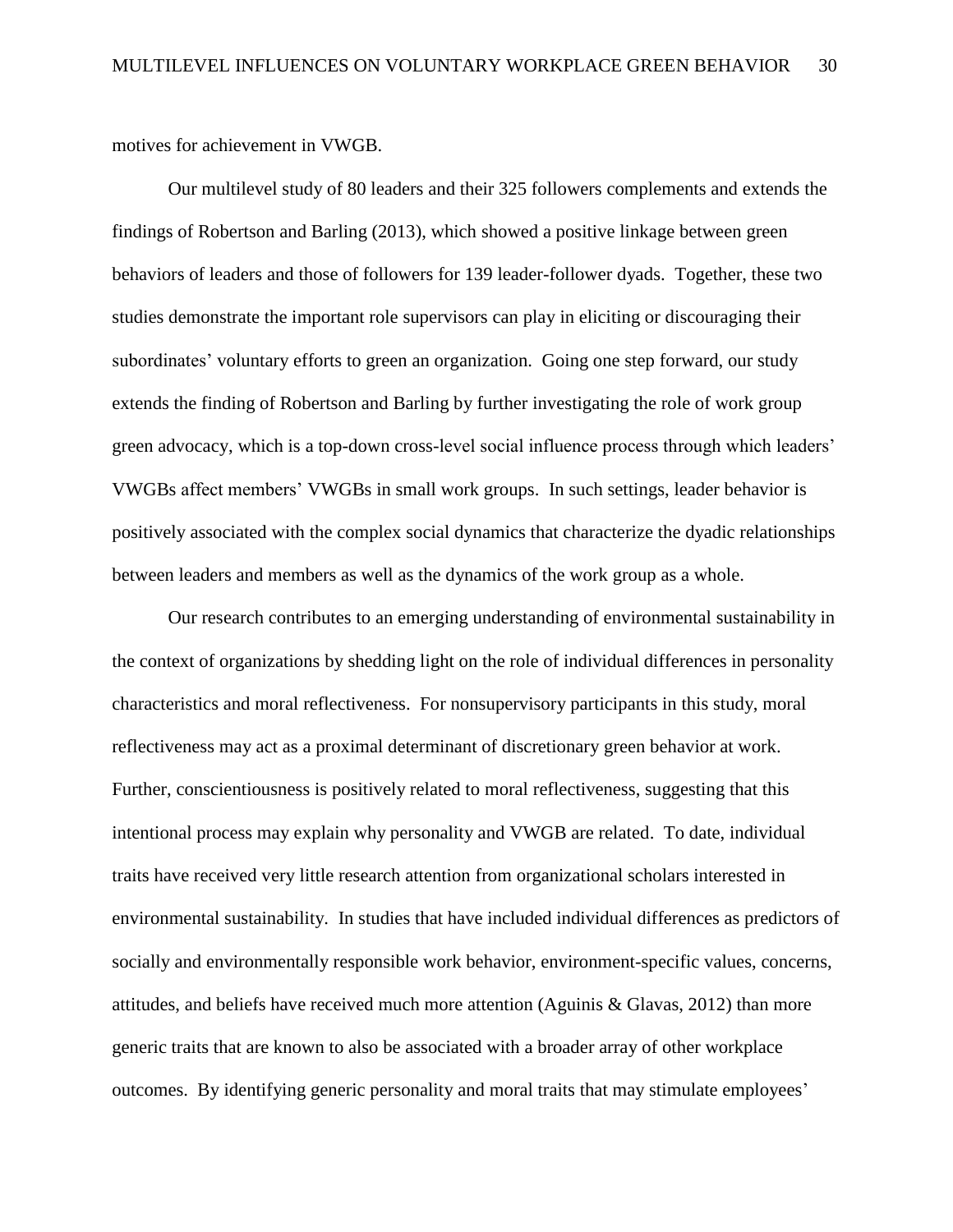underlying motives for VWGBs, our work added another theoretical route for inducing employee VWGB.

By specifying multilevel processes to explain the emergence of VWGBs, our findings contribute to an improved understanding of OCB, also. Compared to what is known about the multiple foci of citizenship behaviors and their determinants (e.g., Chiaburu et al., 2011; Lee & Allen, 2002; McNeely & Meglino, 1994), much less is known about the specific processes that give rise to specific types of citizenship behavior (Ilies et al., 2009; Organ & Ryan, 1995). And despite the prevalence of team-based organizational structures, few studies have shed light on the combined influences of multilevel and cross-level social dynamics that shape individual citizenship behavior at work. Our multilevel model begins to illuminate these dynamics.

### **Managerial Implications**

Increasingly, organizations are being pressured to improve their environmental performance. In the business media, green and not-so-green companies are named and ranked (e.g., see *Newsweek,* 2012a/b). Financial institutions have created green indices such as FTSE4Good to guide investment decisions. Consumers are signaling their desires for more environmentally-friendly products (*GlobeScan*, 2012). An understanding of individual predispositions associated with VWGB may provide useful guidance for recruiting, identifying, and selecting employees who are likely to perform well in such positions (Bauer, Erdogan, & Taylor, 2012). Evidence from our research suggests that including conscientiousness and moral reflectiveness (along with other predictors) may contribute to the successful performance of new green, or greener, jobs, because both individual factors are conceived as human capital for green volunteers. For organizations that address environmental concerns by relying exclusively on voluntary behavioral changes, recruiting and selecting new hires, and promoting leaders for all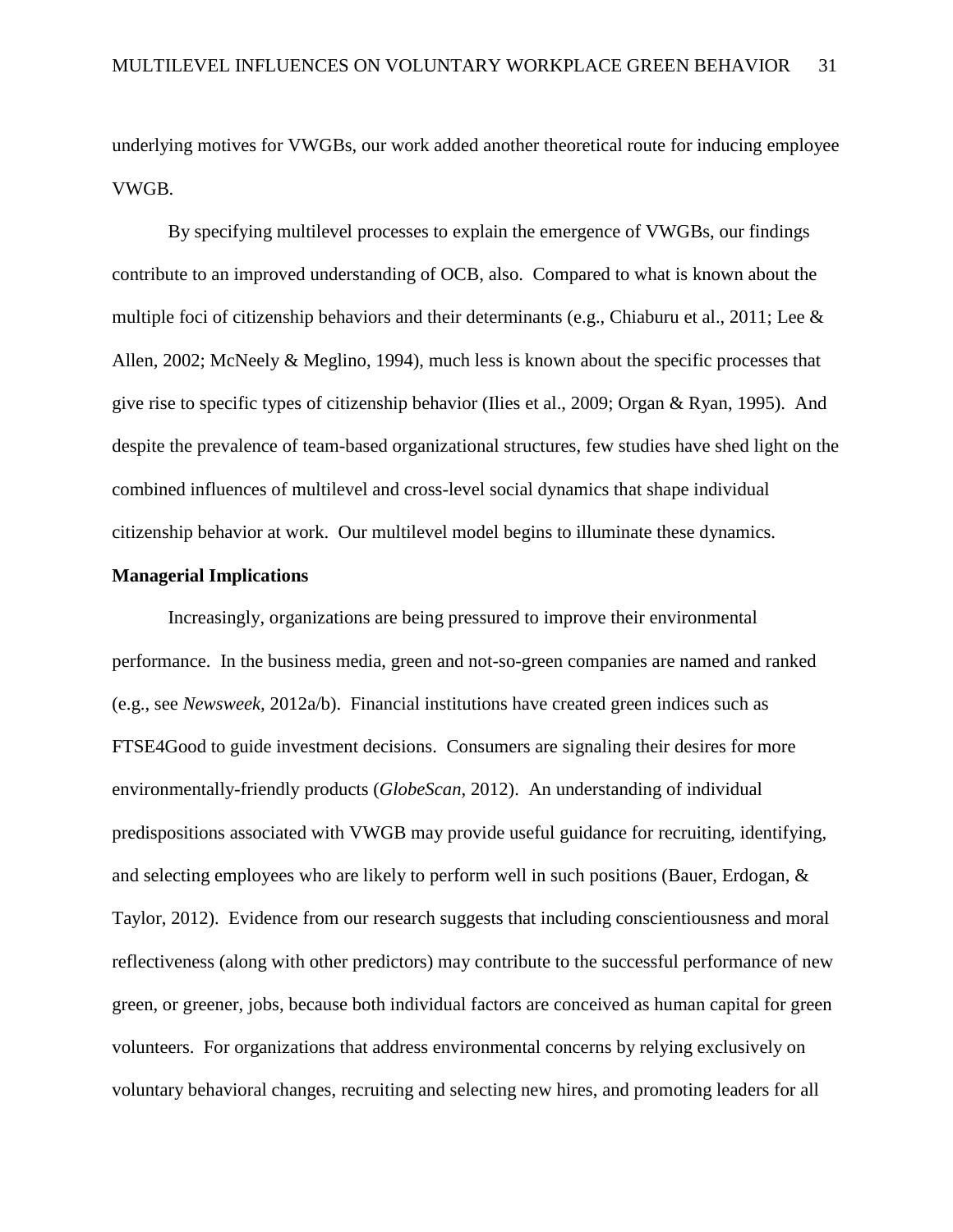jobs using information about conscientiousness and moral reflectiveness may be a way to improve the organization's environmental performance (cf., Van Velsor & Quinn, 2012). We offer these ideas cautiously, however, as more direct intervention also are needed to significantly improve environmental performance. When such major interventions are implemented, our results suggest that having a strong cadre of conscientious and morally reflective leaders and non-leaders is likely to improve the efficacy of such interventions.

#### **Limitations and Future Research Directions**

Of course, this study is only one step forward in the search for knowledge about how to encourage environmentally-friendly behavior. Given the increasing and diverse forms of environmental degradation, additional research is sorely needed. First among our suggestions for future research is to test the generalizability of the model and findings shown in Figure 1. In addition to differences in the cultural, regulatory, and physical environments that differentially affect companies in different countries, research indicates that environmental beliefs, knowledge, and attitudes also vary around the world (e.g., see Aoyagi-Usui, Vinken, & Kuribayashi, 2012). Such differences may enhance or constrain the interpersonal influences shown in Figure 1. For example, in locations where environmental knowledge is deep and widespread, personality and moral traits may be less powerful predictors of environmental behavior than found in our sample. Widely-held knowledge and beliefs would create greater consensus around environmental norms that form within work groups, thereby reducing opportunities for personal characteristics (rather than situational demands) to drive behavior; where such knowledge and beliefs are weak or more variable, the influence of leader VWGB and work group green advocacy may be strengthened.

Second, research also is needed to improve our understanding of how contextual differences at the macro-level influence voluntary workplace green behavior. South Korea has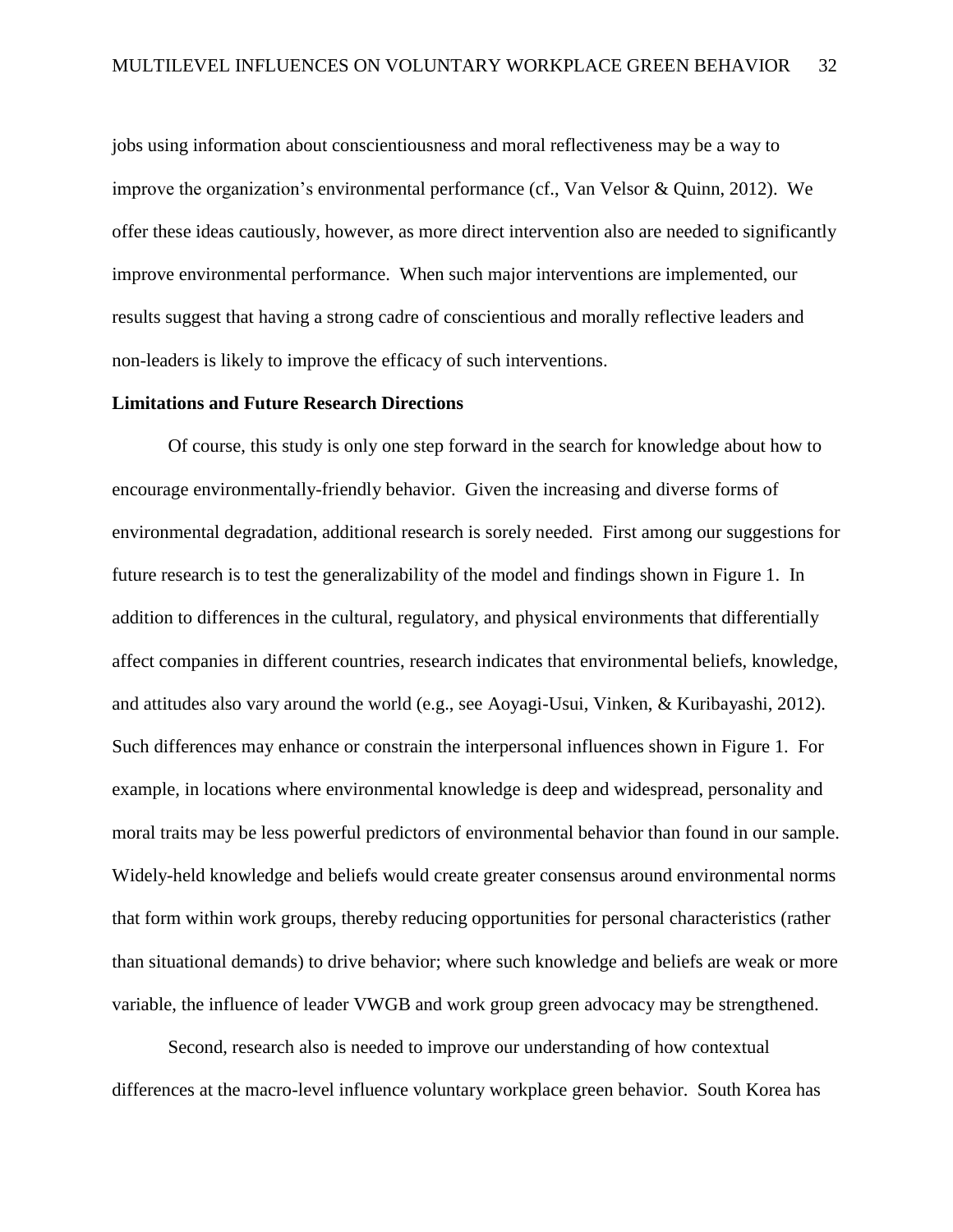relied immensely on imported resources for its economic prosperity after the Korean War, due to a shortage of natural resources buried in the country. Therefore, the South Korean government has been carrying on a multitude of campaigns for conserving resources. For instance, the South Korean ministry of environment has implemented the "Green Growth" campaign since 2009, which aims to not only drive an economic growth in a way that preserves the natural environment but also harness the natural environment as a growth driver.<sup>4</sup> This unique context may explain why our qualitative and quantitative analysis of green behavior items yielded mostly items referring to resource-conservation. Future research in other institutional contexts may yield different results.

Third, we encourage future research that tests the robustness of our findings by using alternative measures. For example, we acknowledge that our measures of VWGB and green advocacy are somewhat limited in scope. Recently, Ones and Dilchert (2012, 2013) proposed the "Green Five" taxonomy for describing employee green behaviors (although they had not yet published a corresponding measure at the time when this article was written). Our measure of voluntary green behavior and advocacy in the workplace tapped several elements of their taxonomy (e.g., conserving, working sustainably, and influencing others), but not all of the elements. More comprehensive measures of green behavior are needed to further improve the insights possible through future research.

Fourth, applying alternative data collection methods (e.g., objective indices of environmental performance metrics) would allow for stronger conclusions to be drawn about our model's robustness. Particularly useful would be qualitative research that examines more deeply

 $\overline{\phantom{a}}$ 

<sup>&</sup>lt;sup>4</sup> For more information, see<http://www.oecd.org/korea/greengrowthinactionkorea.htm> and http://www.greengrowth.go.kr/english/.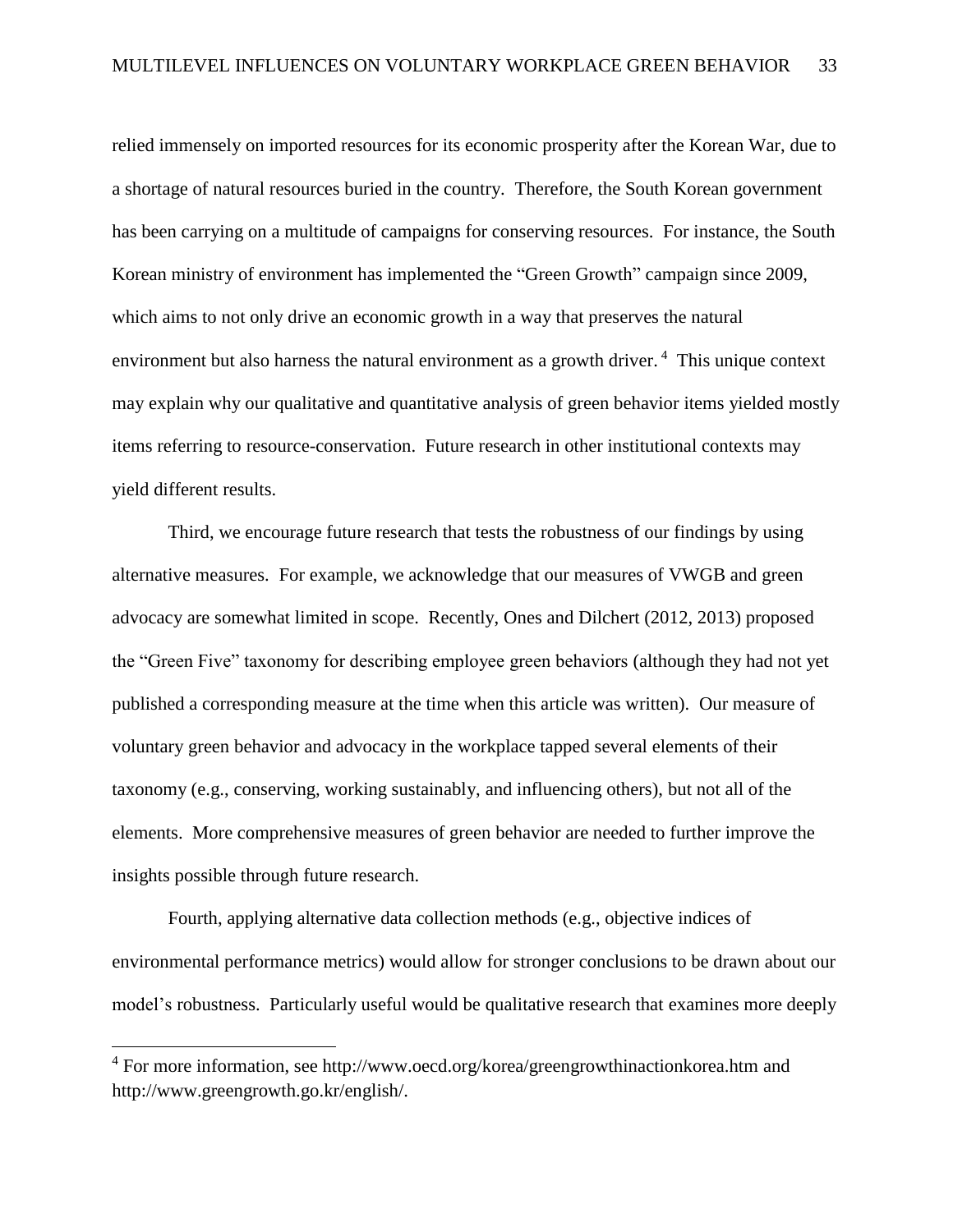how individuals can effectively use their own behaviors and words to initiate and sustain improved environmental behavior. For example, investigations of the moral roots of environmental attitudes within the U.S. reveal that political liberals and conservatives both respond to messages that link environmental behavior to morality, but the effectiveness of messages grounded in moral reasoning depends on the specific framing of the issues (Feinberg & Willer, 2013). By understanding such differences, organizations could improve their ability to leverage the natural tendencies of their most conscientious employees. A somewhat related line for future inquiry concerns the approaches employees take when attempting to create change. We focused on socially acceptable VWGBs, but more aggressive and potentially destructive behaviors that are harmful to the organization are also possible.

Fifth, research that tracks voluntary green behavior and advocacy over time is needed to verify the proposed causal relationships. Additional evidence should test our assumption that leader VWGB drives work group green advocacy. The importance of top management support for effecting organizational change is well documented (Rodgers, Hunter, & Rogers, 1993; Van Velsor & Quinn, 2012), but additional research is needed to establish that group leaders' VWGB influences followers' voluntary green advocacy. It is intriguing to consider the reverse causal path, also—that is, does the green advocacy of followers influence the VWGB of leaders? When business leaders describe the circumstances that engendered their commitment to environmental sustainability, they often implicate the attitudes and actions of lower-level employees, family, and friends. Such influences are poorly understood, but may be quite powerful. Ultimately, employee engagement in and commitment to environmental sustainability may prove to be the spark that ignites leaders' passion for creating environmentally sustainable organizations (cf., Aguiler et al., 2007; Aguinis & Glavas, 2012; Jackson, 2012).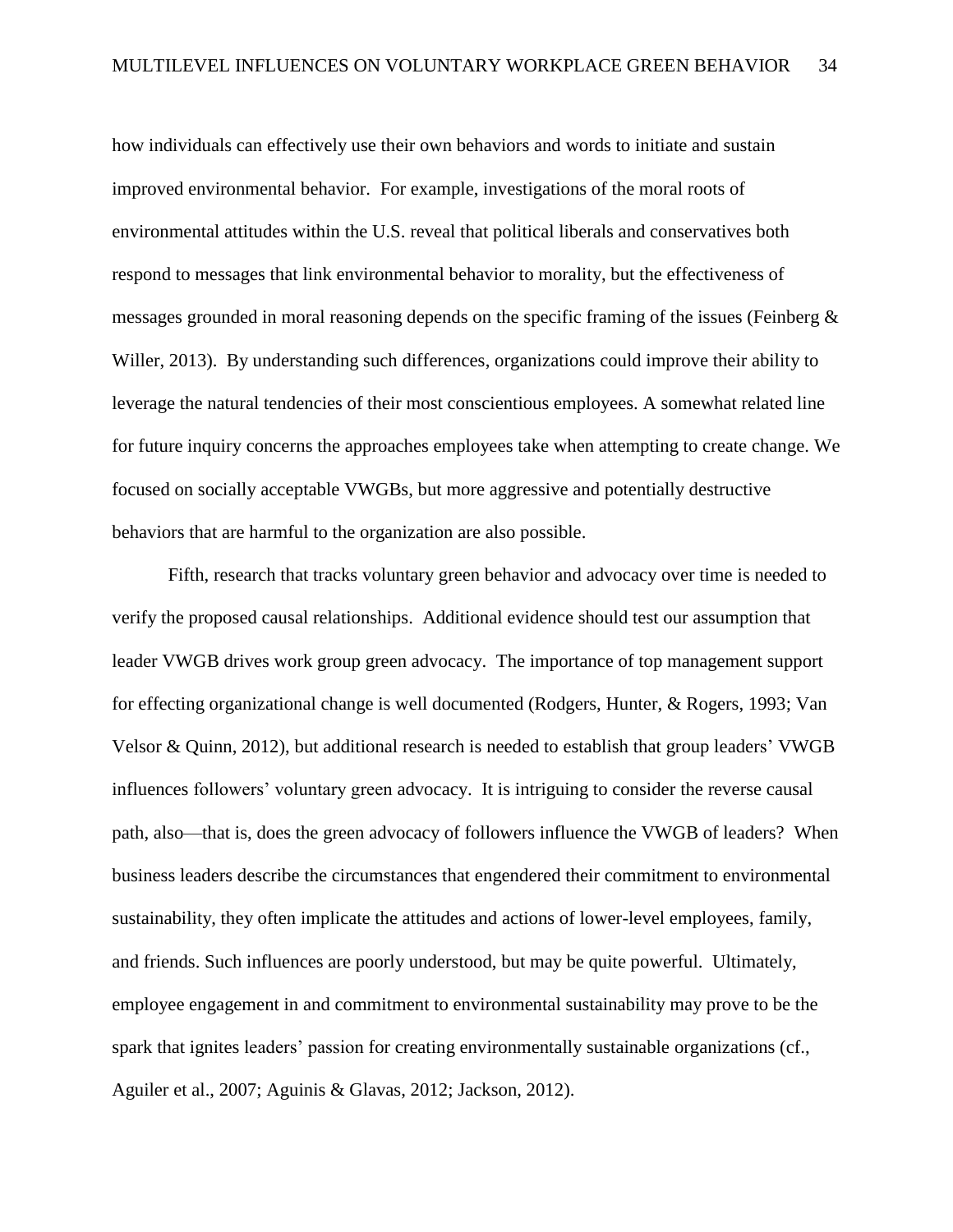#### **REFERENCES**

- Aguilera, R. V., Rupp, D. E., Williams, C. A., & Ganapathi, J. 2007. Putting the S back in corporate social responsibility: A multilevel theory of social change in organizations. *Academy of Management Review,* 32: 836-863.
- Aguinis, H., & Glavas, A. 2012. What we know and don't know about corporate social responsibility: A review and research agenda. *Journal of Management,* 38: 932-968.
- Andersson, L. M., Jackson, S. E., & Russell, S. V. 2013. Greening organizational behavior: An introduction to the special issue. *Journal of Organizational Behavior,* 34: 151-155.
- Aoyagi-Usui, M., Vinken, H., & Kuribayashi, A. 2003. Pro-environmental attitudes and behaviors: An international comparison. *Research in Human Ecology,* 10: 23-31.
- Aquino, K. F., & Reed, A. II. 2002. The self-importance of moral identity. *Journal of Personality and Social Psychology,* 83: 1423-1440.
- Ashforth, B. E., & Kreiner, G. E. 1999. "How can you do it?": Dirty work and the challenge of constructing a positive identity. *Academy of Management Review,* 24: 413-434.
- Bamberg, S., & [Möser,](http://scholar.google.com/citations?user=Kt6tCygAAAAJ&hl=en&oi=sra) G. 2007. Twenty years after Hines, Hungerford, and Tomera: A new meta-analysis of psycho-social determinants of pro-environmental behavior. *Journal of Environmental Psychology,* 27: 14-25.
- Barrick, M. R., & Mount, M. K. 2000. Select on conscientiousness and emotional stability. In E. A. Locke (Ed.), *Handbook of principles of organizational behavior* (pp. 15-28). Malden, MA: Blackwell Publishers.
- Barrick, M. R., Mount, M. K., & Li, N. 2013. The theory of purposeful work behavior: The role of personality, higher-order goals, and job characteristics. *Academy of Management Review,* 38: 132-153.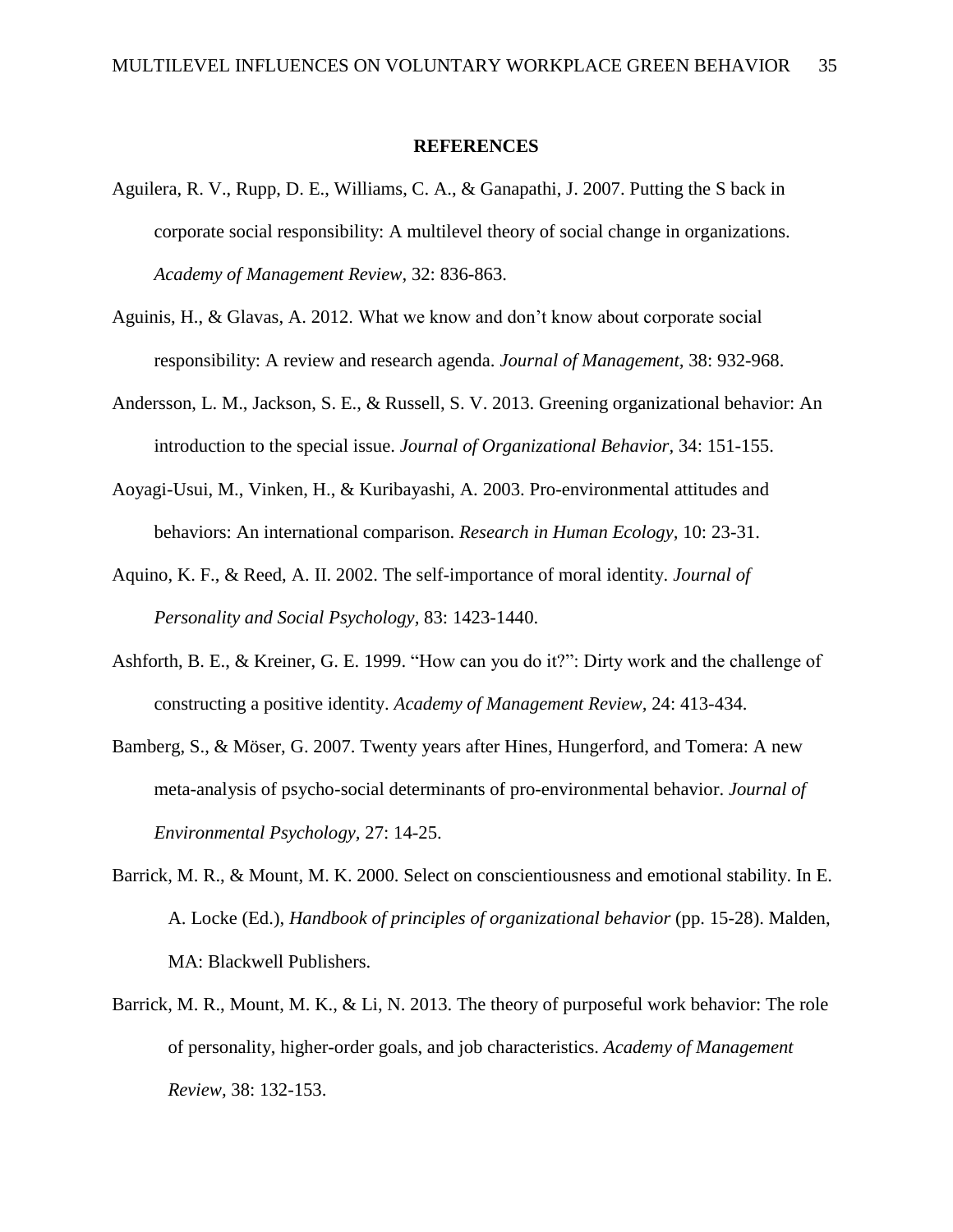- Barrick, M. R., Stewart, G. L., & Piotrowski, M. 2002. Personality and job performance: Test of the mediating effects of motivation among sales representatives. *Journal of Applied Psychology,* 87: 43-51.
- Bass, B. M. 1985. *Leadership and performance beyond expectations.* New York: Free Press.
- Bauer, T. N., Erdogan, B., & Taylor, S. 2012. Creating and maintaining environmentally sustainable organizations: Recruitment and on-boarding. In S. E. Jackson, D. Ones & S. Dilchert (Eds.), *Managing human resources for environmental sustainability* (pp. 222- 240). San Francisco: Jossey-Bass.
- Becker, T. E. 1998. Integrity in organizations: Beyond honesty and conscientiousness. *Academy of Management Review,* 23: 154-161.
- Bissing-Olson, M. J., Iyer, A., Fielding, K. S., & Zacher, H. 2013. Relationships between daily affect and pro-environmental behavior at work: The moderating role of proenvironmental attitude. *Journal of Organizational Behavior,* 34: 156-175.
- Bliese, P. D. 2002. Multilevel random coefficient modeling in organizational research: Examples using SAS and S-PLUS. In F. Drasgow & N. Schmitt (Eds.), *Modeling in organizational research: Measuring and analyzing behavior in organizations* (pp. 401-445). San Francisco: Jossey-Bass, Inc.
- Boiral, O. 2009. Greening the corporation through organizational citizenship behavior. *Journal of Business Ethics,* 87: 221-236.
- Boiral, O., & Paillé, P. 2012. Organizational citizenship behavior for the environment: Measurement and validation. *Journal of Business Ethics,* 109: 431-445.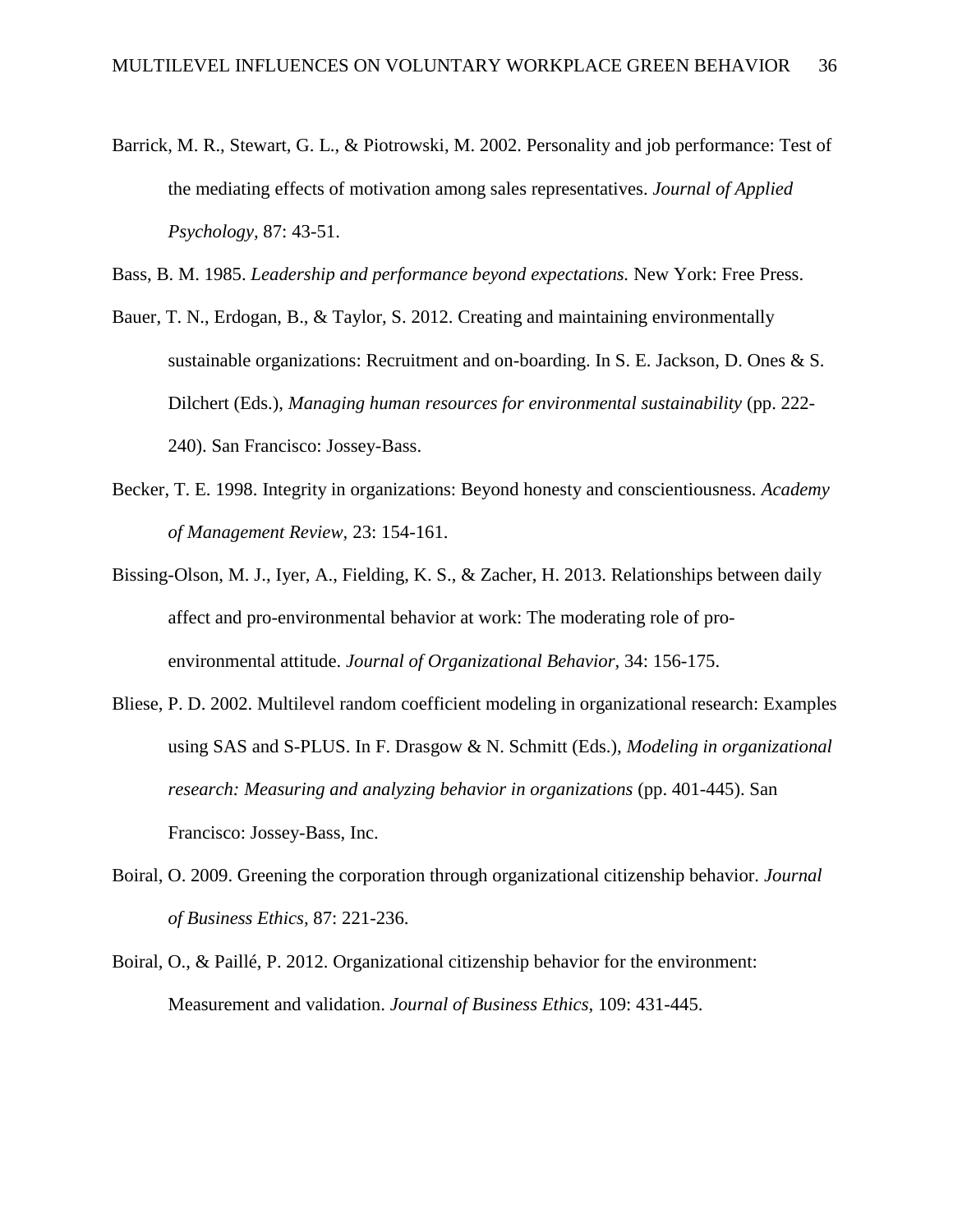- Bommer, W. H., Miles, E. W., & Grover, S. L. 2003. Does one good turn deserve another? Coworker influences on employee citizenship. *Journal of Organizational Behavior,* 24: 181-196.
- Brislin, R. W. 1990. Applied cross-cultural psychology: An introduction. In R. W. Brislin (Ed.), *Applied cross-cultural psychology* (pp. 9-33). Newbury Park, CA: Sage.
- Campbell, D. T., & Fiske, D. W. 1959. Convergent and discriminant validation by the multitraitmultimethod matrix. *Psychological Bulletin,* 56: 81-105.
- Chan, D. 1998. Functional relations among constructs in the same content domain at different levels of analysis: A typology of composition models. *Journal of Applied Psychology*, 83: 234-246.
- Chen, G., & Kanfer, R. 2006. Toward a systems theory of motivated behavior in work teams. *Research in Organizational Behavior,* 27: 223-267.
- Chen, G., Sharma, P. N., Edinger, S. K., Shapiro, D. L. & Farh, J. L. 2011. Motivating and demotivating forces in teams: Cross-level influences of empowering leadership and relationship conflict. *Journal of Applied Psychology*, 96: 541-557.
- Chiaburu, D. S., & Harrison, D. A. 2008. Do peers make the place? Conceptual synthesis and meta-analysis of coworker effects on perceptions, attitudes, OCBs, and performance. *Journal of Applied Psychology,* 93: 1082-1103.
- Chiaburu, D. S., Oh, I., Berry, C. M., Li, N., & Gardner, R. G. 2011. The Five-Factor Model of persoanlity traits and organizational citizenship behaviors: A meta-analysis. *Journal of Applied Psychology,* 96: 1140-1166.
- Cialdini, R., & Goldstein, N. 2004. Social influence: Compliance and conformity. *Annual Review of Psychology,* 55: 591-621.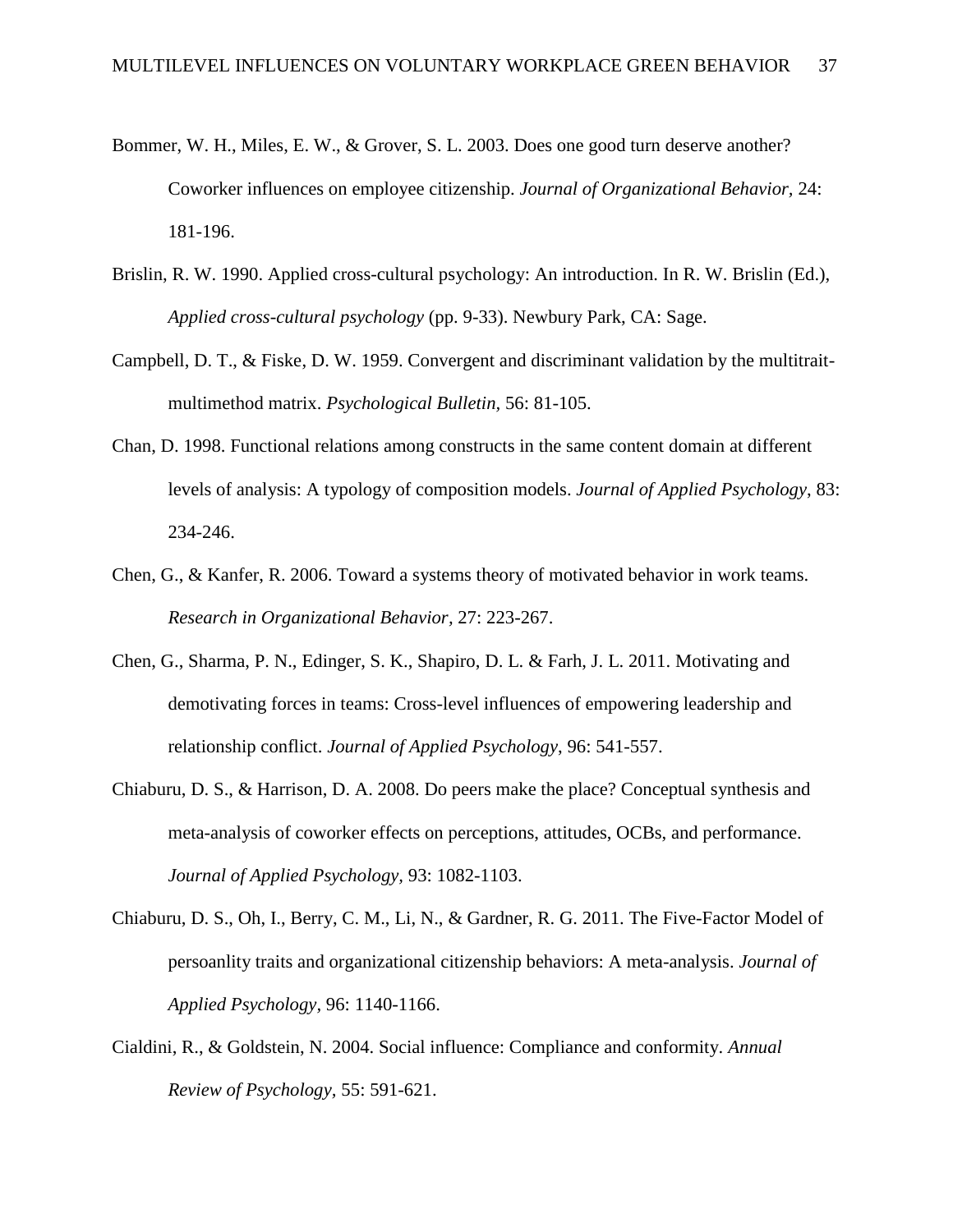- Cialdini, R. B., Reno, R. R., Kallgren, C. A. 1990. A focus theory of normative conduct: Recycling the concept of norms to reduce littering in public places. *Journal of Personality and Social Psychology,* 58: 1015-1026.
- Collins, J. M., & Schmidt, F. L. 1993. Personality, integrity, and white collar crime: A construct validity study. *Personnel Psychology,* 46: 295-311.
- Costa, P. T., Jr., & McCrae, R. R. 1992. *Revised NEO Personality Inventory (NEO PI–R) and NEO Five-Factor Inventory (NEO FFI) professional manual.* Odessa, FL: Psychological Assessment Resources.
- DeRue, D. S., Nahrgang, J. D., Wellman, N., & Humphrey, S. E. 2011. Trait and behavioral theories of leadership: An integration and meta-analytic test of their relative validity. *Personnel Psychology* 64: 7-52.
- D'Mello, S., Klein, R., Ones, D. S., & Dilchert, S. 2011. The relationship between education level, income, and environmentalism: A meta-analysis. In S. Dilchert (Chair), Focusing on employees to achieve environmentally sustainable organizations. Symposium conducted at the annual conference of the Society for Industrial and Organizational Psychology, Chicago, Illinois.
- D'Mello, S., Ones, D. S., Klein, R., Wiernik, B. M., & Dilchert, S. 2011. Do greener companies have better organizational and financial performance? An empirical investigation. Poster presented at the University of Minnesota Student Symposium on Sustainability, Minneapolis, Minnesota.
- Donnellan, M. B., Oswald, F. L., Baird, B. M., & Lucas, R. E. 2006. The mini-IPIP scales: Tinyyet-effective measures of the Big Five factors of personality. *Psychological Assessment,*  18: 192-203.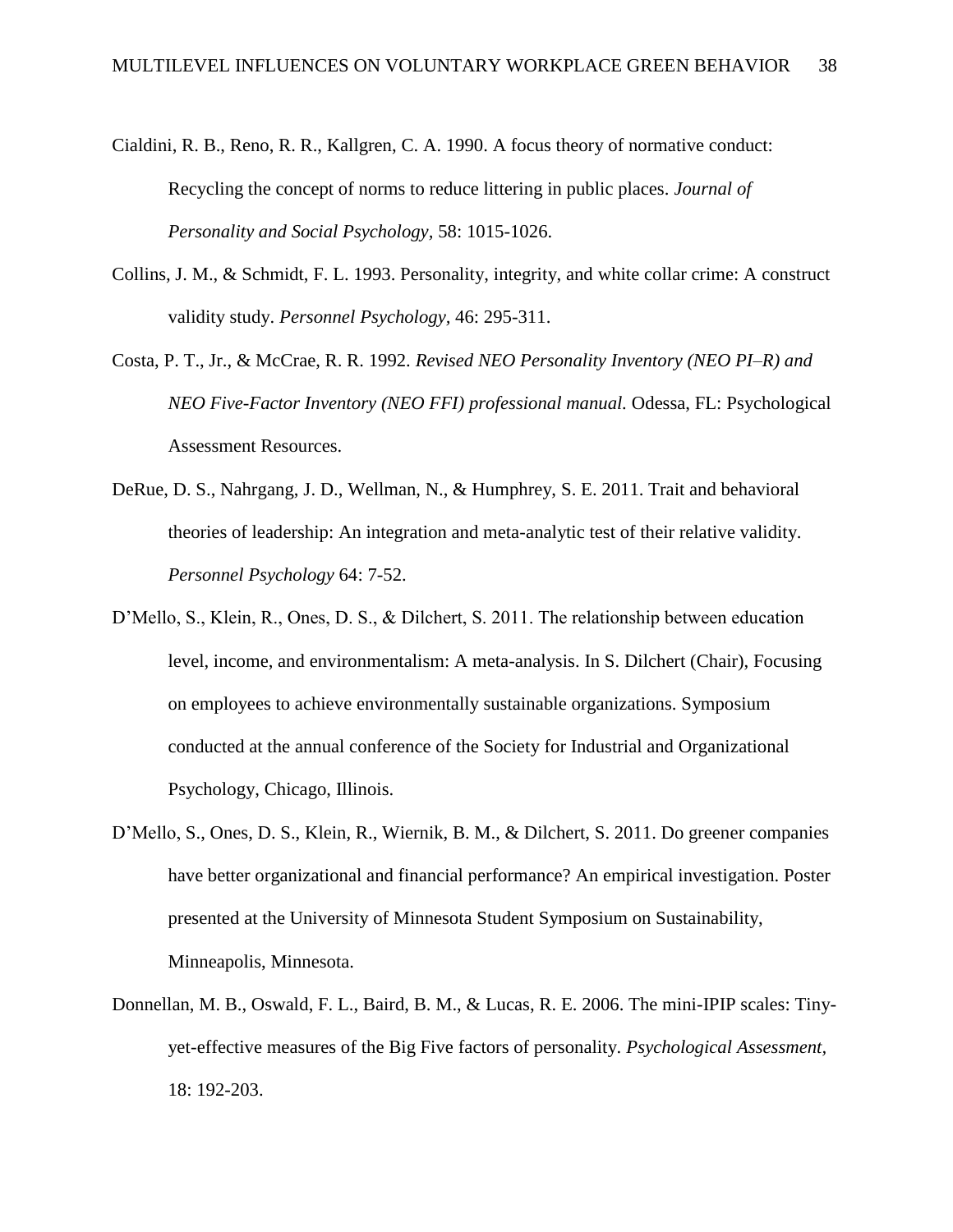- Dragoni, L. 2005. Understanding the emergence of state goal orientation in organizational work groups: The role of leadership and multilevel climate perceptions. *Journal of Applied Psychology,* 90: 1084-1095.
- Feinberg, M., & Willer, R. 2013. The moral roots of environmental attitudes. *Psychological Science,* 24: 56-62.
- Feldman, D. C. 1984. The development and enforcement of group norms. *Academy of Management Review,* 9: 47-53.
- Fiske, D. W. 1949. Consistency of the factorial structures of personality ratings from different sources. *Journal of Abnormal Social Psychology,* 44: 329-344.
- Flannery, B. L., & May, D. R. 2000. Environmental ethical decision making in the U.S. metalfinishing industry. *Academy of Management Journal,* 43: 642-646.
- Fornell, C., & Larcker, D. F. 1981. Evaluating structural equation models with unobservable variables and measurement error. *Journal of Marketing Research,* 18: 39-50.
- Frese, M., & Fay, D. 2001. Personal Initiative (PI): A concept for work in the 21st century. *Research in Organizational Behavior,* 23: 133-188.
- Funder, D. C. 2001. Personality. *Annual Review of Psychology,* 52: 197-221.
- Gelfand, M. J., Leslie, L. M., Keller, K., & de Dreu, C. 2012. Conflict cultures in organizations: How leaders shape conflict cultures and their organizational-level consequences. *Journal of Applied Psychology,* 97: 1131-1147.
- George, J. M., & Jones, G. R. 1997. Organizational spontaneity in context. *Human Performance,* 10: 153-170.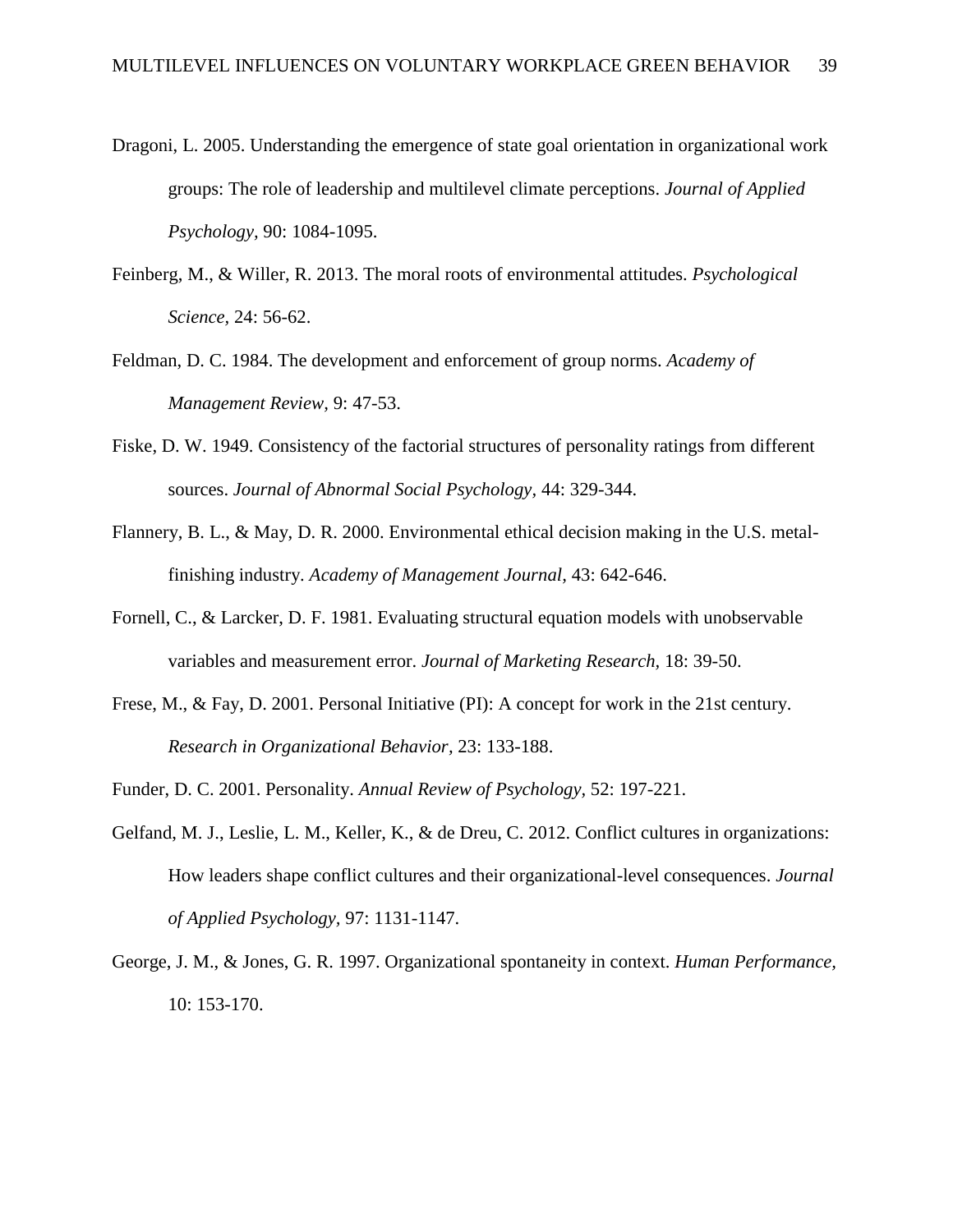- Gibbons, A. M., & Rupp, D. E. 2009. Dimension consistency as an individual difference: A new (old) perspective on the assessment center construct validity debate. *Journal of Management,* 35: 1154-1180.
- *GlobeScan.* 2012. *Greendex 2012: Consumer choice and the environment: A worldwide tracking survey*. Toronto: GlobeScan, Inc.
- Goldberg, L. R. 1999. A broad-bandwidth, public domain, personality inventory measuring the lower level facets of several five-factor models. In I. Mervielde, I. Deary, F. De Fruyt, & F. Ostendorf (Eds.), *Personality psychology in Europe* (pp. 7-28). Tilburg, the Netherlands: Tilburg University Press.
- Goodman, P. S. 1974. An examination of the referents used in the evaluation of pay. *Organizational Behavior and Human Performance,* 12: 170-195.
- Gössling, T. 2003. The price of morality. An analysis of personality, moral behavior, and social rules in economic terms. *Journal of Business Ethics,* 45: 121-131.
- Haidt, J. 2001. The emotional dog and its rational tail: A social intuitionist approach to moral judgment. *Psychological Review,* 108: 814-834.
- Hinkin, T. R. 1995. A review of scale development practices in the study of organizations. *Journal of Management*, 21: 96-988.
- Hinkin, T. R. 1998. A brief tutorial on the development of measures for use in survey questionnaires. *Organizational Research Methods*, 1: 104-121.
- Hitt, M. A., Beamish, P. W., Jackson, S. E., & Mathieu, J. E. 2007. Building theoretical and empirical bridges across levels: Multilevel research in management. *Academy of Management Journal*, 50: 1385-1399.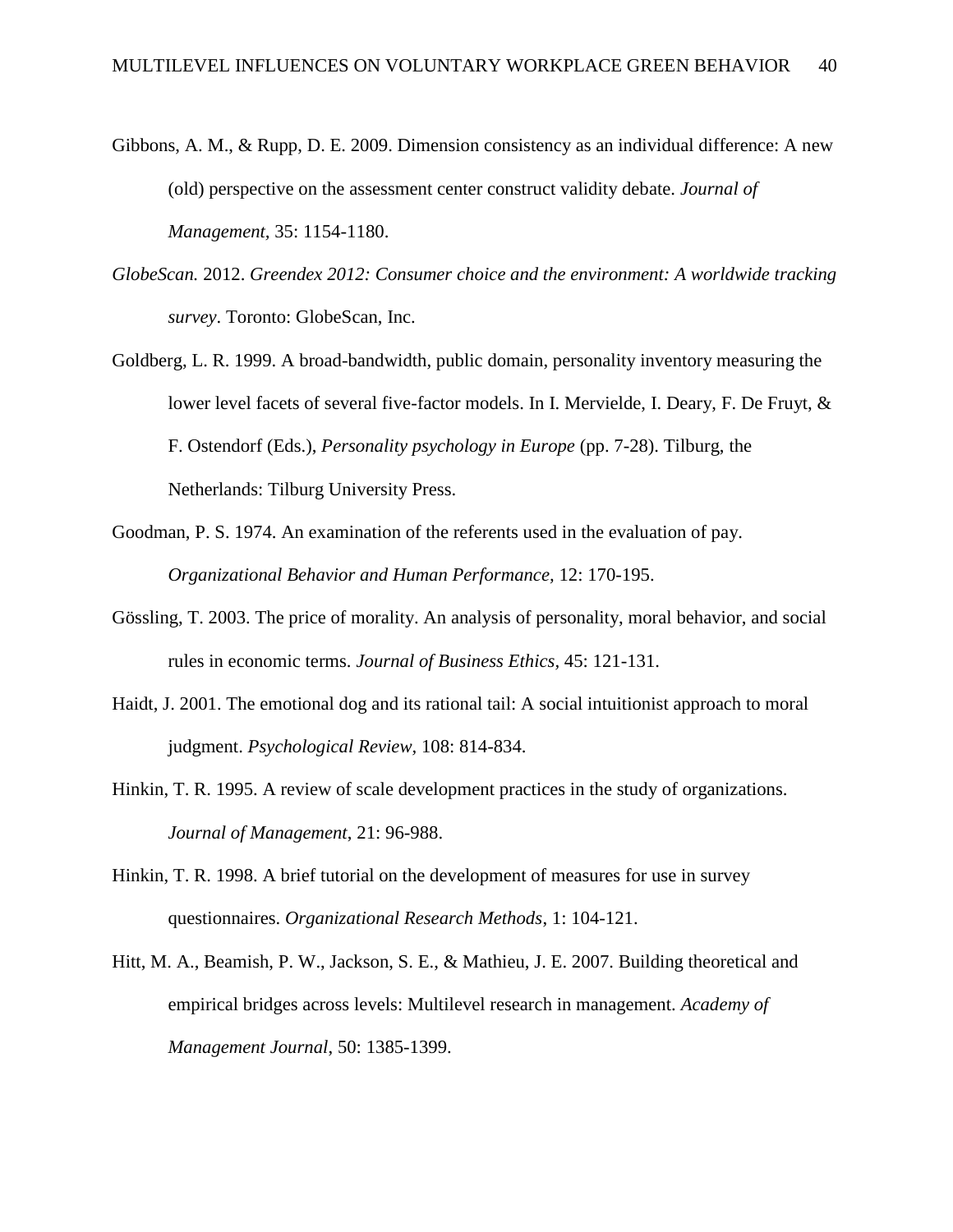- Homburg, A., & Stolberg, A. 2006. Explaining pro-environmentalal behavior with a cognitive theory of stress. *Journal of Environmental Psychology,* 26: 1-14.
- Hu, L., & Bentler, P. M. 1999. Cutoff criteria for fit indexes in covariance structure analysis: Conventional criteria versus new alternatives. *Structural Equation Modeling*, 6: 1-55.
- Ilies, R., Fulmer, I. S., Spitzmuller, M., & Johnson, M. D. 2009. Personality and citizenship behavior: The mediating role of job satisfaction. *Journal of Applied Psychology,* 94: 945- 959.
- Ilies, R., Nahrgang, J. D., & Morgeson, F. P. 2007. Leader-member exchange and citizenship behaviors: A meta-analysis. *Journal of Applied Psychology,* 92: 269-277.
- Ilies, R., Peng, A. C., Savani, K., & Dimotakis, N. 2013. Guilty and helpful: An emotion-based reparatory model of voluntary work behavior. *Journal of Applied Psychology,* 98: 1051- 1059.
- Ilies, R., Scott, B. A., & Judge, T. A. 2006. The interactive effects of personal traits and experienced states on intraindividual patterns of citizenship behavior. *Academy of Management Journal,* 49: 561-575.
- Jackson, S. E. 2012. Building empirical foundations to inform the future practice of environmental sustainability. In S. E. Jackson, D. Ones & S. Dilchert (Eds.), *Managing human resources for environmental sustainability* (pp. 416-432). San Francisco: Jossey-Bass. I couldn't follow this sentence. If it is important to include, then it needs to be revised to clarify why you mean.
- Kamdar, D., & Van Dyne, L. 2007. The joint effects of personality and workplace social exchange relationships in predicting task performance and citizenship performance. *Journal of Applied Psychology,* 92: 1286-1298.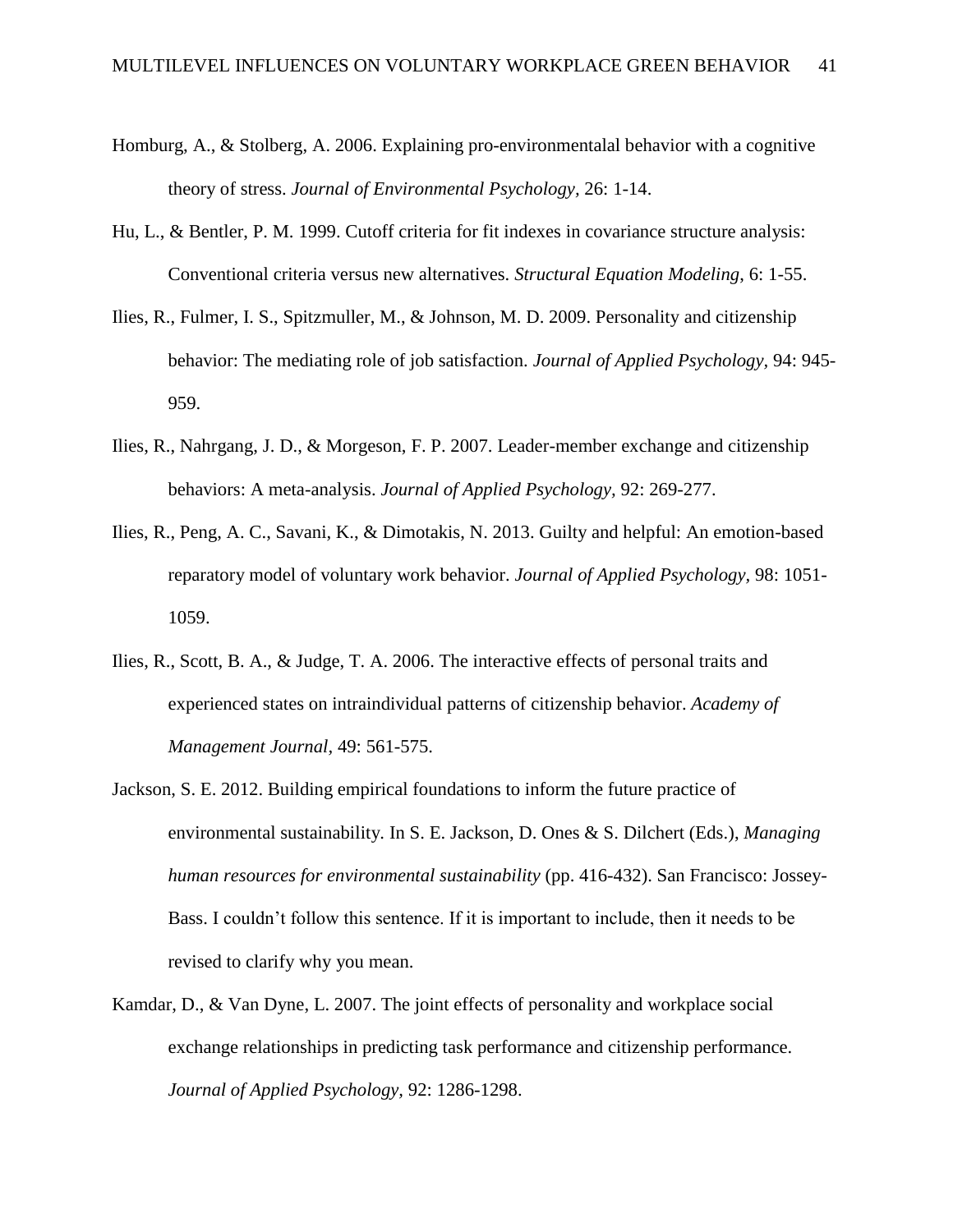- Kark, R., Shamir, B., & Chen, G. 2003. The two faces of transformational leadership: Empowerment and dependency. *Journal of Applied Psychology,* 88: 246-255.
- Kidwell, R. E., Mossholder, K. W., & Bennett, N. 1997. Cohesiveness and organizational citizenship behavior: A multilevel analysis using work groups and individuals. *Journal of Management,* 23: 775-793.
- Kirkman, B. L., Rosen, B., Tesluk, P. E., & Gibson, C. B. 2006. Enhancing the transfer of computer-assisted training proficiency in geographically distributed teams. *Journal of Applied Psychology,* 91: 706-716.
- Klein, H. J., Austin, J. T., & Cooper, J. T. 2008. Goal choice and decision processes. In R. Kanfer, G. Chen, & R. Pritchard (Eds.), *Work motivation: Past, present, and future* (pp. 101-150). Abingdon, UK: Routledge/Taylor & Francis Group.
- Klein, K. J., Conn, A. B., Smith, D. B., & Sorra, J. S. 2001. Is everyone in agreement? An exploration of within-group agreement in employee perceptions of the work environment. *Journal of Applied Psychology,* 86: 3-16.
- Klein, R. M., D'Mello, S., & Wiernick, B. M. 2012. Demographics and employee sustainability. In S. E. Jackson, D. Ones & S. Dilchert (Eds.), *Managing human resources for environmental sustainability* (pp. 117-154). San Francisco: Jossey-Bass.
- Kohlberg, L. 1981. *The philosophy of moral development*. San Francisco, CA: Harper and Row.
- Krishnan, V. R. 2002. Transformational leadership and value system congruence. *International Journal of Value-Based Management,* 15: 19-33.
- Krull, J. L., & MacKinnon, D. P. 2001. Multilevel modeling of individual and group level mediated effects. *Multivariate Behavioral Research,* 36: 249-277.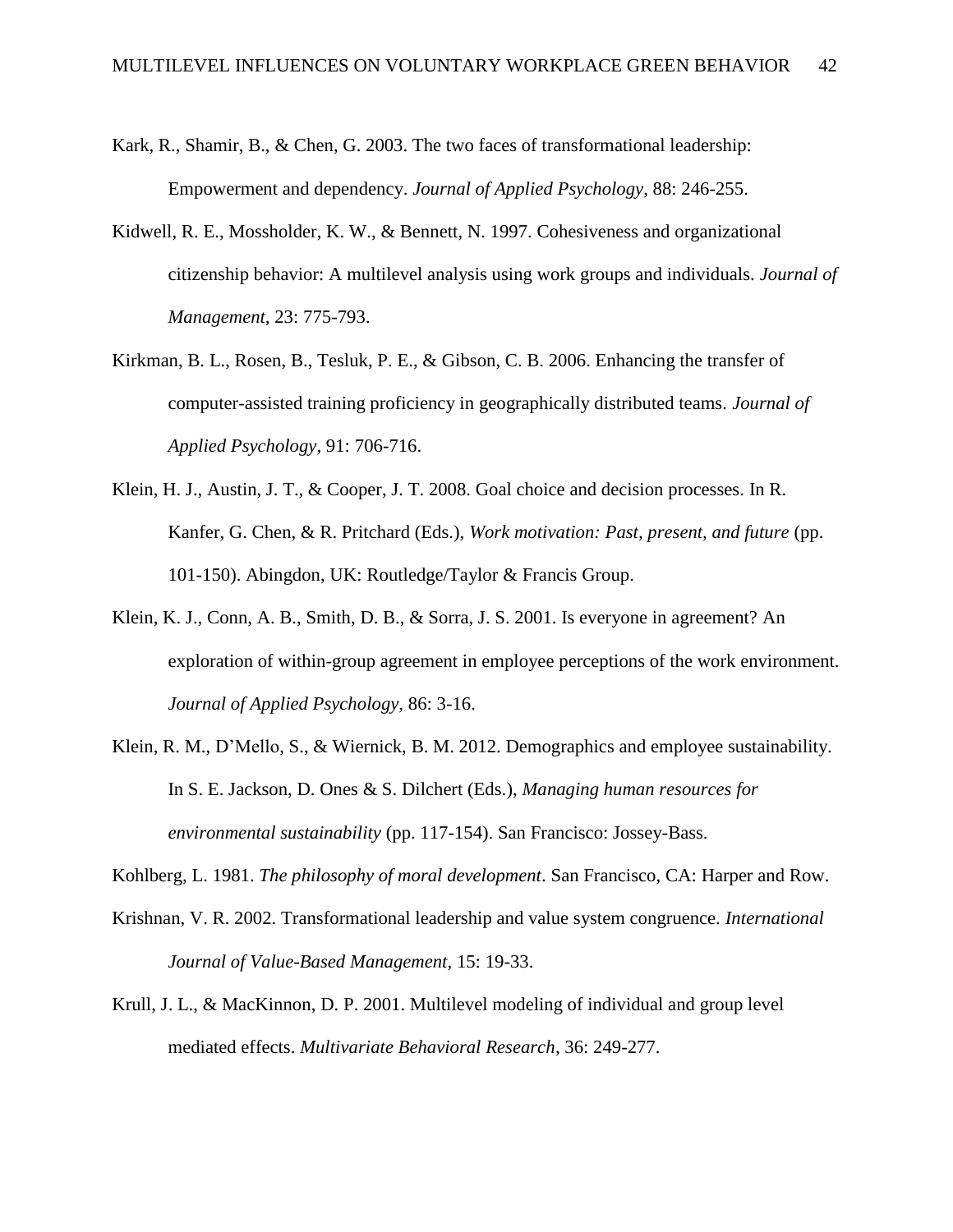- Kulik, C. T., & Ambrose, M. L. 1992. Personal and situational determinants of referent choice. *Academy of Management Review,* 17: 212-237.
- Lam, S. S. K., Chen, X. P., & Schaubroeck, J. 2002. Participative decision making and employee performance: The moderating effects of allocentrism/idiocentrism and efficacy. *Academy of Management Journal,* 45: 905-914.
- Lavelle, J. J. 2010. What motivates OCB? Insights from the volunteerism literature. *Journal of Organizational Behavior,* 31: 918-923.
- Lee, K., & Allen, N. J. 2002. Organizational citizenship behavior and workplace deviance: The role of affect and cognitions. *Journal of Applied Psychology,* 87: 131-142.
- Lim, B. C., & Ployhart, R. E. 2004. Transformational leadership: Relations to the five-factor model and team performance in typical and maximum contexts. *Journal of Applied Psychology,* 89: 610-621.
- Mathieu, J. E., & Zajac, D. M. 1990. A review and meta-analysis of the antecedents, correlates, and consequences of organizational commitment. *Psychological Bulletin,* 2: 171-194.
- Mayer, D., Nishii, L., Schneider, B., & Goldstein, H. 2007. The precursors and products of justice climates: Group leader antecedents and employee attitudinal consequences. *Personnel Psychology*, 60: 929-963.
- McNeely, B. L., & Meglino, B. M. 1994. The role of dispositional and situational antecedents in prosocial organizational behavior: An examination of the intended beneficiaries of prosocial behavior. *Journal of Applied Psychology,* 79: 836-844.
- Monin, B., Sawyer, P. J., & Marquez, M. J. 2008. The rejection of moral rebels: Resenting those who do the right thing. *Journal of Personality and Social Psychology,* 95: 76-93.

Muthén, L. K., & Muthén, B. 2010. *Mplus user's guide*. Los Angeles, CA: Muthen and Muthen.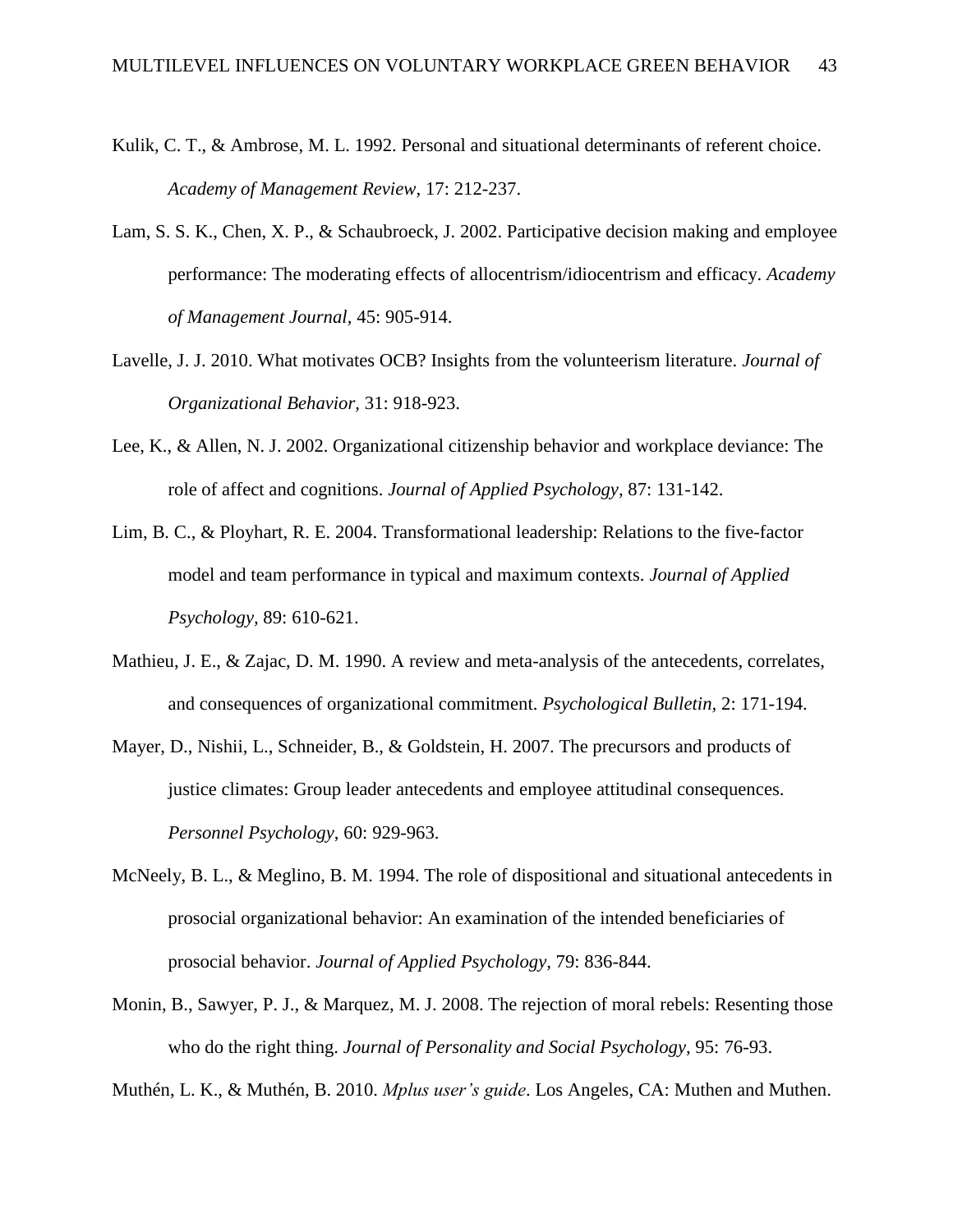*Newsweek.* 2012a. World's greenest companies. October 22, 2012.

http://www.thedailybeast.com/newsweek/features/2012/newsweek-green-rankings.html

*Newsweek.* 2012b. America's least green companies. October 22, 2012, http://www.thedailybeast.com/newsweek/features/2012/newsweek-green-rankings.html

Ng, T. W. H., & Feldman, D. C. 2009. How broadly does education contribute to job performance? *Personnel Psychology,* 62: 89-134.

- Ones, D. S., & Dilchert, S. 2012. Employee green behaviors. In S. E. Jackson, D. Ones, and S. Dilchert (Eds.), *Managing human resources for environmental sustainability* (pp. 85-116). San Francisco: Jossy-Bass.
- Ones, D. S., & Dilchert, S. 2013. Measuring, understanding, and influencing employee green behaviors. In A. H. Huffman & S. R. Klein (Eds.), *Greening organizations: Driving change with I-O psychology* (pp. 115-148). Routledge Academic.
- Organ, D. W., & Ryan, K. 1995. A meta-analytic review of attitudinal and dispositional predictors of organizational citizenship behavior. *Personnel Psychology*, 48: 775-802.
- Osbaldiston, R., & Schott, J. 2012. Environmental sustainability and behavioral science: Metaanalysis of pro-environmental behavior. *Environment and Behavior*, 44: 257-299.
- Penner, L. A., Midili, A. R., & Kegelmeyer, J. 1997. Beyond job attitudes: A personality and social psychology perspective on the causes of organizational citizenship behavior. *Human Performance,* 10: 111-131.
- Pituch, K. A., Stapleton, L. M., & Kang, J. Y. 2006. A comparison of single sample and bootstrap methods to assess mediation in cluster randomized trials. *Multivariate Behavioral Research,* 41: 367-400.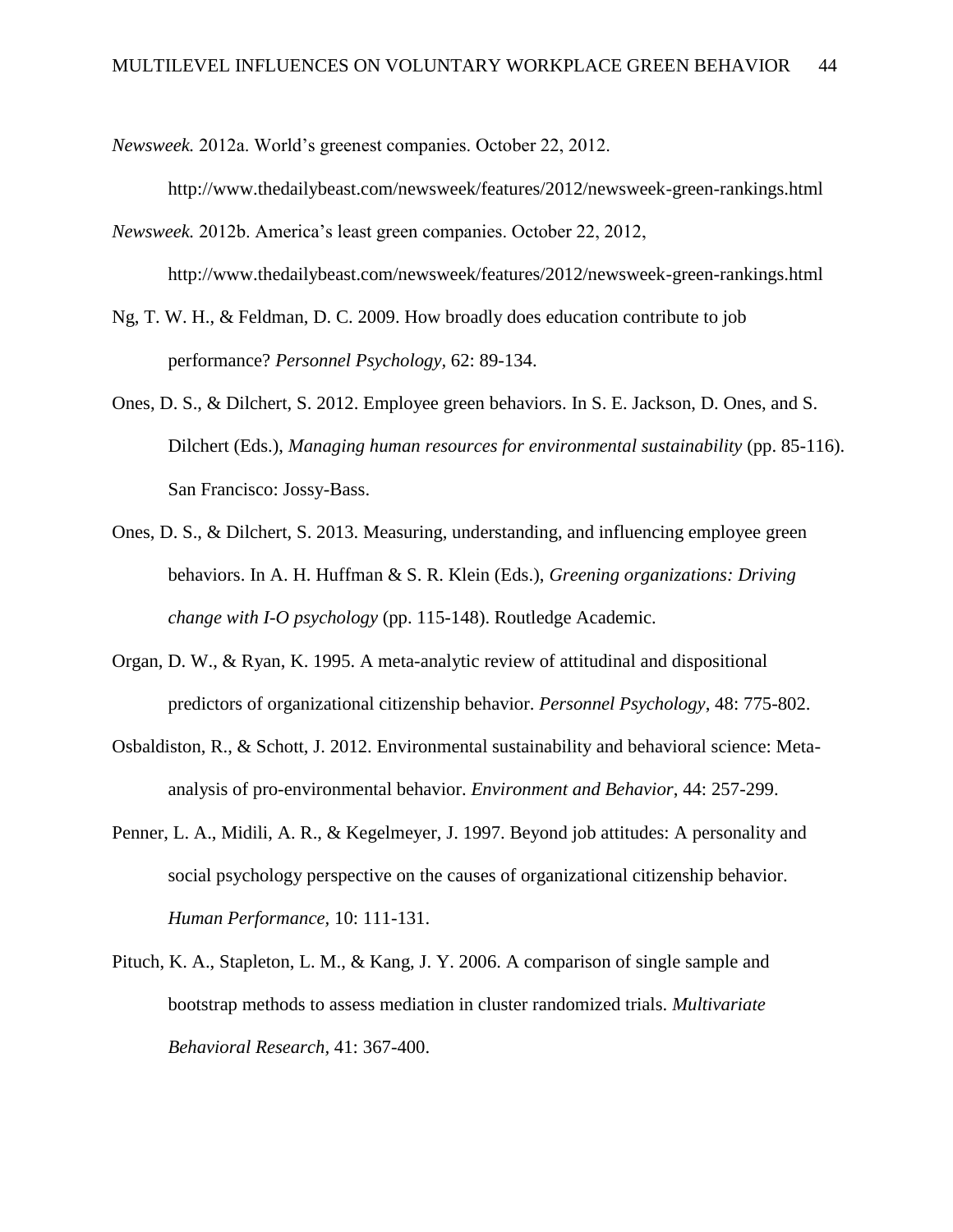- Podsakoff, P. M., MacKenzie, S. M., Lee, J., & Podsakoff, N. P. 2003. Common method biases in behavioral research: A critical review of the literature and recommended remedies. *Journal of Applied Psychology,* 88: 879-903.
- Preacher, K. J., Zyphur, M. J., & Zhang, Z. 2010. A general multilevel SEM framework for assessing multilevel mediation. *Psychological Methods,* 15: 209-233.
- Ramus, C. A., & Killmer, A. B. 2007. Corporate greening through prosocial extrarole behaviours: A conceptual framework for employee motivation. *Business Strategy and the Environment,* 16: 554-570.
- Ramus, C. A., & Steger, U. 2000. The roles of supervisory support behaviors and environmental policy in employee "ecoinitiatives" at leading-edge European companies. *Academy of Management Journal,* 43: 605-626.
- Renwick, D. W. S., Redman, T., & Maguire, S. 2013. Green human resource management: A review and research agenda. *International Journal of Management Review*, 15: 1-14.
- Reynolds, S. J. 2008. Moral attentiveness: Who pays attention to the moral aspects of life. *Journal of Applied psychology,* 93: 1027-1041.
- Robertson, J. L., & Barling, J. 2013. Greening organizations through leaders' influence on employees' pro-environmental behaviors. *Journal of Organizational Behavior,* 34: 176- 194.
- Rodgers, R., Hunter, J. E., & Rogers, D. 1993. Influence of top management commitment on management program success. *Journal of Applied Psychology*, 78: 151-155.
- Russo, M. V., & Harrison, N. S. 2005. Organizational design and environmental performance: Clues from the electronics industry. *Academy of Management Journal,* 48: 582-593.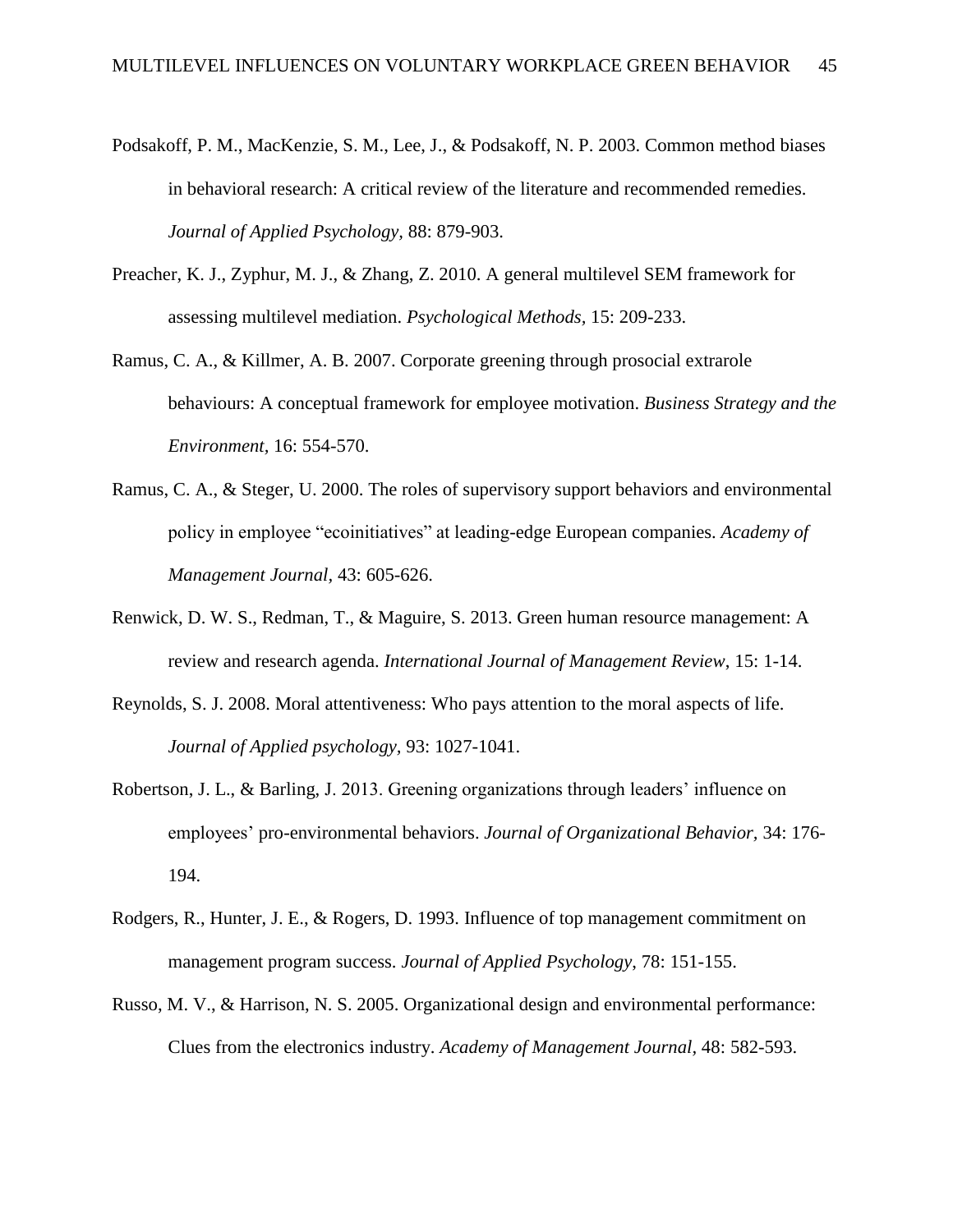- Salvaggio, A. N., Schneider, B., Nishii, L. H., Mayer, D. M., Ramesh, A., & Lyon, J. S. 2007. Manager personality, manager service quality orientation, and service climate: Test of a model. *Journal of Applied Psychology,* 92: 1741-1750.
- Singer, J. D. 1998. Using SAS PROC MIXED to fit multilevel models, hierarchical models, and individual growth models. *Journal of Education and Behavioral Statistics,* 24: 323-355.

Society for Human Resource Management. 2008. SHRM survey brief: Green workplace.

- Starik, M., & Rands, G. P. 1995. Weaving an integrated web: Multilevel and multisystem perspectives of ecologically sustainable organizations. *Academy of Management Review,* 20: 908-935.
- Stern, P. C. 2000. Toward a coherent theory of environmentally significant behavior. *Journal of Social Issues,* 56: 407-424.
- Stringer, L. 2009. *The green workplace: Sustainable strategies that benefit employees, the environment, and the bottom line*. New York, NY: Palgrave Macmillan.
- Tuzzolino, F., & Armandi, B. R. 1981. A need–hierarchy framework for assessing corporate social responsibility. *Academy of Management Review,* 6: 21-28.
- Treviño, L. K. 1986. Ethical decision-making in organizations: A person-situation interactionist model. *Academy of Management Review,* 11: 601-617.
- Unsworth, K. L., Dmitrieva, A., & Andiasola, E. 2013. Changing behavior: Increasing the effectiveness of workplace interventions in creating pro-environmental behavior change. *Journal of Organizational Behavior*, 34: 211-229.
- Van Dyne, L., Graham, J. W., & Dienesch, R. M. 1994. Organizational citizenship behavior: Construct redefintion, measurement and validation. *Academy of Management Journal,* 37: 765-802.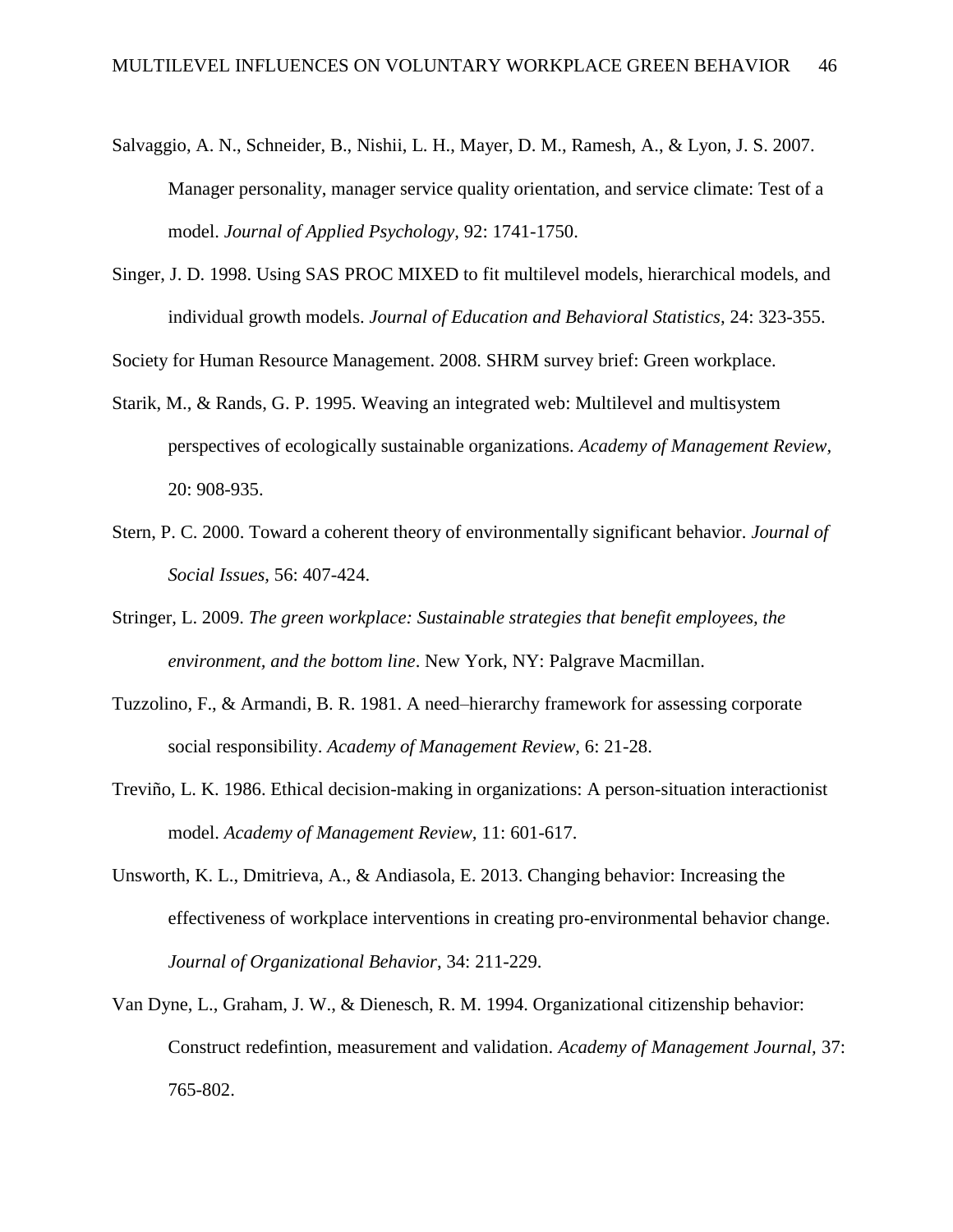- Van Velsor, E., & Quinn, L. 2012. Leadership and environmental sustainability. In S. E. Jackson, D. Ones & S. Dilchert (Eds.), *Managing human resources for environmental sustainability* (pp. 241-262). San Francisco: Jossey-Bass.
- Wagner, J. A. 1995. Studies of individualism-collectivism: Effects on cooperation in groups. *Academy of Management Journal,* 38: 152-172.
- Walker, L. J. 2002. The model and the measure: An appraisal of the Minnesota approach to moral development. *Journal of Moral Education,* 31: 353-367.
- Yaffe, T., & Kark, R. 2011. Leading by example: The case of leader OCB. *Journal of Applied Psychology,* 96: 806-826.
- Yammarino, F. J., Dansereau, F., & Kennedy, C. J. 2001. A multiple-level multidimensional approach to leadership: Viewing leadership through an elephant's eye. *Organizational Dynamics,* 29: 149-163.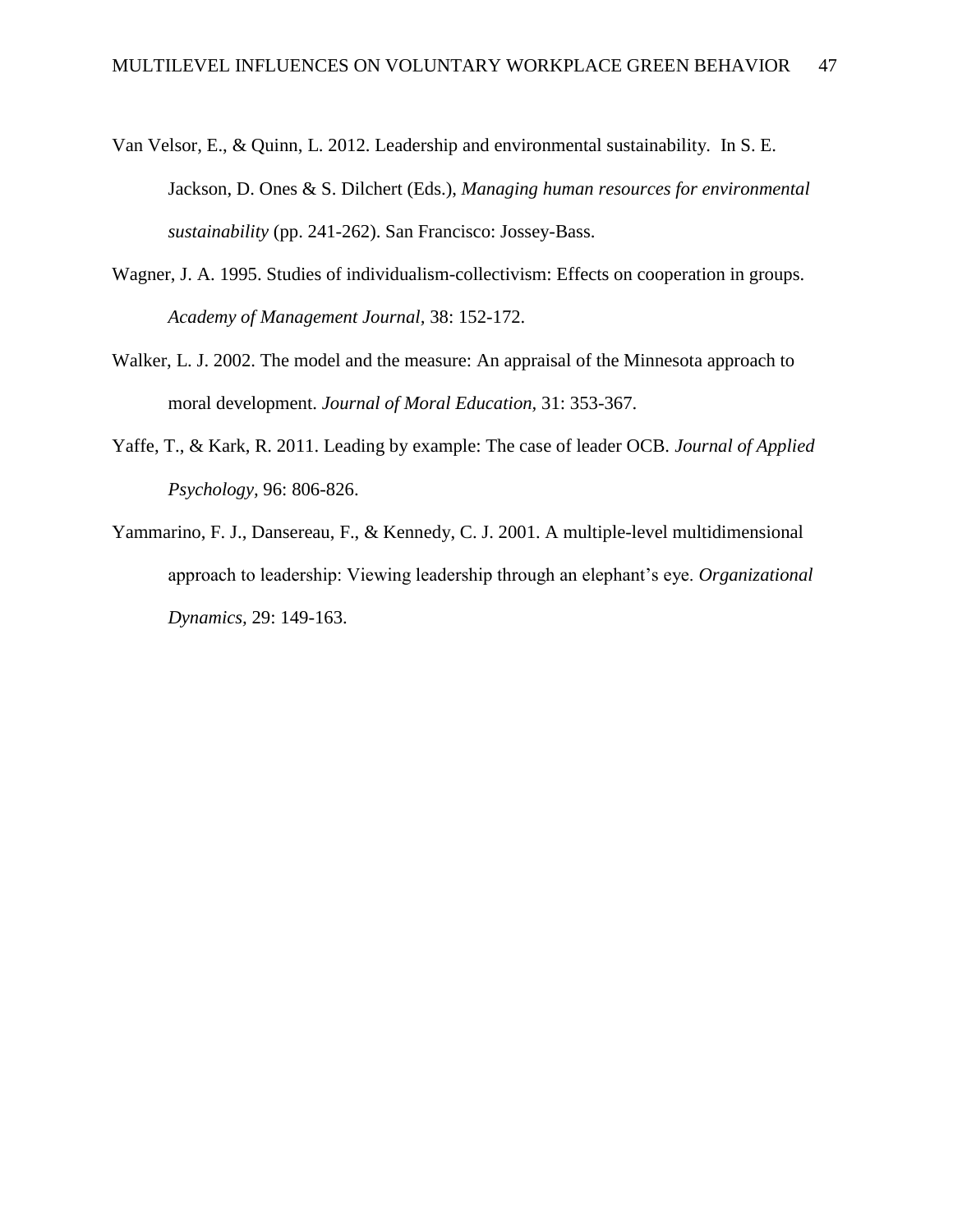### Table 1

|    | Variable                              | $\mathbf M$ | Individual<br>-level S.D. | Group-<br>level S.D. |                          | 2      | 3      | $\overline{4}$ | 5      | 6              | $\tau$ | 8      | 9      | 10    |
|----|---------------------------------------|-------------|---------------------------|----------------------|--------------------------|--------|--------|----------------|--------|----------------|--------|--------|--------|-------|
| 1. | Group member organizational<br>tenure | 9.16        | 6.25                      |                      | $\overline{\phantom{a}}$ |        |        |                |        |                |        |        |        |       |
| 2. | Group member<br>conscientiousness     | 3.79        | .58                       |                      | .03                      | (.73)  |        |                |        |                |        |        |        |       |
| 3. | Group member moral<br>reflectiveness  | 3.50        | .66                       |                      | $.11*$                   | $.21*$ | (.88)  |                |        |                |        |        |        |       |
| 4. | Group member VWGB                     | 3.62        | .90                       |                      | .10                      | $.20*$ | $.30*$ | (.79)          |        |                |        |        |        |       |
| 5. | Work group size                       | 7.00        |                           | 2.88                 |                          |        |        |                |        |                |        |        |        |       |
| 6. | Leader organizational tenure          | 18.05       |                           | 4.92                 |                          |        |        |                | $-.17$ | $\blacksquare$ |        |        |        |       |
| 7. | Leader conscientiousness              | 3.92        |                           | .53                  |                          |        |        |                | $-.07$ | .07            | (.70)  |        |        |       |
| 8. | Leader moral reflectiveness           | 3.57        |                           | .63                  |                          |        |        |                | $-.12$ | .03            | $.34*$ | (.86)  |        |       |
| 9. | Leader VWGB                           | 3.54        |                           | .76                  |                          |        |        |                | .13    | .02            | $.24*$ | $.22*$ | (.79)  |       |
|    | 10. Work group green advocacy         | 3.22        |                           | .66                  |                          |        |        |                | $-.06$ | .12            | $.23*$ | $-.01$ | $.23*$ | (.84) |

# Descriptive Statistics and Correlations

*Note:*  $N = 325$  employees in 80 work groups.

 $*$ *p* < .05.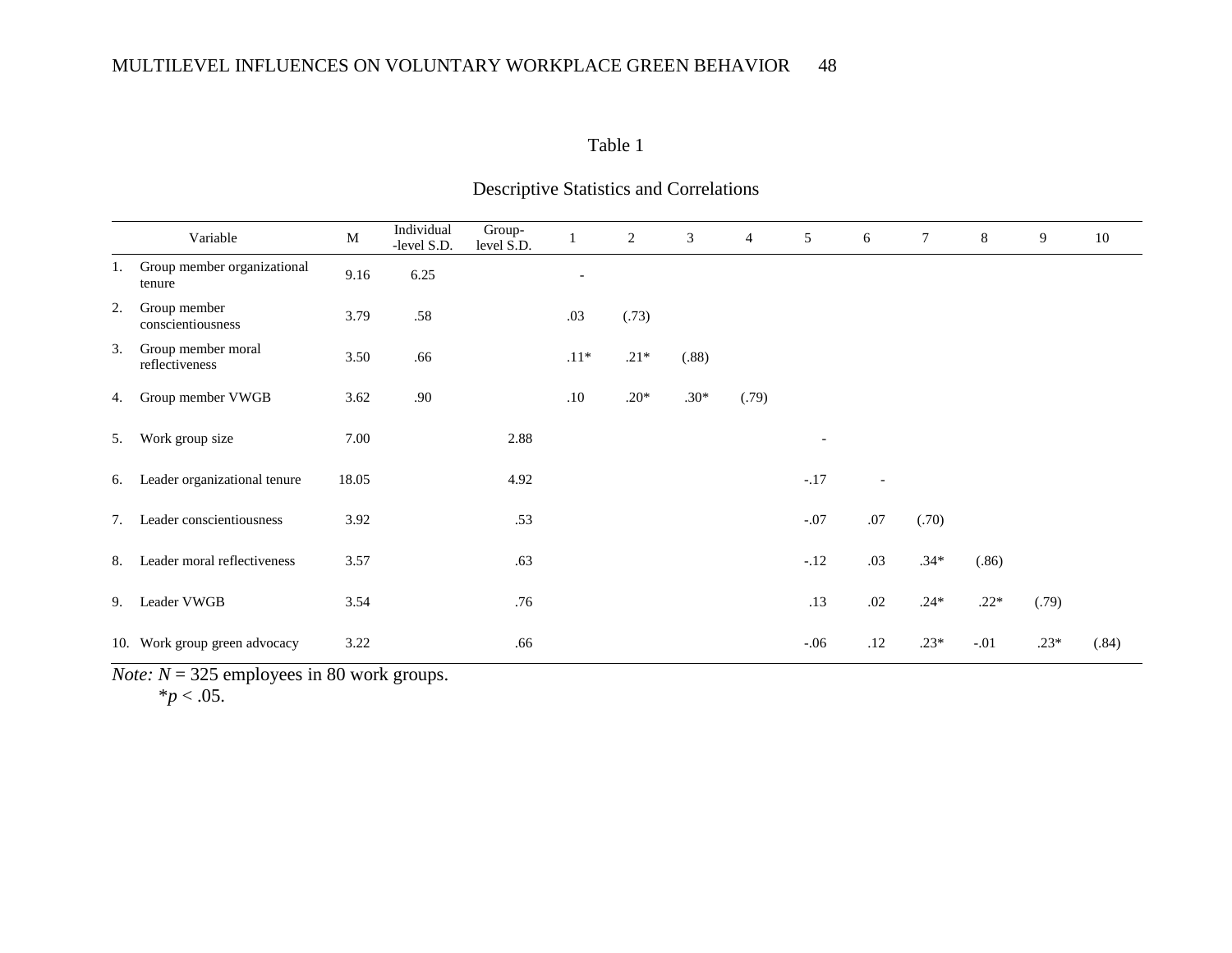### Table 2

### Bootstrapping Tests for Mediation

|                                                                                                                                                                                                                               | <b>Bootstrapping</b> |                                |  |
|-------------------------------------------------------------------------------------------------------------------------------------------------------------------------------------------------------------------------------|----------------------|--------------------------------|--|
| Paths                                                                                                                                                                                                                         |                      | 95 %<br>Confidence<br>Interval |  |
| <b>Indirect Paths</b>                                                                                                                                                                                                         |                      |                                |  |
| <b>Individual-Level Mediation Paths</b>                                                                                                                                                                                       |                      |                                |  |
| Group member conscientiousness $\rightarrow$ Group member moral reflectiveness $\rightarrow$ Group member VWGB                                                                                                                | $.03*$               | [.003, .058]                   |  |
| <b>Group-Level Mediation Paths</b>                                                                                                                                                                                            |                      |                                |  |
| Leader conscientiousness $\rightarrow$ Leader moral reflectiveness $\rightarrow$ Leader VWGB                                                                                                                                  | $.11*$               | [.003, .262]                   |  |
| Leader moral reflectiveness $\rightarrow$ Leader VWGB $\rightarrow$ Work group green advocacy                                                                                                                                 | $.06*$               | [.001, .142]                   |  |
| <b>Cross-Level Mediation Paths</b>                                                                                                                                                                                            |                      |                                |  |
| Leader VWGB $\rightarrow$ Work group green advocacy $\rightarrow$ Group member VWGB                                                                                                                                           | $.07*$               | [.001, .166]                   |  |
| Leader moral reflectiveness $\rightarrow$ Leader VWGB $\rightarrow$ Group member VWGB                                                                                                                                         | $.09*$               | [.006, .223]                   |  |
| $M$ , $D$ , $\mu$ , $J$ , $J$ , $J$ , $J$ , $J$ , $M$ , $C$ , $J$ , $M$ , $J$ , $J$ , $J$ , $J$ , $J$ , $J$ , $J$ , $J$ , $J$ , $J$ , $J$ , $J$ , $J$ , $J$ , $J$ , $J$ , $J$ , $J$ , $J$ , $J$ , $J$ , $J$ , $J$ , $J$ , $J$ |                      |                                |  |

*Note*: Bootstrapping is conducted based on Monte Carlo Method with 20,000 repetitions. Note that all terms in the hypothesized model are used when generating these estimates.

 $*$ *p* < .05.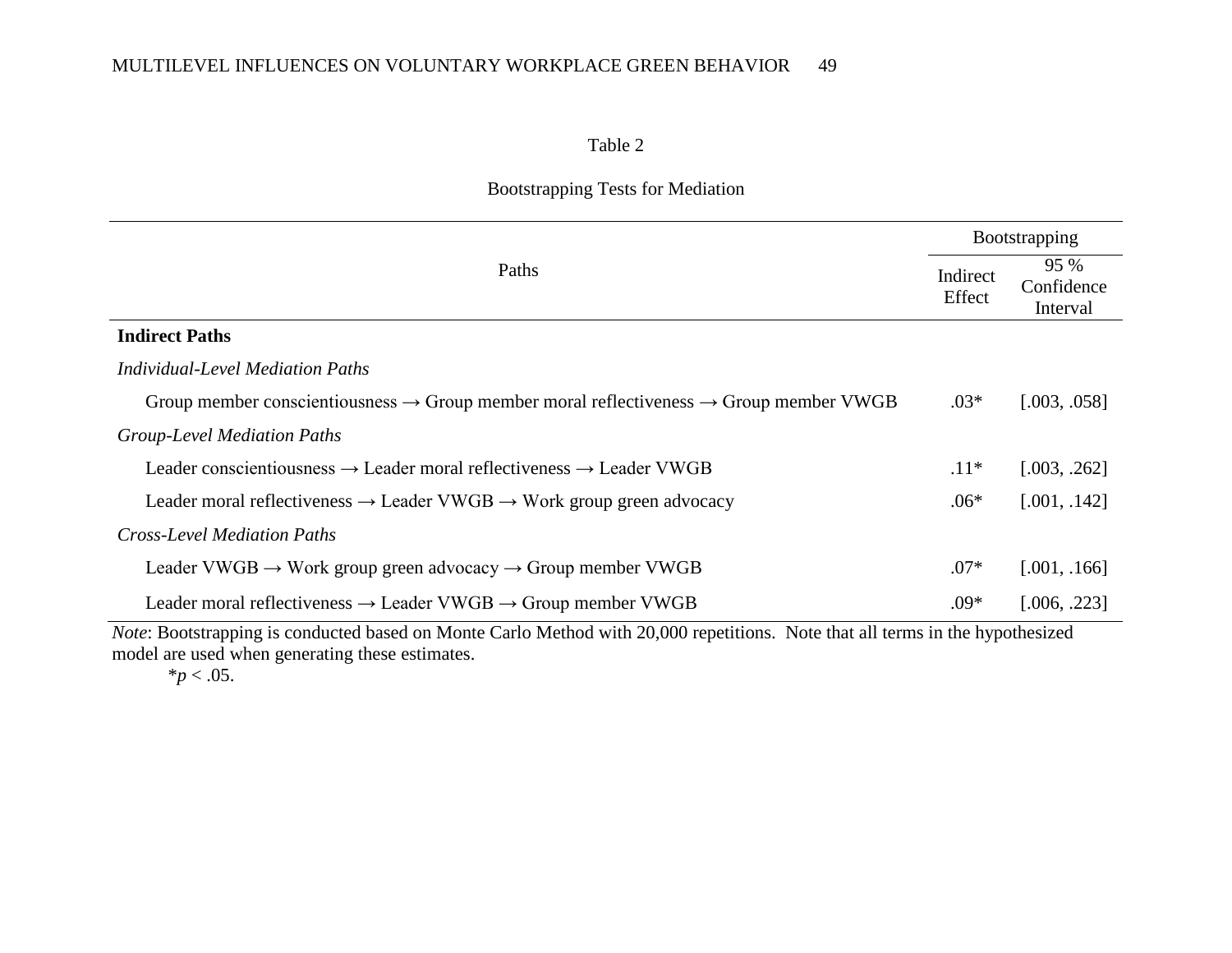

### Standardized Path Relationships of the Final[AK11] [SJ12]Model



 $*$ *p* < .05.

Model fit:  $\chi^2$  (*df* = 16) = 18.99; CFI = .94; RMSEA = .02; SRMR = .01 (within), .07 (between).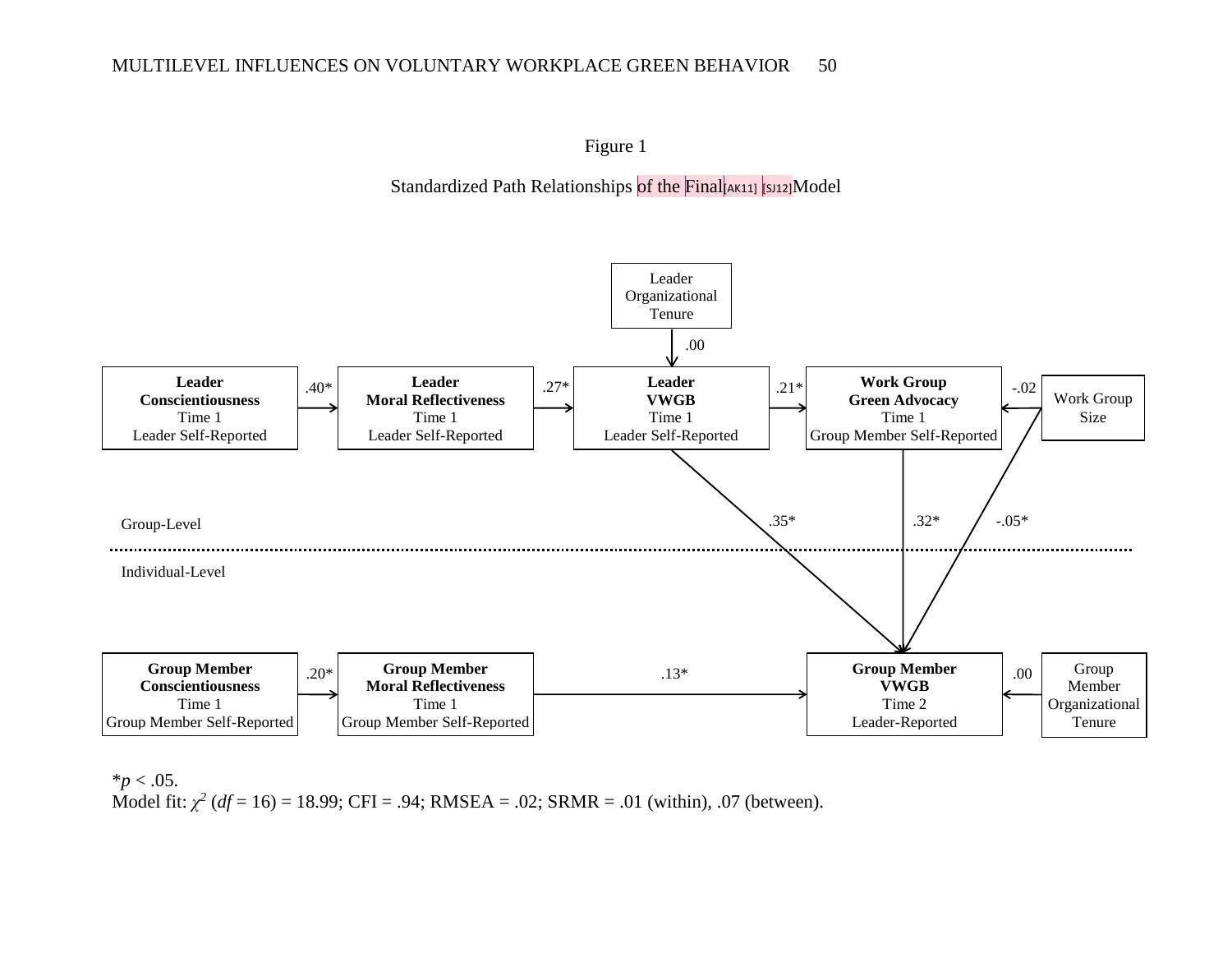#### **ONLINE APPENDIX FOR SUPPLEMENTAL MATERIAL**

In addition to the analyses reported in the main body of our article, we conducted four sets of supplemental analyses to assess (a) potential influences of other personality variables (e.g., agreeableness, openness), (b) generalizability of individual-level phenomenon, (c) organizational- or industry-level effects on VWGB, and (d) causality concerns between leader VWGB and work group advocacy.

First, we tested whether other personality measures in the Five Factor Model (FFM) are related to moral reflectiveness and VWGB in order to rule out potential influences of other personality traits. Using the measures from the Mini-IPIP (Donnellan et al., 2006) and ordinary least squares regression, the findings showed that only conscientiousness is strongly and significantly related to VWGB of group members ( $\beta$  = .16, *p* < .05) and leaders ( $\beta$  = .18, *p* < .05). However, these analyses did reveal that both conscientiousness (group members:  $\beta = .11$ ,  $p <$ .05; leaders:  $\beta = .15$ ,  $p < .05$ ) and agreeableness (group members:  $\beta = .11$ ,  $p < .05$ ; leaders:  $\beta =$ .16,  $p < .05$ ) are positively and significantly related to moral reflectiveness (see Appendix Table A1 for specific relationships between FFM, VWGB, and moral reflectiveness). Thus, this supplemental analysis confirmed that group members and leaders with higher conscientiousness are more likely to perceive moral issues and behave environmentally in the workplace, and including the other personality traits did not eliminate this  $\lim_{\Delta x \to 0}$ [AK13].[m14]

Second, we investigated whether the process models (i.e., conscientiousness  $\rightarrow$  moral reflectiveness  $\rightarrow$  VWGB) are generalizable across all employees including group members and leaders. Using the total sample ( $n = 405$  employees; 325 members and 80 leaders), we tested individual-level relationships between conscientiousness, moral reflectiveness, and VWGB. The results of path analysis (using self-rated VWGB from members and leaders) showed that the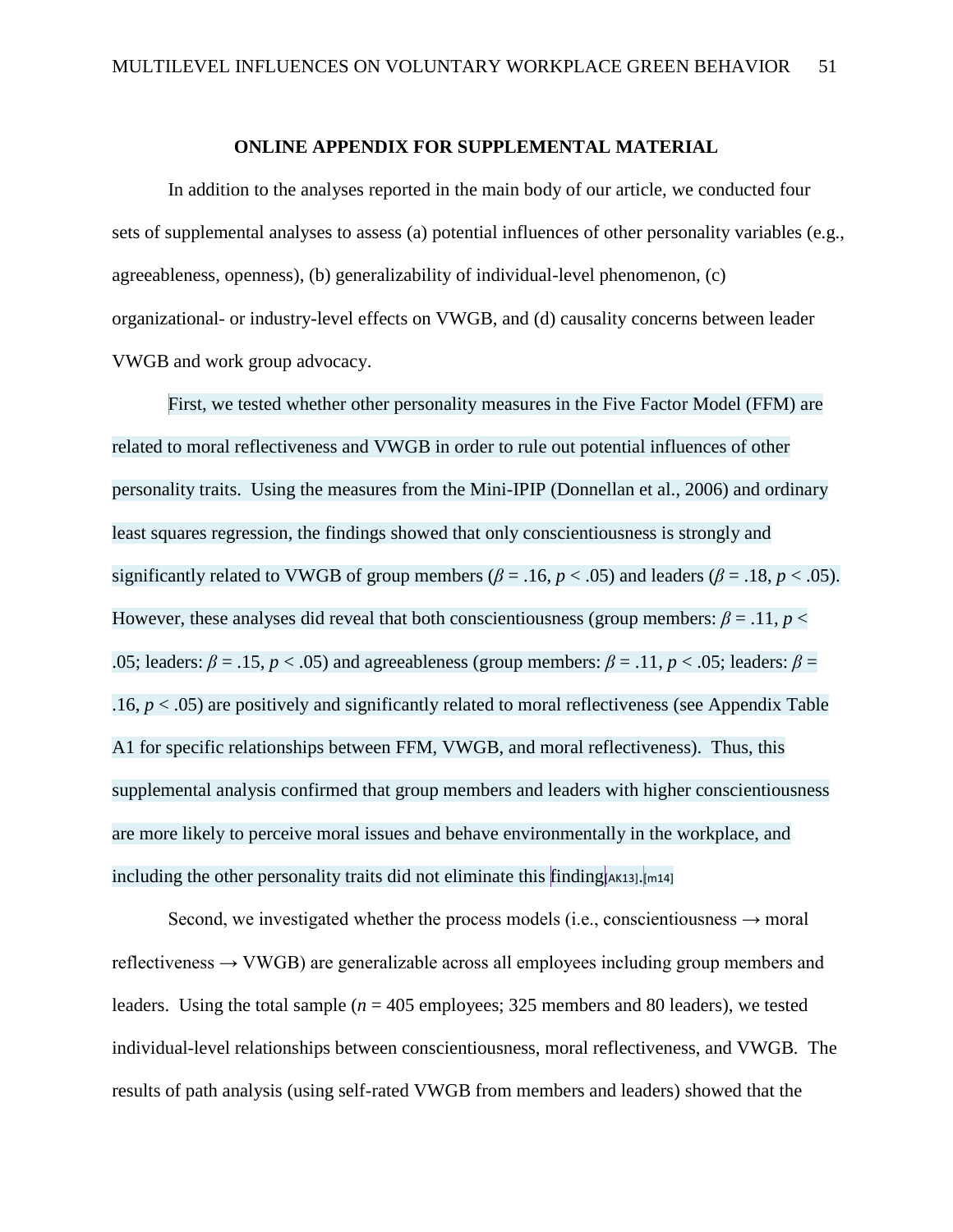conscientiousness of all employees is positively and significantly related to their moral reflectiveness ( $\beta$  = .24, *p* < .05[m15]), which in turn is significantly related to their VWGB ( $\beta$  = .15,  $p < .05$ ). The model yielded an acceptable model fit ( $\gamma^2 = 3.10$ ,  $df = 1$ ,  $p < .05$ ; CFI = .94; RMSEA =  $.07$ ; SRMR =  $.03$ ). Because the direct relationship between conscientiousness and individual VWGB was not significant  $(\beta = .12, n.s.)$  when controlling moral reflectiveness, these results indicated a full-mediation model  $_{m16}$ . Also, a parametric bootstrap result confirmed the significant indirect effect between conscientiousness and VWGB for all employees via moral reflectiveness (indirect effect = .04,  $p < .05$ , 95 % confidence interval [.011, .065]).  $\frac{1}{2}$  m17] Further, using only the leader sample  $(n = 80$  leaders), we found that the conscientiousness-moral reflectiveness relationship ( $\beta = .34$ ,  $p < .05$ ) and the moral reflectiveness-VWGB relationship ( $\beta$  $=$  .22,  $p <$  .05) were all significant, showing the full mediation and significant indirect effect (indirect effect  $= .07$ ,  $p < .05$ , 95 % confidence interval [.004, .173]). Consequently, these results did not change any prior conclusion that leaders' or members' moral reflectiveness fully mediates the relationship between conscientiousness and VWGB, suggesting that the relationships are generalizable across group members and leaders.

Third, because we collected data from three different organizations or industries (IT, construction, and finance), we checked for potential organizational- or industry-level effects by (a) including two effect-coded control variables (effect-coded variable  $1 = [IT = 1]$ ; construction  $= 0$ ; finance  $= -1$ ], effect-coded variable  $2 = [IT = 0$ ; construction  $= 1$ ; finance  $= -1$ ]) and (b) modeling organizational- or industry-level effects through three-level analysis when testing the predicted relationships. First, as shown in Appendix Table A2, we found that all hypothesized path coefficients were significant when the two effect-coded control variables were included. We did not find any meaningful differences in the path coefficients for the two models, but the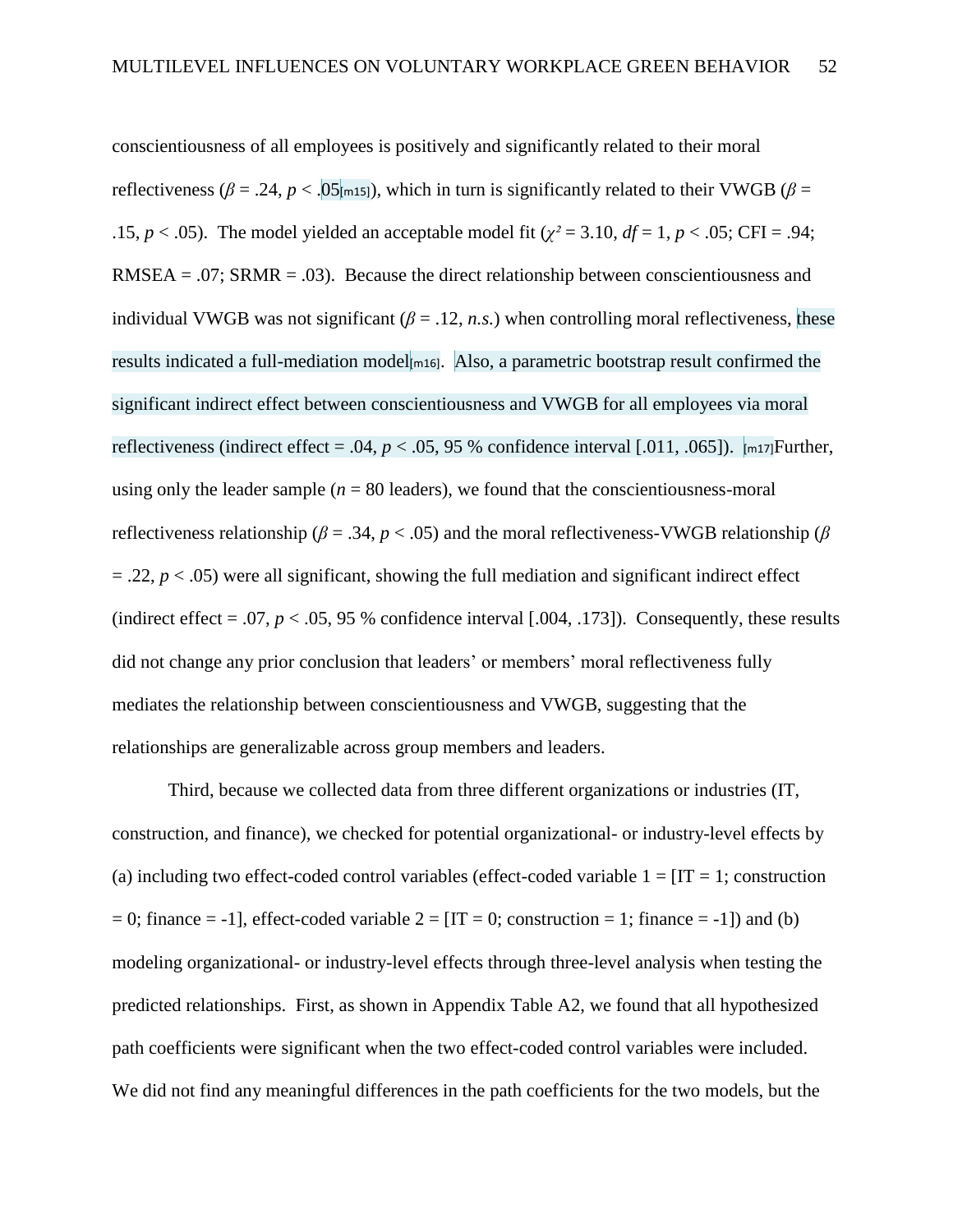fit statistics for the model with two effect-coded controls included  $(\chi^2 \text{ [df = 25]} = 94.13; \text{CFI} =$ .44; RMSEA = .09; SRMR = .01 [within], .12 [between]) were worse than the fit statistics for the model without these controls  $(\chi^2 \, [df = 16] = 18.99; CFI = .94; RMSEA = .02; SRMR = .01$ [within], .07 [between]). Second, we also tested a three-level model where level one is individual employees, level two is leaders, and level three is organization or industry. The results of the three-level model provided almost identical magnitudes and significances of path coefficients (see Appendix Table  $\overline{A}$ 3<sub>[r18]</sub>). However, the fit statistics for the three-level model ( $\chi^2$  $[df = 16] = 24.63$ ; CFI = .89; RMSEA = .04; SRMR = .01 [within], .07 [between]) were slightly worse than the fit statistics for our hypothesized two-level model. Based on the cumulative evidence, we concluded that there were no meaningful organizational or industry differences in VWGB and green advocacy for our sample.

Finally, we tested the reverse causality model to confirm whether work group green advocacy influences leader VWGB. The model fit of reverse causality model (work group green advocacy  $\rightarrow$  leader VWGB  $\rightarrow$  group member VWGB) fits similarly ( $\chi^2$  = 18.85, *df* = 16, *p* < .05;  $CFI = .94$ ; RMSEA = .02; SRMR = .01 [within], .07 [between]) to the data, as compared to our final model ( $\chi^2$  = 18.99,  $df$  = 16,  $p$  < .05; CFI = .94; RMSEA = .02; SRMR = .01 [within], .07 [between]). This result demonstrates the possibility that group members' green advocacy can result in individual employees' VWGB as well as leaders' VWGB, suggesting that future research further needs to theoretically and empirically examine the causal direction of this relationship.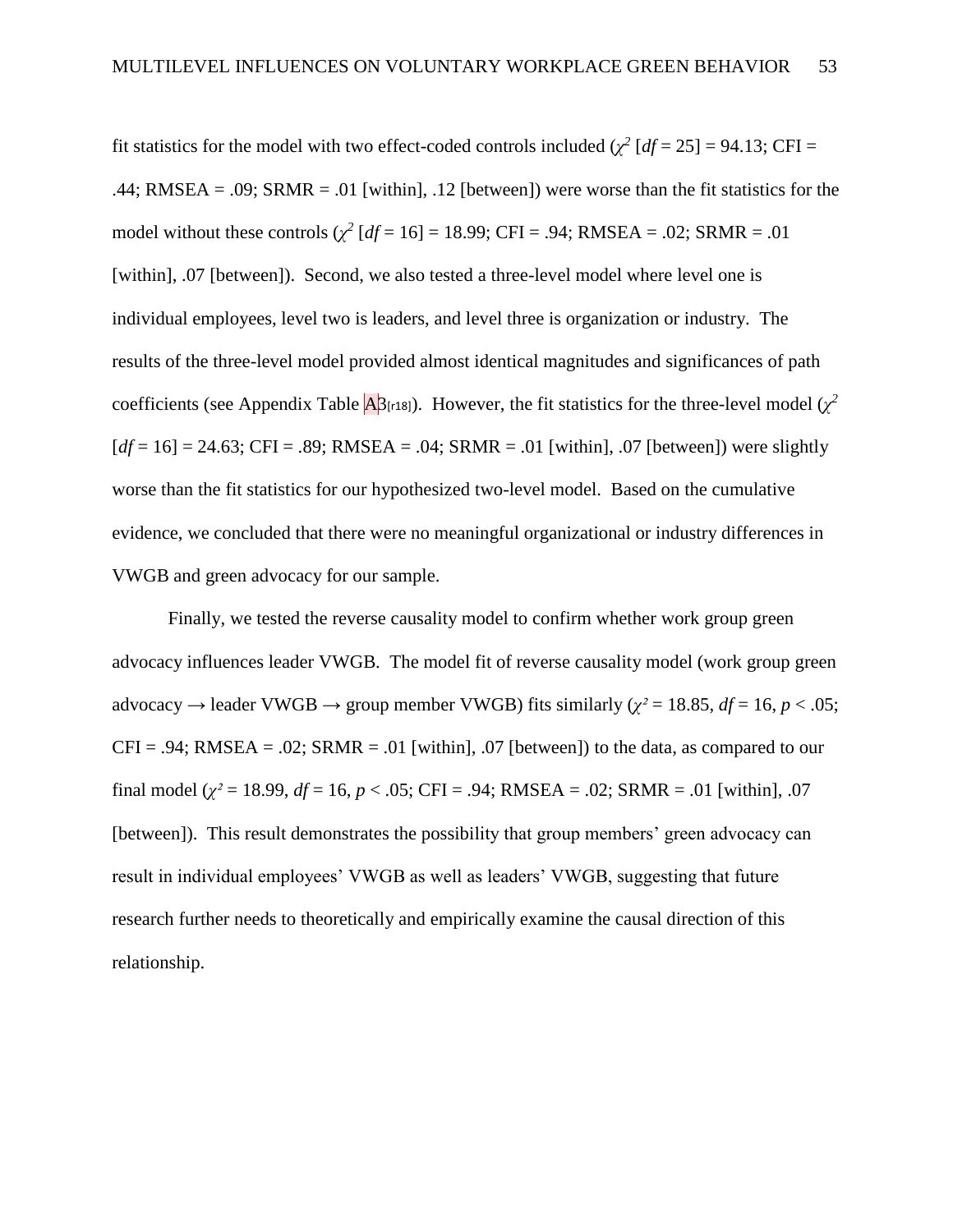### Appendix A

### Table A1

The Relationships Between FFM, VWGB, and Moral Reflectiveness of Group Members and Leaders

| Five factors                      | <b>VWGB</b> | Moral reflectiveness |
|-----------------------------------|-------------|----------------------|
| 1. Group member conscientiousness | $.16*$      | $.11*$               |
| 2. Group member agreeableness     | .04         | $.11*$               |
| 3. Group member extraversion      | $-.03$      | .07                  |
| 4. Group member openness          | .05         | $-.01$               |
| 5. Group member neuroticism       | $-.02$      | .01                  |
| 6. Leader conscientiousness       | $.18*$      | $.15*$               |
| 7. Leader agreeableness           | .04         | $.16*$               |
| 8. Leader extraversion            | $-.05$      | .05                  |
| 9. Leader openness                | $-.12$      | .00                  |
| 10. Leader neuroticism            | $-.02$      | .02                  |

 $p < .05$ .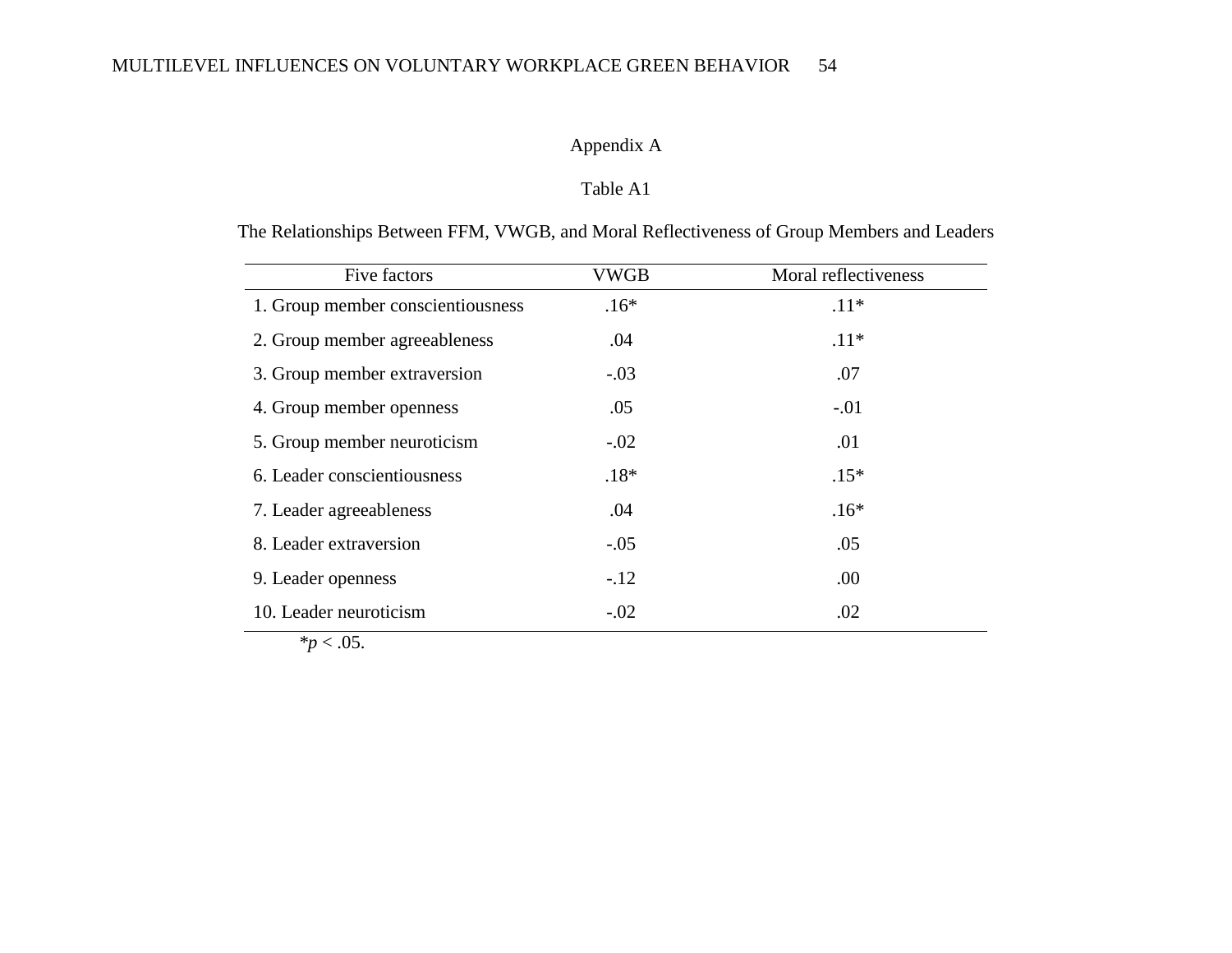### Appendix A

### Table A2

### Differences of Path Coefficients Before and After Controlling for Organization or Industry

| Paths                                                                             | Coefficients         | Coefficients        |  |
|-----------------------------------------------------------------------------------|----------------------|---------------------|--|
|                                                                                   | (Before controlling) | (After controlling) |  |
| 1. Group member conscientiousness $\rightarrow$ Group member moral reflectiveness | $.20*$               | $.20*$              |  |
| 2. Group member moral reflectiveness $\rightarrow$ Group member VWGB              | $.13*$               | $.13*$              |  |
| 3. Leader conscientiousness $\rightarrow$ Leader moral reflectiveness             | $.40*$               | $.40*$              |  |
| 4. Leader moral reflectiveness $\rightarrow$ Leader VWGB                          | $.27*$               | $.28*$              |  |
| 5. Leader VWGB $\rightarrow$ Work group green advocacy                            | $.21*$               | $.21*$              |  |
| 6. Work group green advocacy $\rightarrow$ Group member VWGB                      | $.32*$               | $.38*$              |  |
| 7. Leader VWGB $\rightarrow$ Group member VWGB                                    | $.35*$               | $.33*$              |  |

 $*_{p}$  < .05.